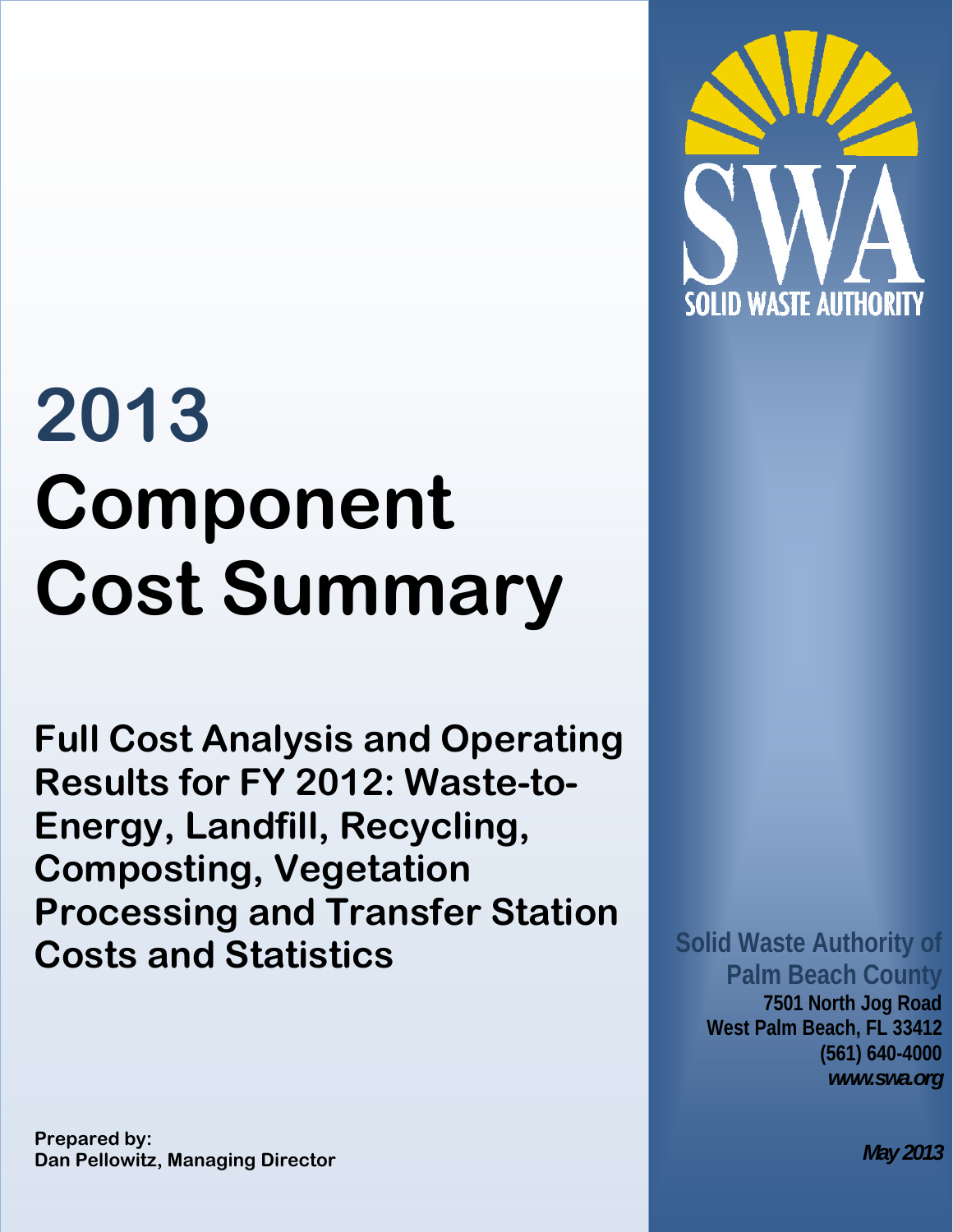## **Solid Waste Authority of Palm Beach County 2013 Component Cost Summary**

#### **Table of Contents**

| Section 1: Discussion, Results, and Methodology | 1              |
|-------------------------------------------------|----------------|
| 1.0 Introduction                                | $\overline{2}$ |
| 1.1 Purpose                                     | $\overline{2}$ |
| 1.2 Methodology                                 | $\overline{2}$ |
| 1.3 Solid Waste and Recyclables Quantities      | 3              |
| 2.0 Operating Results                           | 3              |
| 2.1 Landfill Operations                         | 4              |
| 2.2 Renewable Energy Facility                   | $\overline{7}$ |
| 2.3 Recycling Programs Administration           | 9              |
| 2.4 Recovered Materials Processing Facility     | 9              |
| 2.5 Yard Waste Processing                       | 10             |
| 2.6 Compost Facility                            | 11             |
| 2.7 Transfer Stations                           | 12             |
| 2.8 Household Hazardous Waste                   | 15             |
| 2.9 SWA General Administration                  | 15             |
| 2.10 Future Sites                               | 15             |
| 2.11 Closed Landfills                           | 15             |
| 3.0 Allocation Methodologies                    | 16             |
| 3.1 Debt Service                                | 16             |
| 3.2 Employee Relations                          | 16             |
| 3.3 Risk and Safety Administration              | 16             |
| 3.4 Environmental Programs                      | 16             |
| 3.5 Utility Operations                          | 16             |
| 3.6 Equipment Maintenance Services              | 17             |
| 3.7 Facilities and Grounds Maintenance          | 17             |
| 3.8 Operating Expenses                          | 17             |
| 3.9 Revenues                                    | 17             |
| <b>Section 2: Allocation Schedules</b>          | 18             |
| <b>Section 3: Waste Tonnage History</b>         | 29             |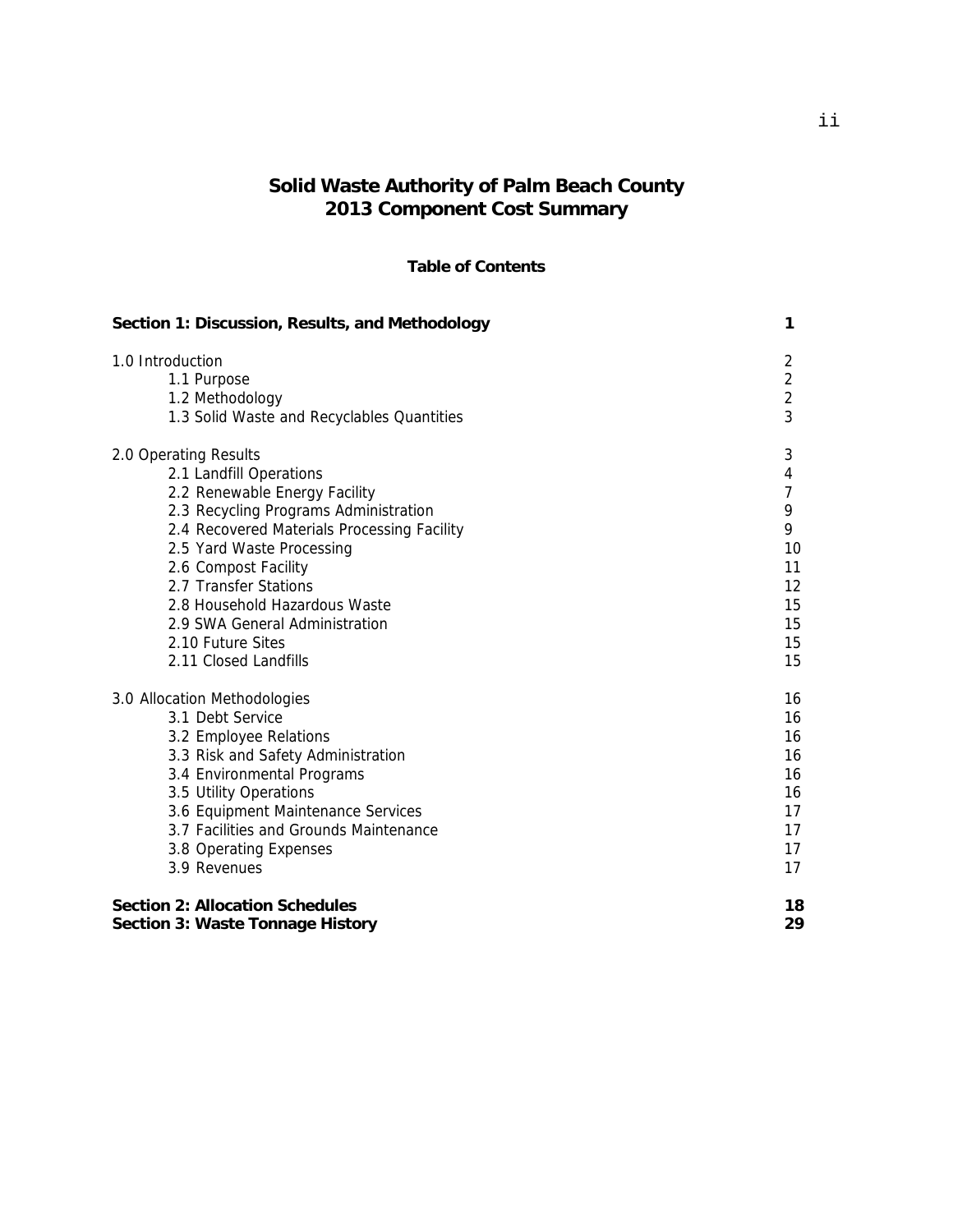# **Solid Waste Authority of Palm Beach County 2013 Component Cost Summary**

#### **List of Figures**

| Waste Flow Diagram                                                                      | iv |
|-----------------------------------------------------------------------------------------|----|
| Summary of Results - Activities                                                         | v  |
| Summary of Results - Paths                                                              | Vİ |
| Section 1: Discussion, Results and Methodology                                          |    |
| Figure 1: Incoming Solid Waste and Recyclables in Tons                                  | 3  |
| Figure 2: FY 2012 Landfill Disposal in Tons                                             |    |
| Figure 3: Landfill Tons, Yards and Cost, FY 2010-FY 2012                                | 4  |
| Figure 4: Landfill Owning and Operating Cost, FY 2012                                   | 5  |
| Figure 5: Historical Landfill Deliveries and Consumption, FY 2003-FY 2012               | 6  |
| Figure 6: Renewable Energy Facility No. 1 Summary Costs and Statistics, FY 2010-FY 2012 |    |
| Figure 7: Renewable Energy Facility No. 1 Detailed Costs and Statistics, FY 2012        | 8  |
| Figure 8: Recovered Materials Processing Facility Statistics, FY 2010-FY 2012           | 9  |
| Figure 9: RMPF Throughput, Revenue and Expenses, FY 2012                                | 10 |
| Figure 10: Yard Waste Processing Operating Costs and Statistics, FY 2012                | 11 |
| Figure 11: Compost Facility Operating Costs and Statistics, FY 2012                     | 12 |
| <b>Figure 12: Transfer Station Operating Costs and Statistics FV 2012</b>               | 13 |

#### Figure 12: Transfer Station Operating Costs and Statistics, FY 2012 13 Figure 13: Transfer Station Throughput and Operating and Maintenance Costs, FY 2012 14

#### **Section 2: Allocation Schedules**

| <b>Interest Expense Allocation Schedule</b>                                   | 19  |
|-------------------------------------------------------------------------------|-----|
| Employee Relations Health, Life and Disability Insurance Allocation Schedule  | 20  |
| Risk Management Workers Compensation, Safety, and General Liability Insurance | 21  |
| Environmental Programs Administration Cost Allocation                         | 22. |
| Utilities Department Cost Allocation                                          | 23  |
| Equipment Maintenance Labor Charge                                            | 24  |
| Facilities Maintenance Charge-off                                             | 25  |
| Grounds Maintenance Charge-off                                                | 26  |
| Departmental Expenditure Allocation Schedule                                  | 27  |
| Funds 406 and 407 Un-capitalized Expenditures                                 | 28  |

#### **Section 3: Waste Tonnage History**

Historical Solid Waste Receipts, FY 1986-FY 2012 30

#### **This document is available for download on the SWA web site at www.swa.org**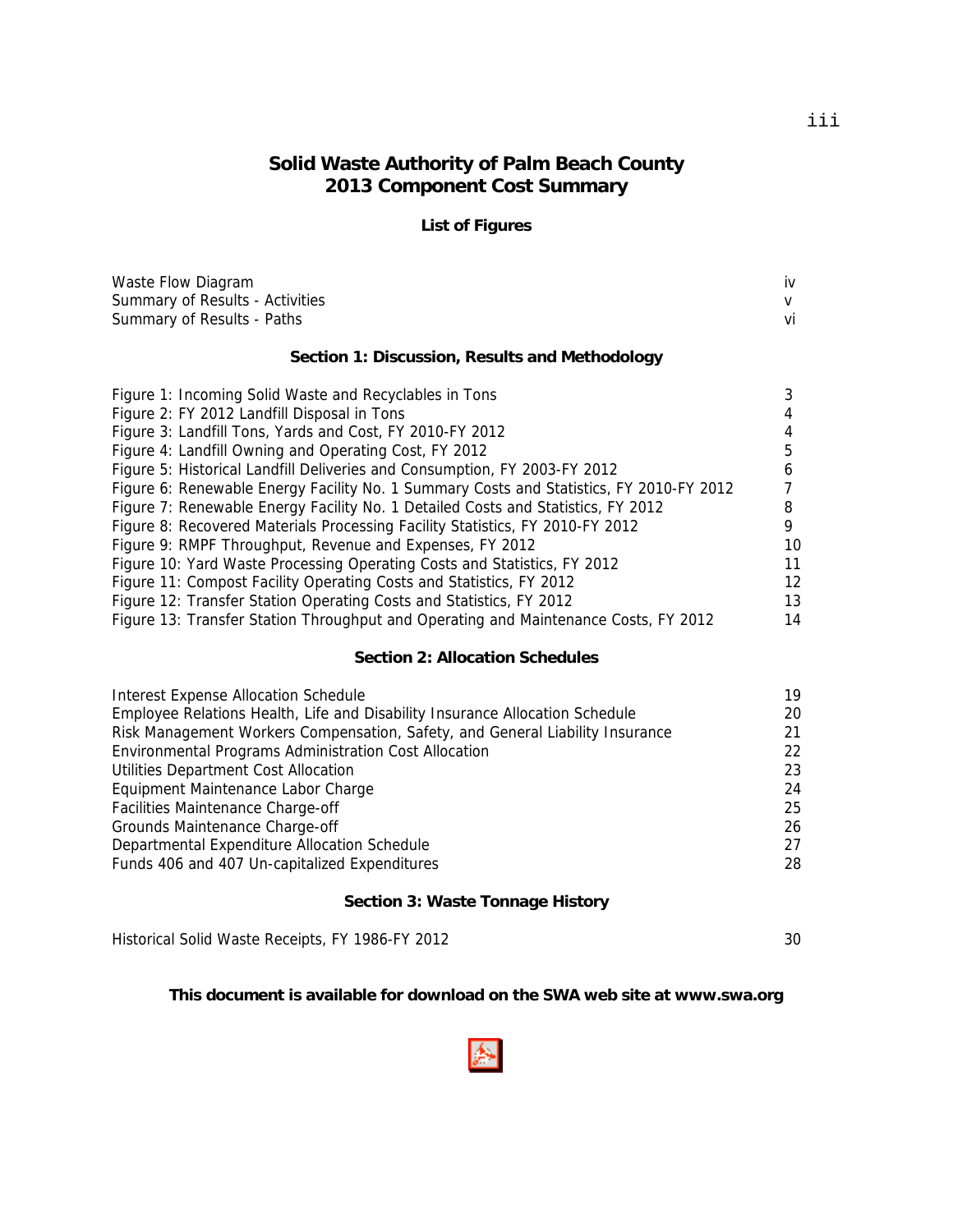#### **Solid Waste Authority of Palm Beach County Waste Flow Diagram - FY 2011/2012 Figures in Tons**

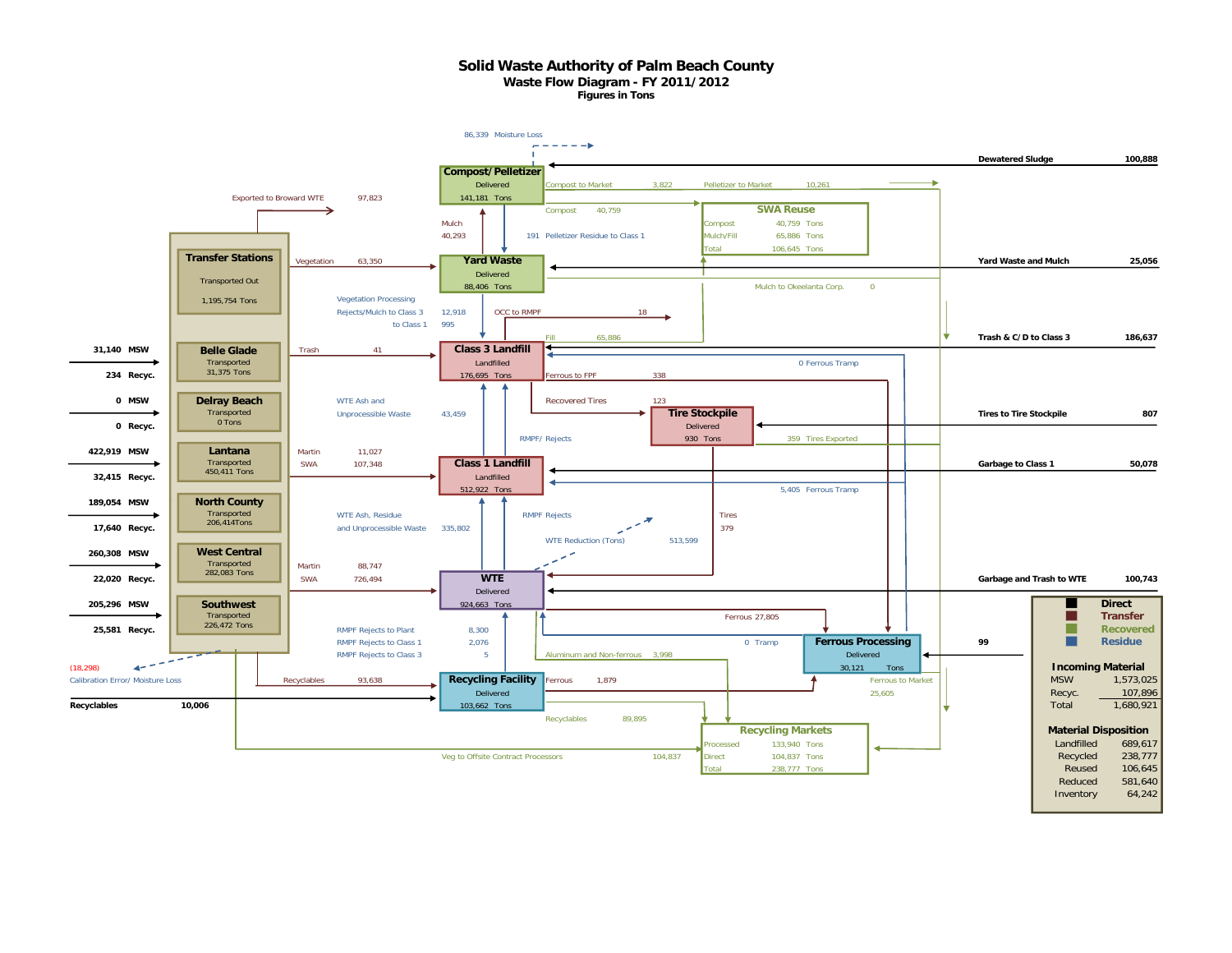# **Palm Beach County Disposal Costs by Activity**

**October 2011 to September 2012**

| <b>Activities</b>                                         |                             |         |             |                     |  |  |
|-----------------------------------------------------------|-----------------------------|---------|-------------|---------------------|--|--|
| <b>Facility/Operation</b>                                 | <b>Discussion Schedules</b> |         | <b>Tons</b> | <b>Cost per Ton</b> |  |  |
|                                                           |                             |         |             |                     |  |  |
| Landfill                                                  |                             |         |             |                     |  |  |
| <b>Landfill Operations</b>                                | p. 3                        | pp. 4-6 | 689,618     | \$21.29             |  |  |
|                                                           |                             |         |             |                     |  |  |
| Incineration                                              |                             |         |             |                     |  |  |
| Renewable Energy Facility (WTE)                           | p. 7                        | pp. 8   | 900,239     | \$44.23             |  |  |
| <b>Recycling</b>                                          |                             |         |             |                     |  |  |
| Recycling Programs Administration (per ton received)      | p. 9                        | p. 10   | 107,894     | \$32.07             |  |  |
| Recovered Materials Processing Facility (per ton recycled | p. 9                        | p. 10   | 91,774      | \$7.63              |  |  |
| <b>Biomass</b>                                            |                             |         |             |                     |  |  |
| <b>SWA Yardwaste Processing</b>                           | p. 10                       | p. 11   | 87,902      | \$28.58             |  |  |
| <b>Contractor Vegetation Processing</b>                   | p. 10                       | p. 11   | 104,837     | \$23.87             |  |  |
| Composting                                                | p. 11                       | p. 12   | 73,312      | \$60.14             |  |  |
| <b>Transfer Stations</b>                                  |                             |         |             |                     |  |  |
| <b>Transfer Stations</b>                                  | p. 12                       | pp. 14  | 1,195,754   | \$28.06             |  |  |
| Delray Beach Transfer Station                             | p. 12                       | pp. 14  | 0           | \$0.00              |  |  |
| <b>Southwest County Transfer Station</b>                  | p. 12                       | pp. 14  | 226,472     | \$42.81             |  |  |
| <b>Belle Glade Transfer Station</b>                       | p. 12                       | pp. 14  | 31,375      | \$69.29             |  |  |
| Lantana Transfer Station                                  | p. 12                       | pp. 14  | 450,411     | \$25.19             |  |  |
| North County Transfer Station                             | p. 12                       | pp. 14  | 205,414     | \$20.06             |  |  |
| <b>West Central Transfer Station</b>                      | p. 12                       | pp. 14  | 282,083     | \$22.03             |  |  |
| <b>General Administration</b>                             |                             |         |             |                     |  |  |
| <b>SWA General Administration</b>                         | p. 15                       |         | 1,680,920   | \$11.30             |  |  |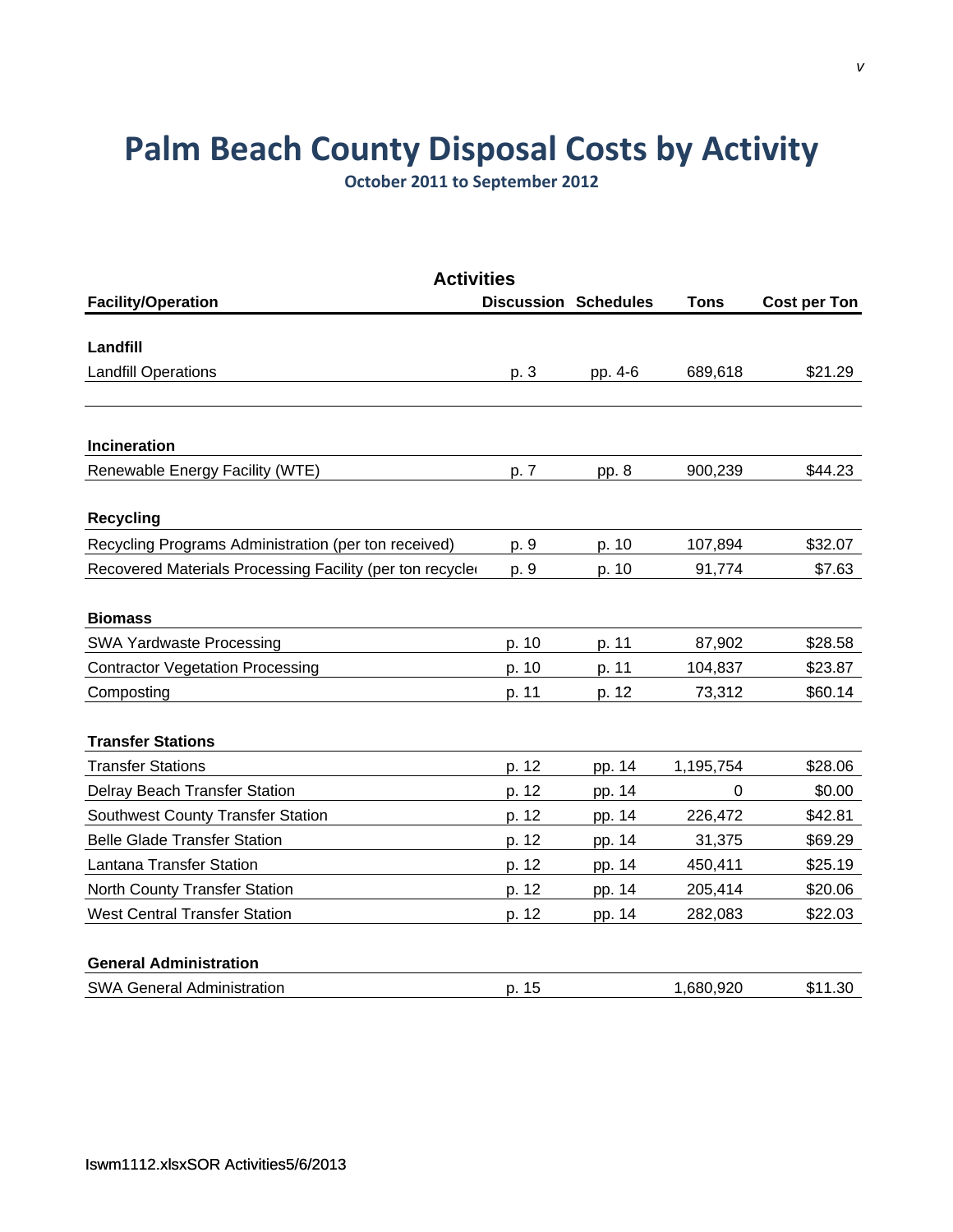# **Palm Beach County Collection and Disposal Costs ‐ Paths**

# **October 2011 to September 2012**

|                                               |     | <b>Incineration</b> | Landfill |         |
|-----------------------------------------------|-----|---------------------|----------|---------|
| <b>Facility/Operation</b>                     |     | Garbage             | Garbage  | C/D     |
| Collection                                    | 1,7 | \$92.51             | \$92.51  | \$0.00  |
|                                               |     |                     |          |         |
| Transfer                                      | 2   | \$28.06             | \$28.06  | \$0.00  |
| <b>Resource Recovery</b>                      | 3   | \$43.06             |          |         |
| Landfill                                      | 4   | \$8.73              | \$21.29  | \$21.29 |
| <b>Vegetation Processing</b>                  |     |                     |          |         |
| Composting                                    |     |                     |          |         |
| Recovered Materials Processing Facility 6     |     |                     |          |         |
| <b>Commercial MRF</b>                         |     |                     |          |         |
| Recycling Programs Administration             | 6   |                     |          |         |
| <b>SWA General Administration</b>             |     | \$11.30             | \$11.30  | \$11.30 |
| <b>Collection and Processing Cost per Ton</b> |     | \$183.66            | \$153.15 | \$32.59 |

|                                               |     | <b>Recycling</b> |          | <b>Biomass</b> |
|-----------------------------------------------|-----|------------------|----------|----------------|
| <b>Facility/Operation</b>                     |     | Curbside         | Mulched  | Composted      |
|                                               |     |                  |          |                |
| Collection                                    | 1   | \$294.00         | \$64.66  | \$64.66        |
| Transfer                                      | 2   | \$28.06          | \$28.06  | \$28.06        |
| Residue Disposal at NCRRF                     | 4,5 | \$3.54           | \$0.00   | \$0.00         |
| Residue Disposal at Class 1 Landfill          | 4,5 | \$1.08           | \$0.00   | \$0.00         |
| <b>Vegetation Processing</b>                  |     |                  | \$23.87  | \$28.58        |
| Composting                                    |     |                  |          | \$92.93        |
| Recovered Materials Processing Facility 6     |     | \$6.76           |          |                |
| <b>Commercial MRF</b>                         |     |                  |          |                |
| Recycling Programs Administration             | 6   | \$32.07          |          |                |
| <b>SWA General Administration</b>             |     | \$11.30          | \$11.30  | \$11.30        |
|                                               |     |                  |          |                |
| <b>Collection and Processing Cost per Ton</b> |     | \$376.81         | \$127.89 | \$225.53       |

*1) Garbage, Biomass and Recyclables collection rates equal weighted average unincorporated rate*

*2) Weighted average transfer station cost.*

*3) NCRRF Processible tonnage equals 97.36% of delivered tonnage.*

*4) NCRRF residues equal 38.37% of tonnage delivered to the Resource Recovery Facility.*

*5) Recycling residue equals 10.0% of RMPF deliveries.*

*6) Average cost per ton received over theSWA scales.*

*7) Class 3 material assumed to be delivered directly to the landfill and not to a transfer station.*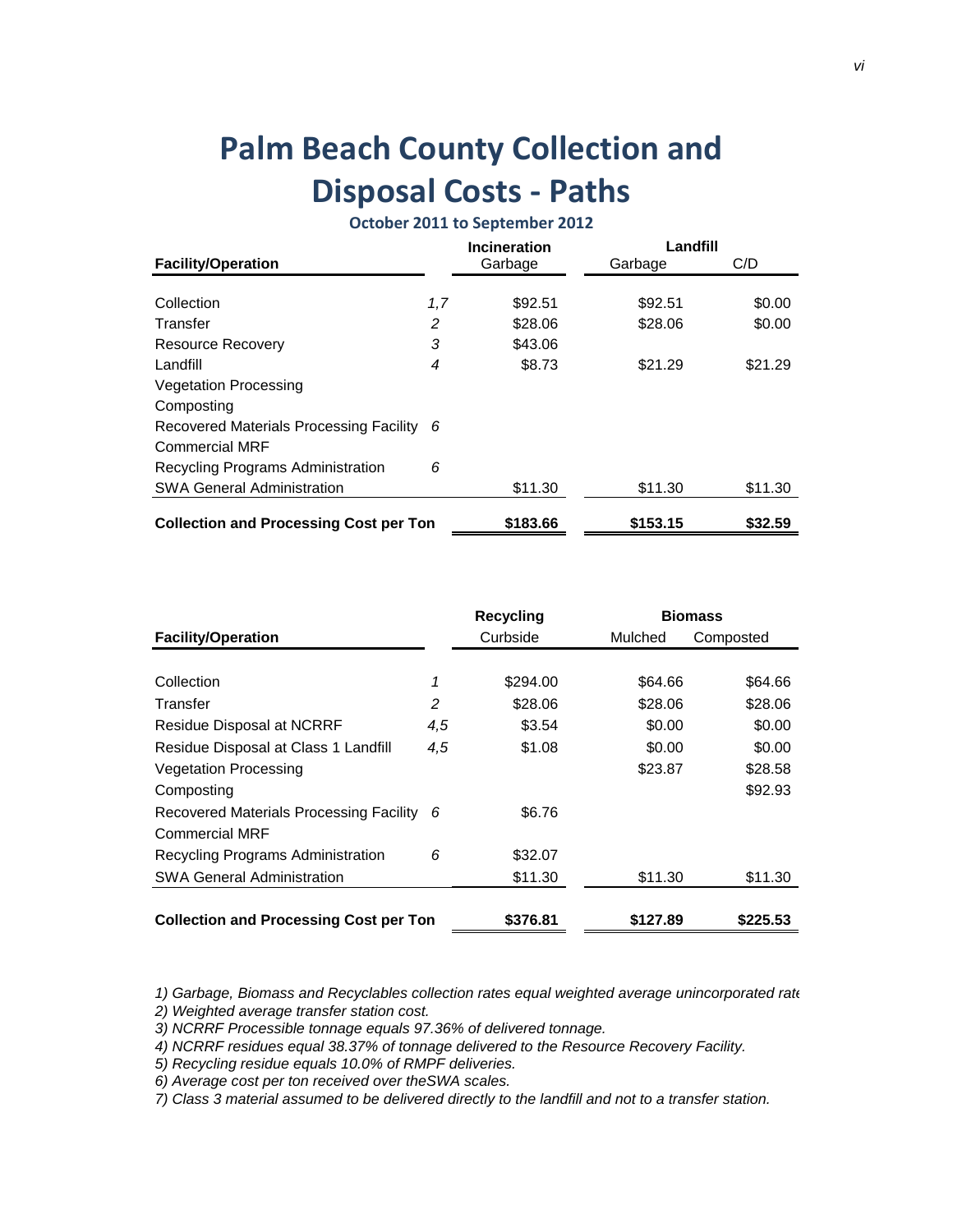

# **2013 Component Cost Summary**

**Section 1: Discussion, Results and Methodology**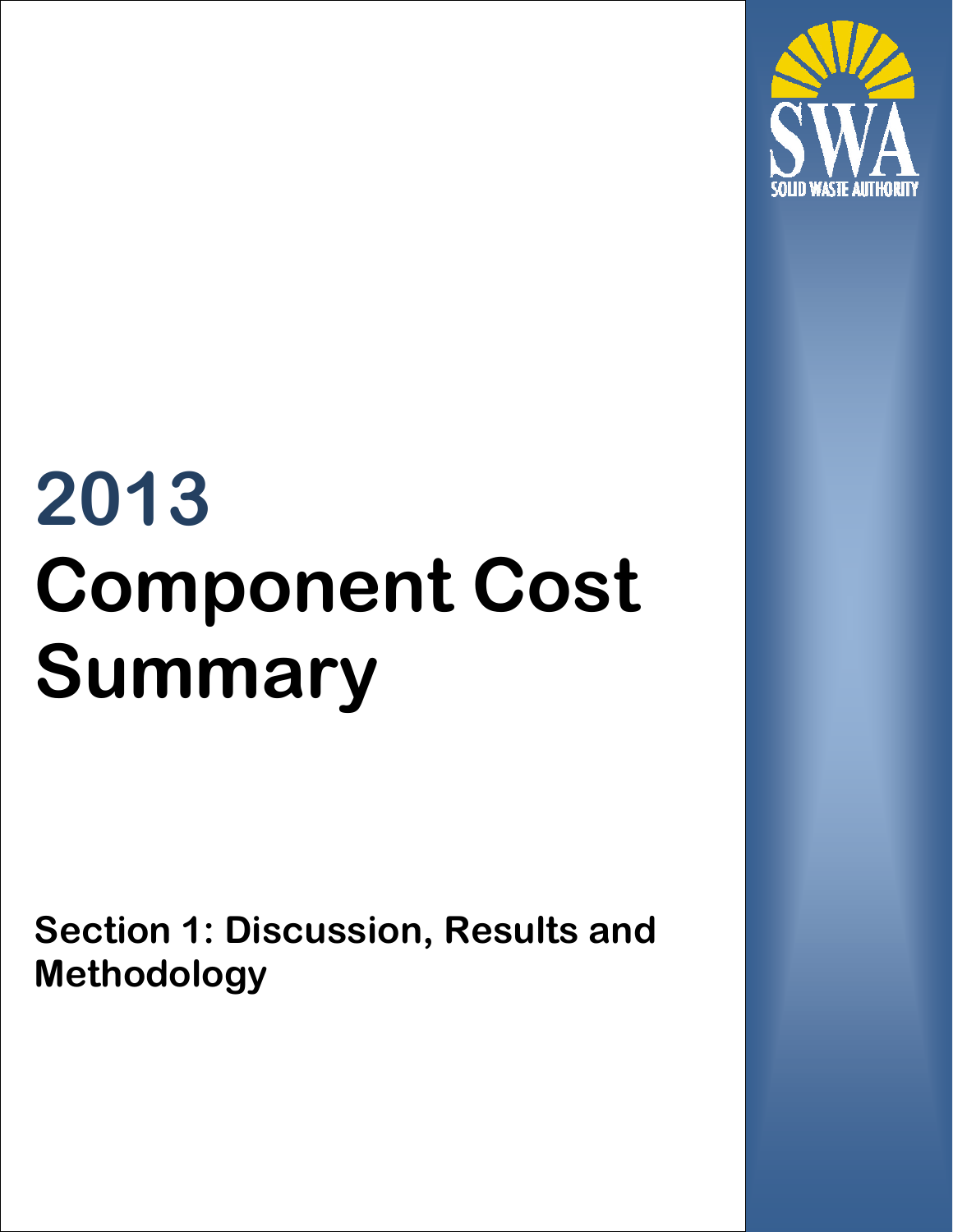# **Solid Waste Authority of Palm Beach County 2013 Component Cost Summary**

#### **1.0 INTRODUCTION**

The Solid Waste Authority's (SWA) goal is to provide Palm Beach County with a comprehensive and cost effective integrated solid waste management system for solid waste management that meets or exceeds all federal, state, and local regulations. The solid waste system includes a RDF renewable energy facility (REF #1), a landfill, a recovered materials processing facility (RMPF), a compost facility, a vegetation processing operation, a ferrous processing facility, a household hazardous waste facility, and a network of six transfer stations.

The Component Cost Summary provides an analysis of the costs of operating the SWA's integrated solid waste management system. This report provides a foundation to evaluate system performance and alternatives for the transportation, handling, and disposal of solid waste and recyclables. The costs of operating these facilities and programs on a full production cost basis are presented. A consolidated summary of costs and throughput volumes is presented on Pages vi-vii.

#### **1.1 PURPOSE**

The purpose of the report is to provide an annual accounting of the costs of the SWA's solid waste management and recycling programs on a full cost basis. Full cost accounting removes the impact of the timing of capital expenditures and expresses the costs of the operations on a full accrual basis to estimate the total economic cost of each component of the solid waste system.

As with all full cost information, care should be exercised in attempting to use full cost information for decision-making purposes. Full costs include fixed costs, sunk costs, and other potentially non-relevant costs. Decision analysis is accomplished by correctly defining the problem and including only those factors that differ under alternative courses of action.

#### **1.2 METHODOLOGY**

Operating expenses, interest expense, and accrued and amortized future and past expenditures are summarized by department. Service department expenditures are allocated to operating departments based on the most direct causal relationship. Departmental costs are then allocated to production centers/activities. As a departure from full cost accounting, SWA general and administrative expenses, such as finance, accounting, customer service, and executive management are not allocated to production centers, but rather are allocated to an administrative pool. Although such an allocation can be made, the allocation would not be based on any true causal relationship. An allocation of general and administrative expense would cloud the changes in and the relationships between component production costs. Also, keeping the administrative costs separate makes the costs presented more useful for decision-making purposes.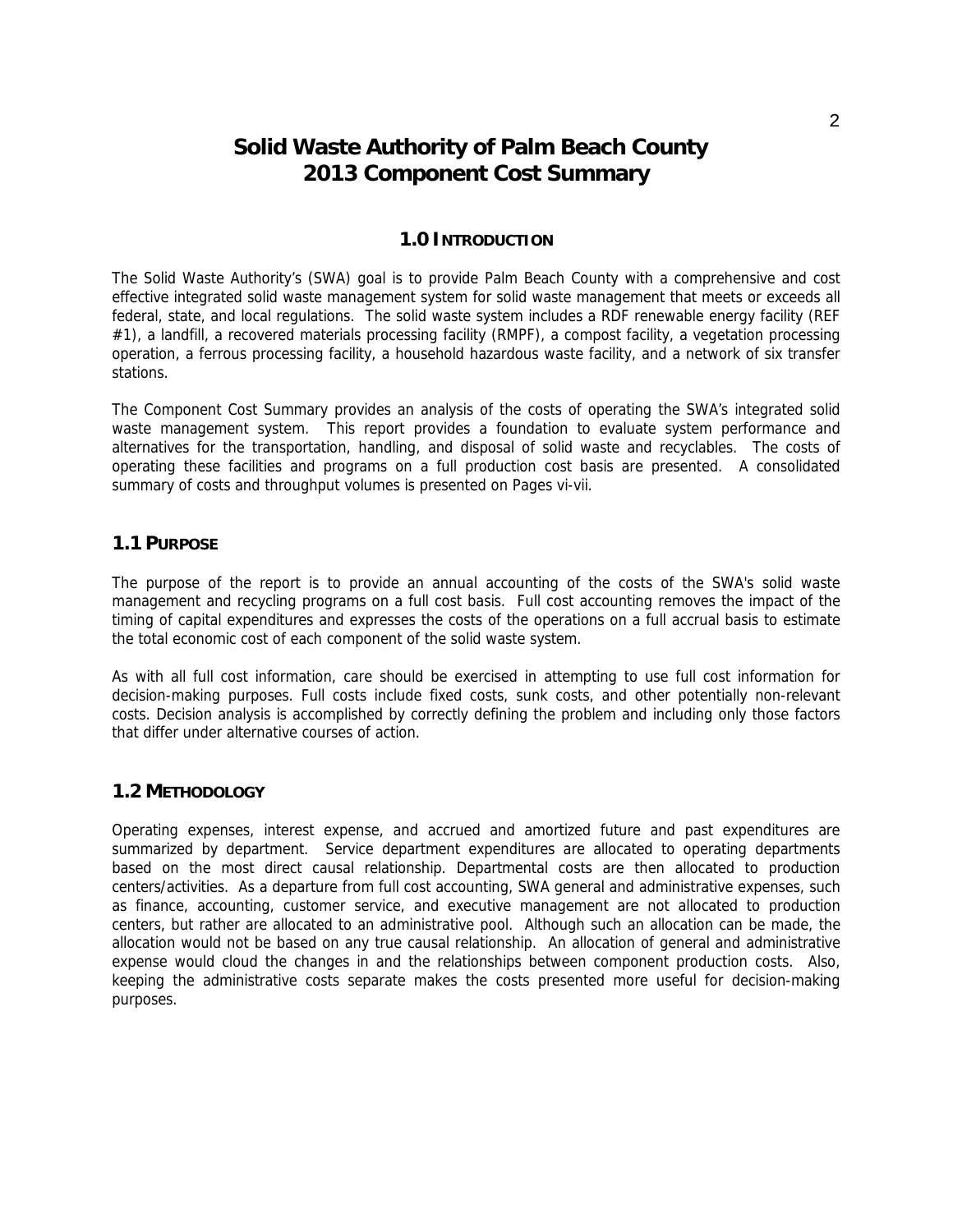#### **1.3 SOLID WASTE AND RECYCLABLES QUANTITIES**

Incoming solid waste and recyclables quantities are presented in the following *Figure 1*.

#### **Figure 1: Incoming Solid Waste and Recyclables in Tons**

|                    | FY 2012   | <b>FY 2011</b> | % Change |
|--------------------|-----------|----------------|----------|
| <b>Solid Waste</b> | 1,573,026 | 1,510,888      | 4.1%     |
| Recyclables        | 107,894   | 110,123        | $-2.0%$  |

After several years of significant declines in waste deliveries generally attributable to the economy, waste generation has stabilized. The decline in recyclables deliveries is likely the result of competitive forces due to the strong markets for recovered materials. When commodities prices are high private sector competition increases, but when prices fall the materials flow back to the SWA as the outlet of last resort.



#### **2.0 OPERATING RESULTS**

This study includes data and discussion of the SWA's major operating areas, including the landfill, the renewable energy facility, the recovered materials processing facility (RMPF), recycling programs, the compost facility, the yard waste processing operation, and the transfer stations.

#### **2.1 LANDFILL OPERATIONS**

The SWA's landfill occupies approximately 334 acres with an ultimate capacity of in excess of 50 MM cubic yards. As of September 30, 2012, approximately 30.4 MM cubic yards remained to be consumed. Assuming the SWA's new mass burn renewable energy facility (REF #2) is online as scheduled in 2015, the landfill is anticipated to provide capacity through the year 2046. As there are many variables that impact this projection, readers are advised to refer to the SWA's 2013 Landfill Depletion Model for a detailed presentation of the assumptions and results. The following *Figure 2* depicts the total tons disposed in the landfill in FY 2012.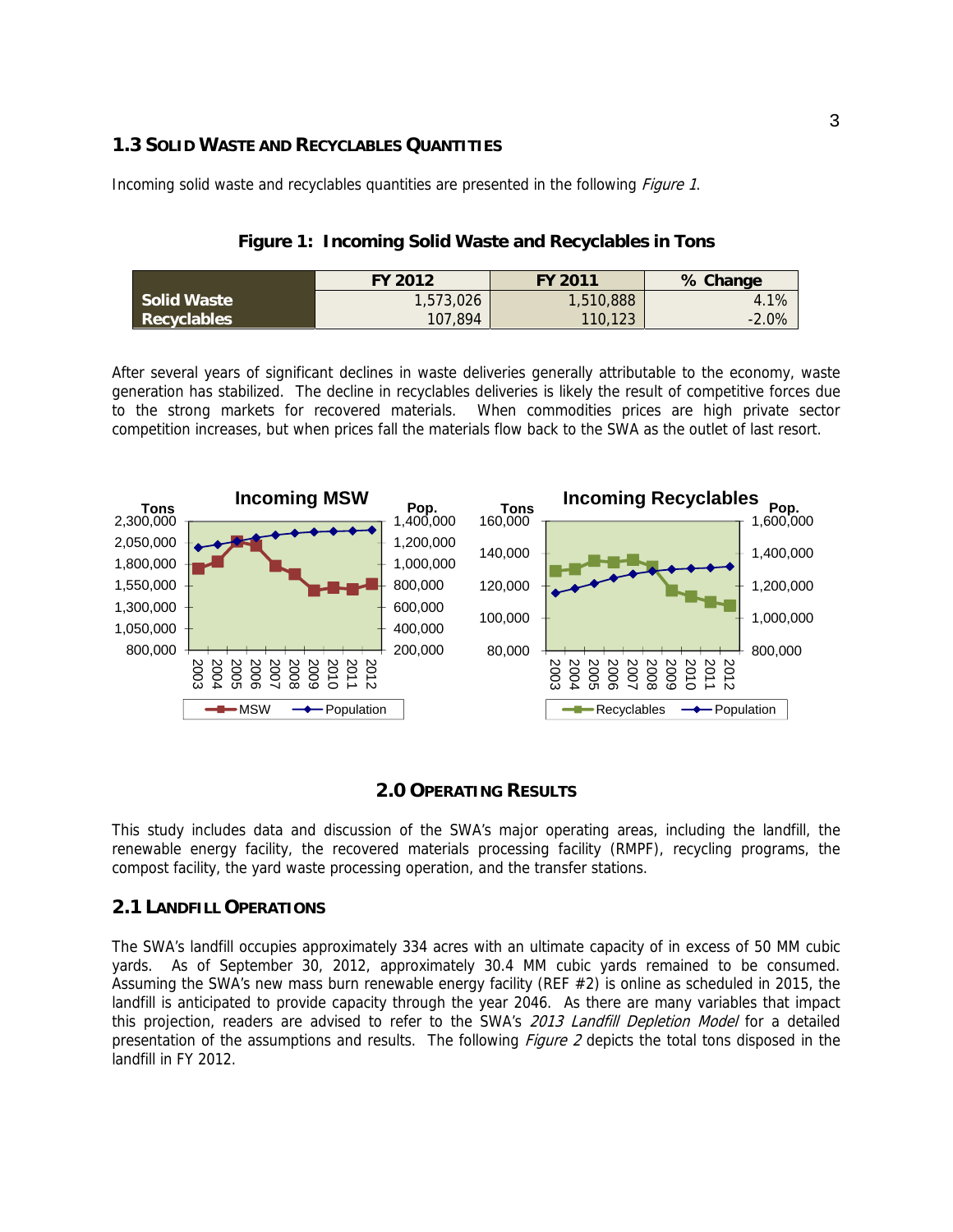#### **Figure 2: FY 2012 Landfill Disposal in Tons**

| <b>Class 3 Waste Quantity Delivered</b>     |            |
|---------------------------------------------|------------|
| From T/S to Class 31 andfill                | 40.82      |
| Direct to Class 3 Landfill and RMPF Residue | 199,057.60 |
| <b>WTE Unprocessibles/Ash</b>               | 43,459.19  |
| <b>Total Class 3 Tonnage Delivered</b>      | 242,557.61 |
| <b>Recovered Materials</b>                  |            |
| Recovered Tires                             | 123.41     |
| Recovered Fill and Road Material            | 65.886.10  |
| Recovered Ferrous Metals and White Goods    | 338.04     |
| <b>Corrugated Cardboard</b>                 | 18.26      |
| <b>Vegetation and Tire Residue</b>          | (503.48)   |
| Net Class 3 Tonnage Landfilled              | 176,695.28 |
| Class 1 Waste Quantity from WTE Facility    |            |
| Unprocessibles to Class 1 Landfill          | 1,859.19   |
| Residue to Class 1 Landfill                 | 235,088.82 |
| Ash to Class 1 Landfill                     | 98,853.51  |
| <b>Bypass to Class 1 Landfill</b>           | 0.00       |
| WTE RDF Bypassed to Class 1 Landfill        | 0.00       |
| <b>Total Transfered from WTE Facility</b>   | 335,801.52 |
| <b>Class 1 Waste Quantity Direct</b>        |            |
| From T/S to Class 1 Landfill                | 118,375.67 |
| Direct to Class 1 Landfill, RMPF Residue    | 47,947.69  |
| <b>Landfilled Sludge</b>                    | 10,798.29  |
| <b>Total Class 1 Tonnage Landfilled</b>     | 512,923.17 |
|                                             |            |
| <b>Total Landfill Tonnage</b>               | 689,618.45 |

The average cost per ton landfilled decreased from \$22.85 per ton to \$21.29 per ton as the quantity of waste landfilled decreased from 697,096 tons to 689,618 tons, a decrease of 1.1%. The decline in landfill tonnage was the result of the successful completion of the refurbishment of REF #1, allowing for the first full year of operation at 100% capacity since April 2010. As a result, landfill volume consumption fell sharply from 855,616 cubic yards n FY 2011 to 583,983 cubic yards in FY 2012. For this reason, while operating expenses were largely unchanged, costs declined sharply from \$15.9 million to \$14.7 million.

| Figure 3: Landfill Tons, Yards and Cost |  |
|-----------------------------------------|--|
|-----------------------------------------|--|

|             | FY 2012 | <b>FY 2011</b> | <b>FY 2010</b> |
|-------------|---------|----------------|----------------|
| <b>Tons</b> | 689,618 | 697.096        | 742,984        |
| Yards       | 583,983 | 855,616        | 884,378        |
| Cost/Ton    | \$21.29 | \$22.85        | \$26.21        |

The SWA has historically operated two working faces at the landfill, a Class 1 landfill that provides capacity for household garbage, special wastes, and process residue and ash from the waste-to-energy facility, and a Class 3 landfill that provides capacity for building debris, land clearing debris and other non-putrescible wastes. In 2012, in an effort to reduce operating expenses the SWA consolidated its operations at the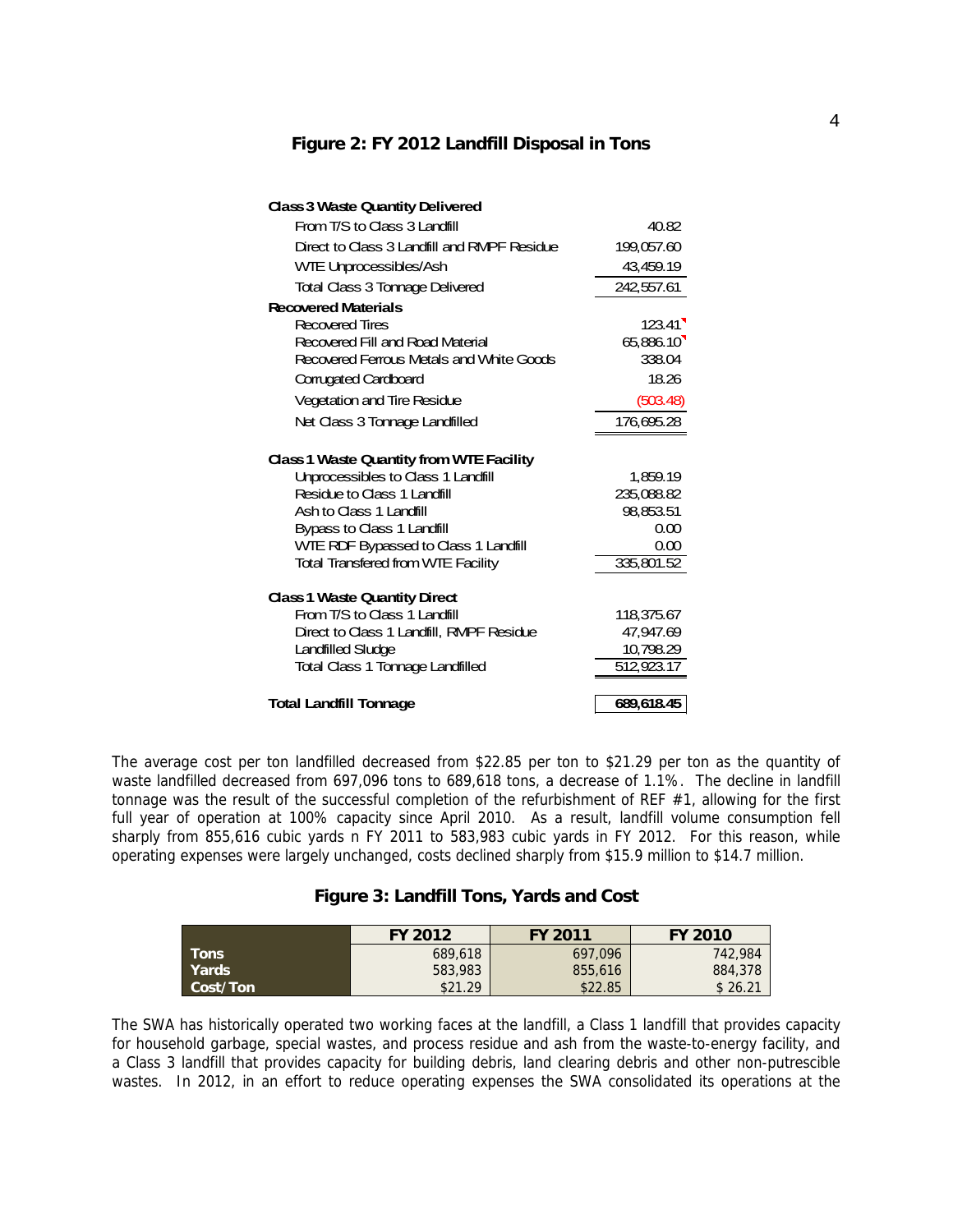Class 1 landfill and ceased landfilling in the Class 3 landfill. The SWA intends to perform a partial closure of the Class 3 landfill in the near term and in the future construct a vertical expansion over the existing Class 3 waste to allow for the disposal of ash from the renewable energy facilities. These projects are currently in the planning and design phase.

The cost of landfilling presented herein is comprised of operating expenses, allocated debt service for site acquisition and development, allocated cell construction costs for landfill development, and accrued closure and post-closure care costs. The following *Figure 4* presents detailed costs and statistics for Landfill Operations for FY 2012. Historical landfill consumption data is presented in *Figure 5* on the following page.

| <b>Landfill Consumption Data</b>                                                          |                     |        |                     |        |                       |  |
|-------------------------------------------------------------------------------------------|---------------------|--------|---------------------|--------|-----------------------|--|
|                                                                                           | Class 1             |        | Class <sub>3</sub>  |        | <b>Total</b>          |  |
| Approximate Landfill Acreage                                                              | 262.28              |        | 72.00               |        | 334.28                |  |
| Volume in Qubic Yards per Acre                                                            | 155,386             |        | 130,137             |        | 149,947               |  |
| <b>Total Estimated Landfill Volume</b>                                                    | 40,754,579          |        | 9,369,848           |        | 50, 124, 427          |  |
| <b>Cumulative Volume Depleted Prior Year</b>                                              | 13,222,307          |        | 5,962,274           |        | 19, 184, 581          |  |
| Volume Depleted October 1, 2011 to September 30, 2012                                     | 417,244             |        | 166,739             |        | 583,983               |  |
| <b>Cumulative Volume Depleted Current Year</b>                                            | 13,639,551          |        | 6,129,013           |        | 19,768,564            |  |
|                                                                                           |                     |        |                     |        |                       |  |
| Total Tons Disposed October 1, 2011 to September 30, 2012                                 | 512,923             |        | 176,695             |        | 689,618               |  |
| Average Pounds per Oubic Yard                                                             | 2,459               |        | 2,119               |        | 2,362                 |  |
| <b>Total Tons Disposed to Date</b>                                                        | 11,372,386          |        | 4,251,337           |        | 15,623,723            |  |
| Average Pounds per Oubic Yard                                                             | 1,668               |        | 1,387               |        | 1,581                 |  |
|                                                                                           |                     |        |                     |        |                       |  |
|                                                                                           | <b>Cost Data</b>    |        |                     |        |                       |  |
|                                                                                           | Class 1             |        | $\frac{Class3}{}$   |        | <b>Total</b>          |  |
|                                                                                           | \$                  | \$/Ton | \$                  | \$/Ton | \$                    |  |
| Debt Service per Qubic Yard                                                               | \$1.57              |        | \$1.57              |        | \$1.57                |  |
| <b>Debt Service Amortization</b>                                                          | \$655,073           | \$1.28 | \$261,780           | \$1.48 | \$916,853             |  |
| Cell Construction per Cubic Yard                                                          | \$2.44              |        | \$1.72              |        | \$2.23                |  |
| <b>Cell Construction Amortization</b>                                                     | \$1,017,798         | \$1.98 | \$286,814           | \$1.62 | \$1,304,612           |  |
| Landfill Closure per Cubic Yard                                                           | \$2.06              |        | \$2.06              |        | \$2.06                |  |
| Landfill Closure Financial Responsibility Accrual<br>Landfill Post-Closure per Cubic Yard | \$857,537<br>\$1.40 | \$1.67 | \$342,689<br>\$1.40 | \$1.94 | \$1,200,226<br>\$1.40 |  |
| Landfill Post-Closure Accrual                                                             | \$583,222           | \$1.14 | \$233,067           | \$1.32 | \$816,289             |  |
|                                                                                           |                     |        |                     |        |                       |  |
| <b>Wages and Benefits</b>                                                                 |                     |        |                     |        | \$2,574,707           |  |
| <b>Equipment Owning and Operating</b>                                                     |                     |        |                     |        | \$4,381,894           |  |
| Administration/Other                                                                      |                     |        |                     |        | \$1,709,688           |  |
| <b>Construction Operations Allocation</b>                                                 |                     |        |                     |        | \$O                   |  |
| <b>Environmental Programs Allocation</b>                                                  |                     |        |                     |        | \$729,215             |  |
| <b>Facilities and Grounds Allocation</b>                                                  |                     |        |                     |        | \$391,627             |  |
| Utilities Department Allocation                                                           |                     |        |                     |        | \$654,043             |  |
| <b>Total Operating Expenses</b>                                                           |                     |        |                     |        | \$10,441,174          |  |
| Less: Landfill Share of Ferrous Revenues                                                  |                     |        |                     |        | (\$28,418)            |  |
| <b>Total Landfill Expenses</b>                                                            |                     |        |                     |        | \$14,679,154          |  |
|                                                                                           |                     |        |                     |        |                       |  |
| Average Cost per Ton Landfilled<br>Average Cost per Cubic Yard Depleted                   |                     |        |                     |        | \$21.29<br>\$25.14    |  |
| Average Cost per Ton Processed                                                            |                     |        |                     |        | \$19.42               |  |
|                                                                                           |                     |        |                     |        |                       |  |

#### **Figure 4: Landfill Owning and Operating Cost**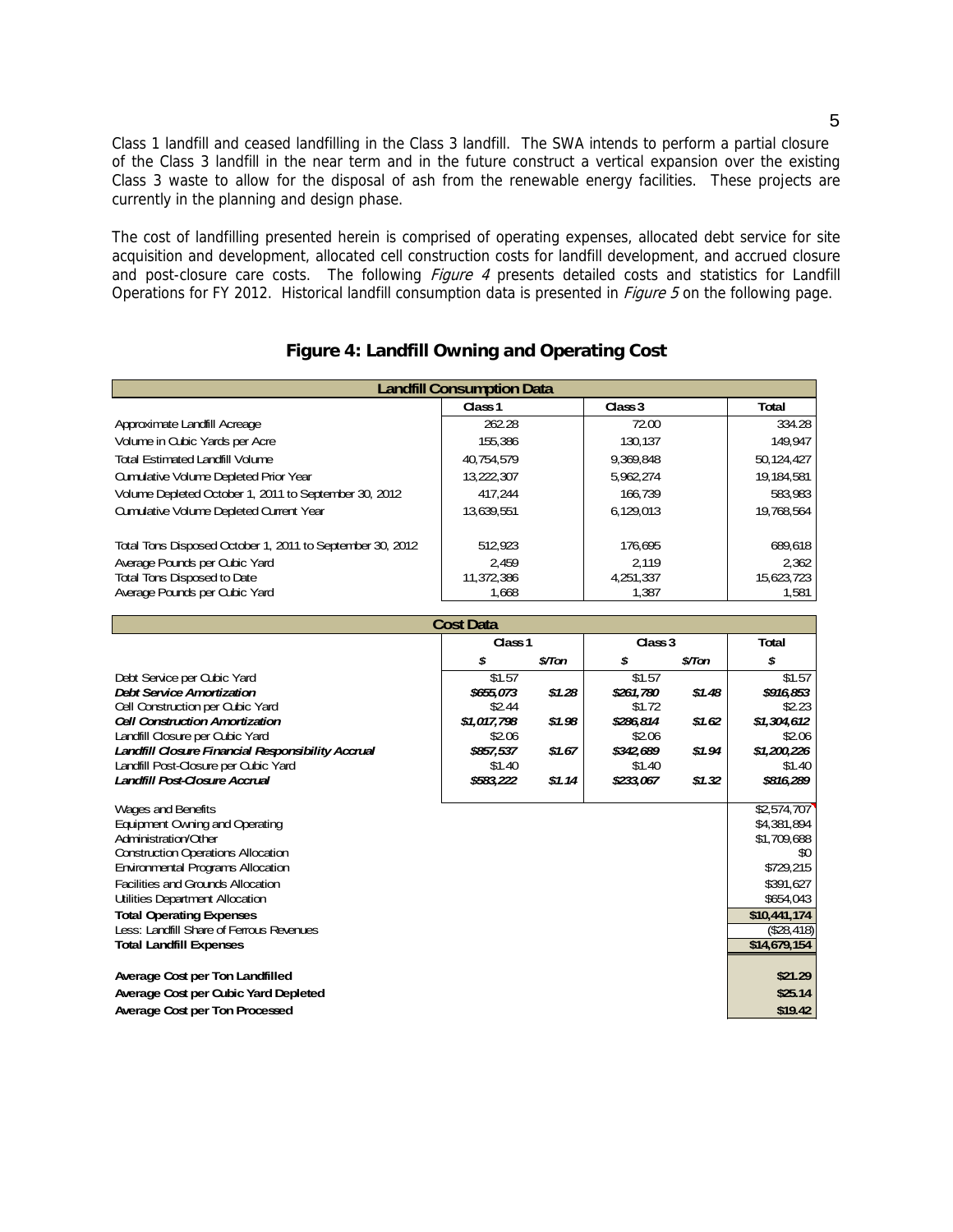|                             | Class 1   | $\text{Class} 3$ |                         | Class 1   | Class <sub>3</sub> |
|-----------------------------|-----------|------------------|-------------------------|-----------|--------------------|
| <b>Delivered Tons</b>       |           |                  | <b>Landfilled Tons</b>  |           |                    |
| 2003                        | 633,376   | 335,501          | 2003                    | 633,376   | 165,471            |
| 2004                        | 709.484   | 373,655          | 2004                    | 709,484   | 224,334            |
| 2005                        | 779,954   | 493,523          | 2005                    | 779,954   | 270,120            |
| 2006                        | 912,948   | 320,960          | 2006                    | 912,948   | 221,400            |
| 2007                        | 656,533   | 293,727          | 2007                    | 656,533   | 207,030            |
| 2008                        | 506,674   | 377,889          | 2008                    | 506,674   | 267,729            |
| 2009                        | 399,898   | 299,715          | 2009                    | 399,898   | 222,279            |
| 2010                        | 649,998   | 189,671          | 2010                    | 649,998   | 92,985             |
| 2011                        | 582,171   | 202,154          | 2011                    | 582,171   | 114,925            |
| 2012                        | 512,923   | 242,558          | 2012                    | 512,923   | 176,695            |
| Delivered Yards (Compacted) |           |                  | <b>Landfilled Yards</b> |           |                    |
| 2003                        | 686.458   | 388.290          | 2003                    | 686.458   | 191,507            |
| 2004                        | 772,305   | 496,960          | 2004                    | 772,305   | 298,364            |
| 2005                        | 959,009   | 636,731          | 2005                    | 959,009   | 348,502            |
| 2006                        | 1,219,671 | 621,701          | 2006                    | 1,219,671 | 428,853            |
| 2007                        | 848.202   | 287,626          | 2007                    | 848,202   | 202,730            |
| 2008                        | 486.759   | 548,907          | 2008                    | 486.759   | 388,893            |
| 2009                        | 283,718   | 252,321          | 2009                    | 283,718   | 187,130            |
| 2010                        | 821,392   | 309,587          | 2010                    | 821,392   | 151,773            |
| 2011                        | 726,771   | 110,793          | 2011                    | 726,771   | 62,986             |
| 2012                        | 417.244   | 228,891          | 2012                    | 417,244   | 166,739            |

# **Figure 5: Historical Landfill Deliveries and Consumption**



#### **Class 3 Delivered and Landfilled**



Graph Figures in Tons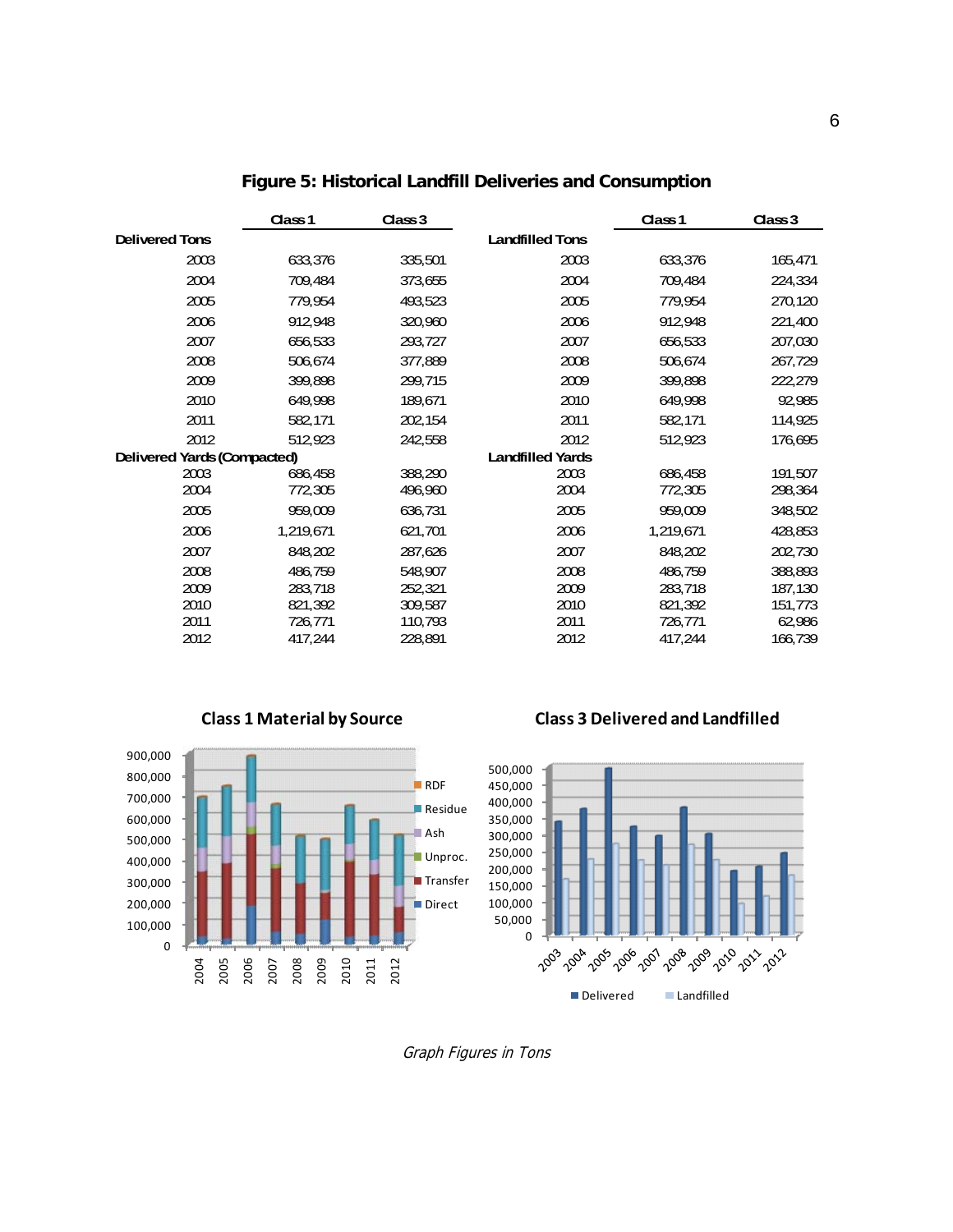#### **2.2 RENEWABLE ENERGY FACILITY #1**

The SWA's Refuse Derived Fuel Waste-to-Energy Facility, Renewable Energy Facility No. 1, is owned by the SWA and operated by a subsidiary of the Babcock and Wilcox Company under a twenty-year operating agreement. The SWA completed a major retrofit in FY 2011. This \$182 million project, which commenced in April 2010 included the complete replacement of the boilers, air pollution control systems, and combustion management systems. The SWA negotiated a new power purchase agreement with Florida Power and Light, however, capacity payments did not resume until January 2012.

|                                              | FY 2012   | <b>FY 2011</b> | <b>FY 2010</b> |
|----------------------------------------------|-----------|----------------|----------------|
| <b>Throughput (tons)</b>                     |           |                |                |
| <b>Delivered</b>                             | 924,663   | 720,314        | 645,727        |
| Unprocessible                                | 24,425    | 21,072         | 16,205         |
| Processible                                  | 900,239   | 699,219        | 629,522        |
| <b>Process Residue</b>                       | 235,089   | 183,198        | 177,210        |
| Ash.                                         | 119,747   | 91,311         | 83,775         |
| <b>Recovered Ferrous</b>                     | 27,805    | 21,180         | 19,634         |
| <b>Recovered Non-Ferrous</b>                 | 3,998     | 3,062          | 2,946          |
| <b>Waste Reduction</b>                       | 545,403   | 424,732        | 368,537        |
|                                              |           |                |                |
| <b>Energy Production</b>                     |           |                |                |
| Facility Electric Output (Mwh)               | 396,567   | 301,086        | 261,087        |
| FEO/ton                                      | .441      | .431 MW        | .415 MW        |
| <b>Energy Revenue</b>                        | \$17.3 MM | \$10.2 MM      | \$23.5 MM      |
| \$/kwh                                       | \$.045    | \$.034         | \$.089         |
| \$/ton                                       | \$19.25   | \$14.56        | \$37.22        |
|                                              |           |                |                |
| Cost                                         |           |                |                |
| <b>Total Owning and Operating Cost</b>       | \$57.2 MM | \$48.8 MM      | \$36.4 MM      |
| <b>Energy and Metals Revenue (SWA Share)</b> | \$17.3 MM | \$10.1 MM      | \$23.5 MM      |
| Net Cost                                     | \$39.8 MM | \$38.7 MM      | \$13.0 MM      |
| Net Cost per Ton                             | \$44.23   | \$55.38        | \$20.60        |

#### **Figure 6: Renewable Energy Facility #1 Summary Costs and Statistics**

The facility is primarily a volume reduction machine, significantly reducing the volume of waste landfilled by incineration with energy recovery and by recovering ferrous and non-ferrous metals both pre-combustion and post-combustion. Residues from the facility include unprocessible waste, recovered from the tipping floor, process residue removed during the RDF manufacturing process, and ash. Statistics for the current year and previous two years are presented in *Figure 6*, and provided in more detail in *Figure 7*.

During the outage the facility was operating at approximately 50% of capacity. As a result, the throughput, residues, metals, energy output, and energy revenues for FY 2010 and FY 2011 were lower than for FY 2012. FY 2012 reflects a full year of operation at 100% capacity, and this is reflected in improved financial performance as the Net Cost per Ton fell from \$55.38 to \$44.23.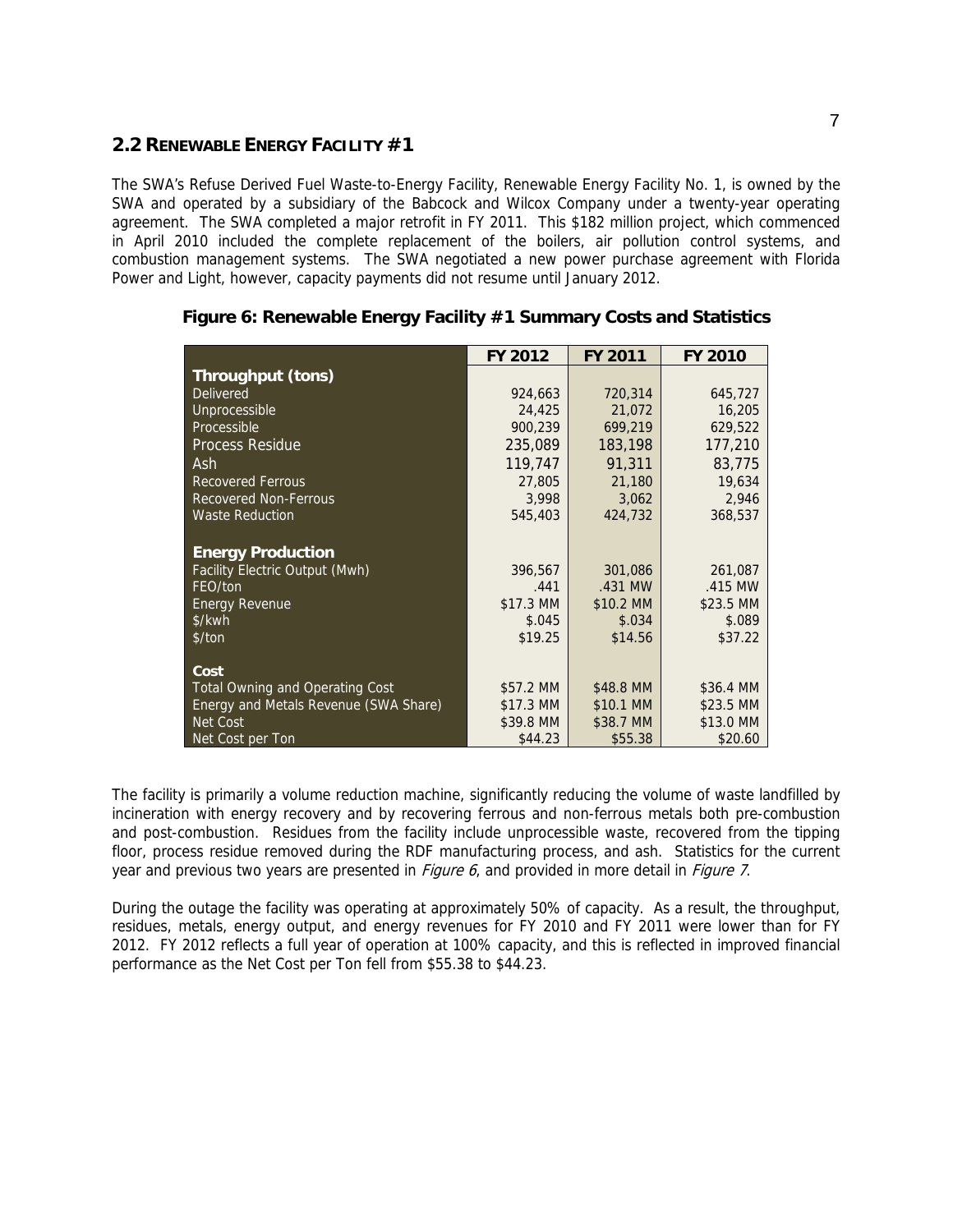# **Figure 7: Renewable Energy Facility #1 Detailed Costs and Statistics**

|                                                                       |                |              | % of    | % or \$/ton of     |
|-----------------------------------------------------------------------|----------------|--------------|---------|--------------------|
|                                                                       |                | FY 2012      | Gross   | <b>Processible</b> |
| <b>Process Quantity (Tons)</b>                                        |                |              |         |                    |
| Gross Quantity to Plant                                               |                | 924,663.38   | 100.00% |                    |
| Unprocessible Tonnage                                                 |                | 24,424.66    | 2.64%   |                    |
| Processible Tonnage                                                   |                | 900.238.72   | 97.36%  |                    |
|                                                                       |                |              |         |                    |
| <b>Rejects</b>                                                        |                | 235,088.82   | 25.42%  | 26.11%             |
| Ash                                                                   |                | 119,747.23   | 12.95%  | 13.30%             |
| Ferrous                                                               |                | 27,804.89    | 3.01%   | 3.09%              |
| Aluminum and Non-Ferrous Metals                                       |                | 3,998.04     | 0.43%   | 0.44%              |
| <b>RDF Landfilled</b>                                                 |                | 0.00         | 0.00%   | 0.00%              |
| Total Reduction by Weight                                             |                | 545,402.67   | 58.98%  | 60.58%             |
| <b>Hauled Directly to WTE Facility</b>                                |                | 0.00         | 0.00%   |                    |
| <b>Transfered In through Transfer Station</b>                         |                | 815,240.82   | 88.17%  |                    |
|                                                                       |                |              |         |                    |
|                                                                       |                |              |         |                    |
| Electrical Generation (MMH, Per Ton)                                  |                |              |         |                    |
| <b>Total Facility Electricity Output</b>                              |                | 396,567.18   |         | 0.441              |
| Less: Line Loss/Adjustments                                           |                | 575.87       |         | 0.001              |
| Less: SWA Usage                                                       |                | 10,074.60    |         | 0.011              |
| Megawatt Hours to FPL                                                 |                | 385,916.71   |         | 0.429              |
|                                                                       |                |              |         |                    |
| Operating Expenses (\$, \$ Per Ton)                                   |                |              |         |                    |
| <b>Contractors Operating Fee</b>                                      | \$             | 34,843,294   |         | \$38.70            |
| <b>Engineering Services</b>                                           |                | 108,619      |         | 0.12               |
| Personal Services                                                     |                | 273,406      |         | 0.30               |
| <b>Contractual Services</b>                                           |                | 0            |         | 0.00               |
| Pass Through Insurance                                                |                | 2,214,787    |         | 2.46               |
| Scrubber Reagent                                                      |                | 1,434,861    |         | 1.59               |
| <b>Fire Suppress Recharge</b>                                         |                | 0            |         | 0.00               |
| FP&L Interconnection Fees                                             |                | 40,993       |         | 0.05               |
| Electricity                                                           |                | 4,406        |         | 0.00               |
| <b>Other Expenses/Credits</b>                                         |                | (774)        |         | (0.00)             |
| <b>Environmental Monitoring Allocation</b><br>Renewal and Replacement |                | 237,113<br>0 |         | 0.26<br>0.00       |
| Utilities Allocation                                                  |                | 1,694,366    |         | 1.88               |
| <b>Weighstation Allocation</b>                                        |                | 190,094      |         | 0.21               |
| <b>Facilities Maintenance Allocation</b>                              |                | 65,940       |         | 0.07               |
| Depreciation Expense                                                  |                | 6,267,811    |         | 6.96               |
| <b>Interest Expense</b>                                               |                | 9,776,810    |         | 10.86              |
| <b>Total Expenses</b>                                                 | $\mathfrak{S}$ | 57, 151, 726 |         | \$63.49            |
|                                                                       |                |              |         |                    |
| Electricity Revenues (\$)                                             |                |              |         |                    |
| <b>Electricity Revenues</b>                                           | \$             | 8,501,782    |         | \$9.44             |
| <b>Operator Share of Electric Revenues</b>                            |                | 0            |         | \$0.00             |
| SWA Share Electricity                                                 | \$             | 8,501,782    |         | \$9.44             |
|                                                                       |                |              |         |                    |
| Capacity Revenues                                                     | \$             | 8,827,035    |         | \$9.81             |
| <b>Operator Share of Capacity Revenues</b>                            | $\frac{1}{2}$  |              |         | \$0.00             |
| SWA Share Capacity Revenues                                           | \$             | 8,827,035    |         | \$9.81             |
|                                                                       |                |              |         |                    |
| Ferrous Revenues (\$)                                                 |                |              |         |                    |
| <b>Ferrous Revenues</b>                                               | \$             | 1,806,097    |         | \$2.01             |
| <b>Operator Share of Ferrous Revenues</b>                             |                | 1,799,327    |         | \$2.00             |
| <b>SWA Share Ferrous Revenues</b>                                     | \$             | 6,770        |         | \$0.01             |
|                                                                       |                |              |         |                    |
| <b>Total SWA Revenues</b>                                             | $\frac{1}{2}$  | 17,335,587   |         | \$19.26            |
|                                                                       |                |              |         |                    |
| Net Expense (\$)                                                      | \$             | 39,816,139   |         |                    |
| Net Cost per Processible Ton                                          | \$             | 44.23        |         |                    |
|                                                                       |                |              |         |                    |
|                                                                       |                |              |         |                    |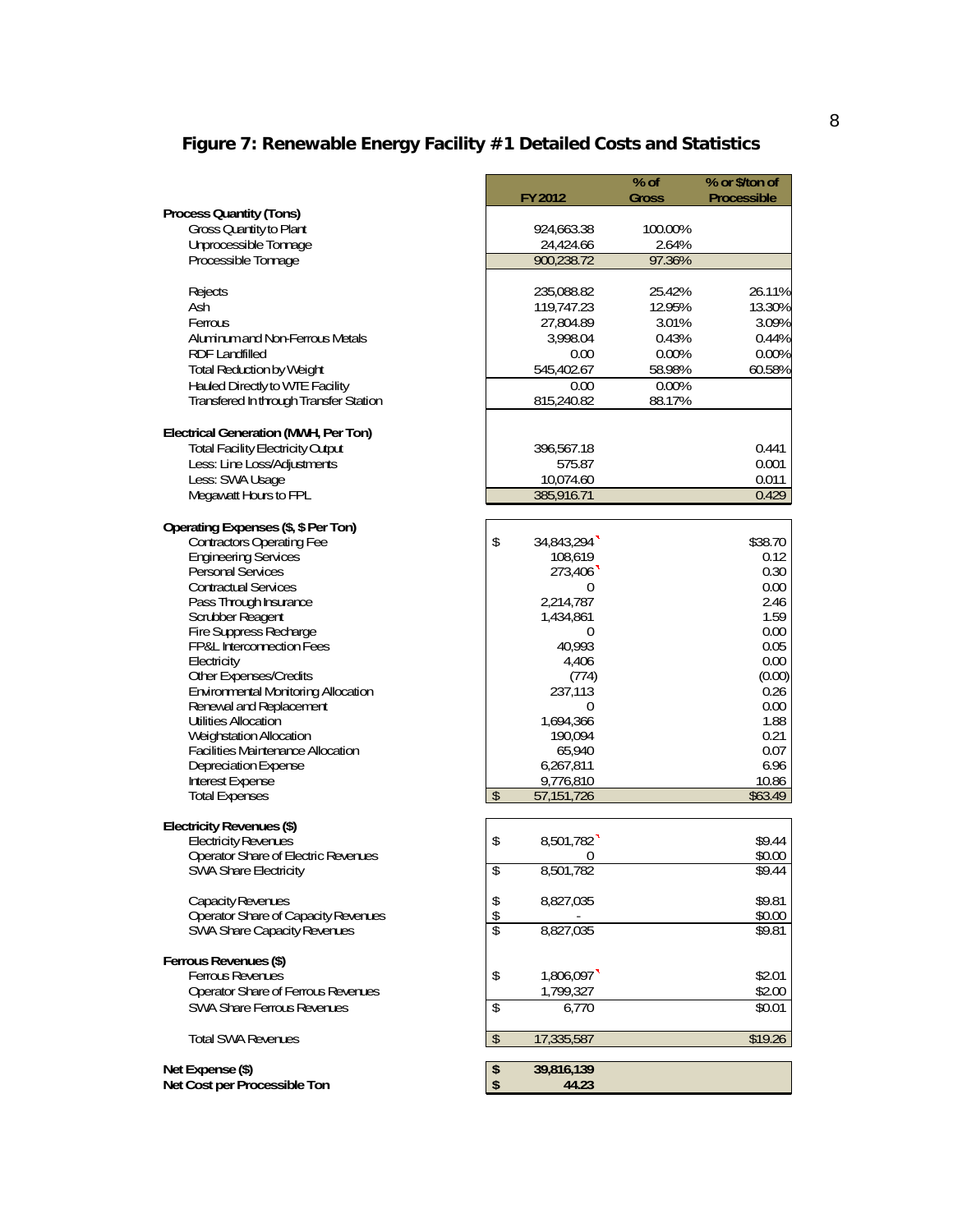#### **2.3 RECYCLING PROGRAMS ADMINISTRATION**

During FY 2012, the SWA received 107,894 tons of recyclables, down 2.0% from the 110,123 tons received in FY 2011. The decline reflects softness in the overall economy, the effect of source reduction efforts and lower newspaper circulation, and competitive forces.

The SWA's recycling programs are managed, promoted, and developed by the Department of Recycling. The cost of SWA recycling programs and administration managed by the Department of Recycling totaled \$3.5 million. This amounts to \$32.07 per ton of recyclables received. This cost includes the cost of Recycling Administration (Education and Waste Prevention), Drop-off Collection Programs, Commercial Recycling Promotion, Public Affairs and recycling bin distribution.

#### **2.4 RECOVERED MATERIALS PROCESSING FACILITY**

The Recovered Materials Processing Facility (RMPF) receives, sorts, bales and prepares for market a majority of the residential and commercial recyclables collected in Palm Beach County.

|                                       | FY 2012                  | FY 2011        | <b>FY 2010</b> |
|---------------------------------------|--------------------------|----------------|----------------|
| Throughput (tons)                     |                          |                |                |
| Delivered and Processed               | 103,662                  | 106,756        | 110,497        |
| Marketed                              | 91.774                   | 95,352         | 97,584         |
|                                       |                          |                |                |
| <b>Financial</b>                      |                          |                |                |
| Total Expenses                        | 8.5 MM<br>$\mathcal{S}$  | 8.8 MM<br>\$.  | 8.9 MM<br>\$   |
| <b>Total Revenues</b>                 | 10.8 MM<br>$\mathcal{S}$ | 14.9 MM<br>\$  | 11.4 MM        |
| Net Before Revenue Share              | 2.3 MM                   | 6.2 MM         | 2.5 MM<br>\$   |
| Revenue Share                         | 3.0 MM<br>\$             | 5.0 MM<br>\$   | \$<br>3.3 MM   |
| Net After Revenue Share               | 0.7 MM<br>-\$            | $1.2$ MM<br>\$ | -\$<br>0.8 MM  |
| Average Revenue per Ton Sold          | 118.08<br>\$             | 156.70<br>\$.  | \$<br>116.62   |
| SWA Net Cost/Revenue per Ton Received | -\$<br>6.76              | 11.38<br>\$    | -\$<br>7.43    |

#### **Figure 8: Recovered Materials Processing Facility Costs and Statistics**

Figure 8 present three years of operating and financial data for the RMPF. Total expenses include the operating fees paid to the contract operator, depreciation, interest, and personal services costs for the SWA employees who oversee the operation. The SWA markets the processed recovered materials. Fiber products, including newsprint and mixed paper are sold under contract at prices dictated by market indices. Other commodities, such as plastic and aluminum, are sold to the highest bidder. The SWA shares the revenues under two revenue sharing programs, the Municipal Revenue Share Program through which the SWA pays out 50% of the net revenues to the municipalities and the smaller Commercial Revenue Share Program through which the SWA pays participating businesses for clean fiber delivered directly to the RMPF. The Municipal Revenue Share Program was initiated to encourage the municipalities to direct their residential recovered materials to the SWA. Detailed throughput, revenue and expense information related to the SWA's RMPF and recycling programs are presented in *Figure 9*.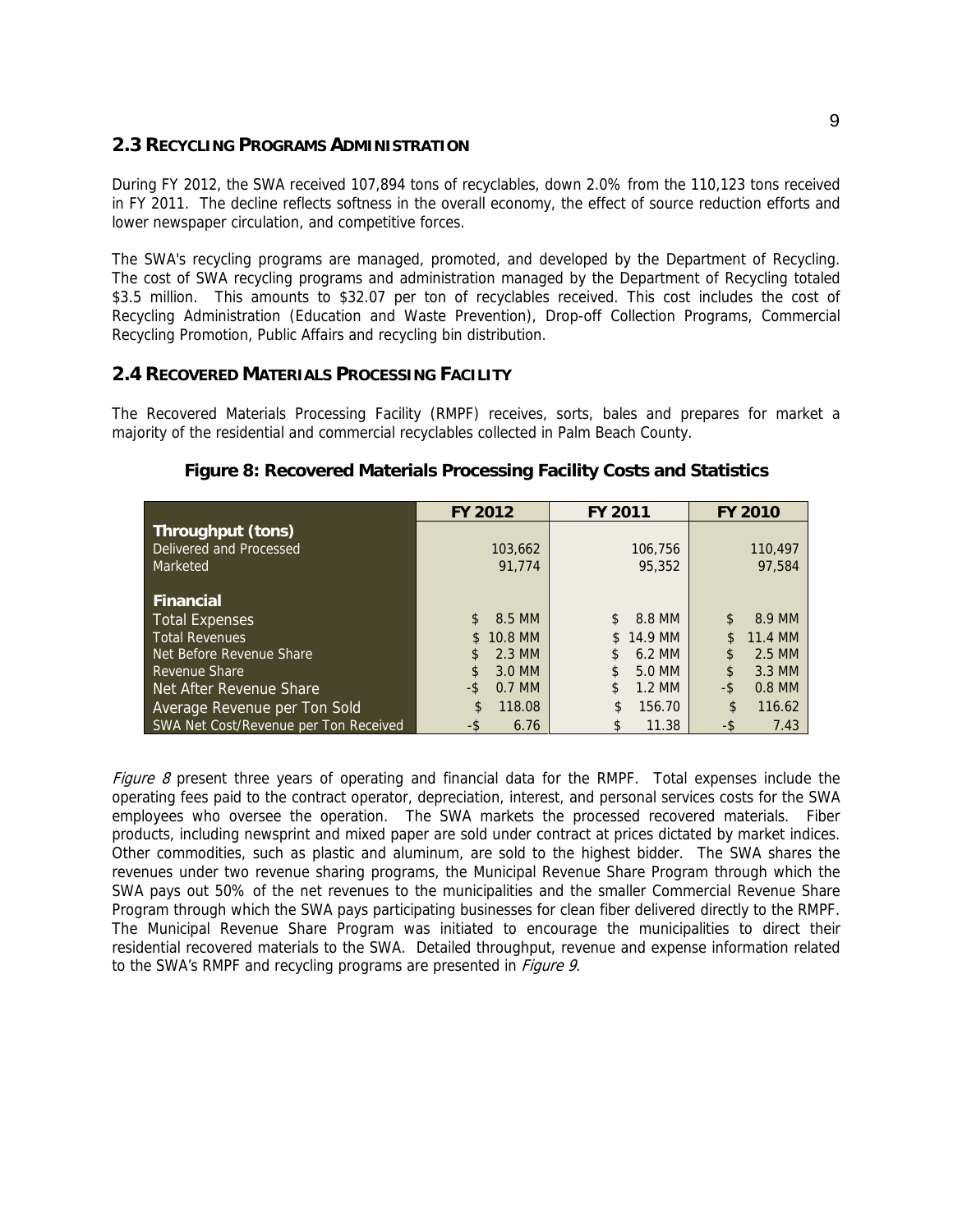#### **Figure 9: RMPF Throughput, Revenue and Expenses**

**RMPF Net Operating Cost and Statistics**



#### **2.5 YARD WASTE PROCESSING**

The Yard Waste Processing operation is responsible for managing the SWA's vegetative waste programs. These responsibilities include grinding and screening material for the Compost Facility and administering the processing and disposal contracts with New Hope Power/Florida Crystals and Sun Recycling. Under these agreements, New Hope Power and Sun Recycling receive the vegetative material in excess of the SWA's needs, grind it, and either land apply it on agricultural fields or make it available as boiler fuel.

The Yard Waste Processing program handled 192,739 tons of material during the year, compared to 174,440 tons last year. The SWA's processing operation processed 87,902 tons at a total cost of \$2.5 MM, or \$28.58 per ton, compared to 86,918 tons, at a total cost of \$2.9 MM, or \$33.94 per ton the prior year. Reduced staffing and operational efficiencies resulting from a streamlining of the operation and less intensive screening of the finished product contributed to cost reduction. In addition to the material processed by the SWA, the SWA's transfer stations shipped 104,837 tons of unprocessed yard waste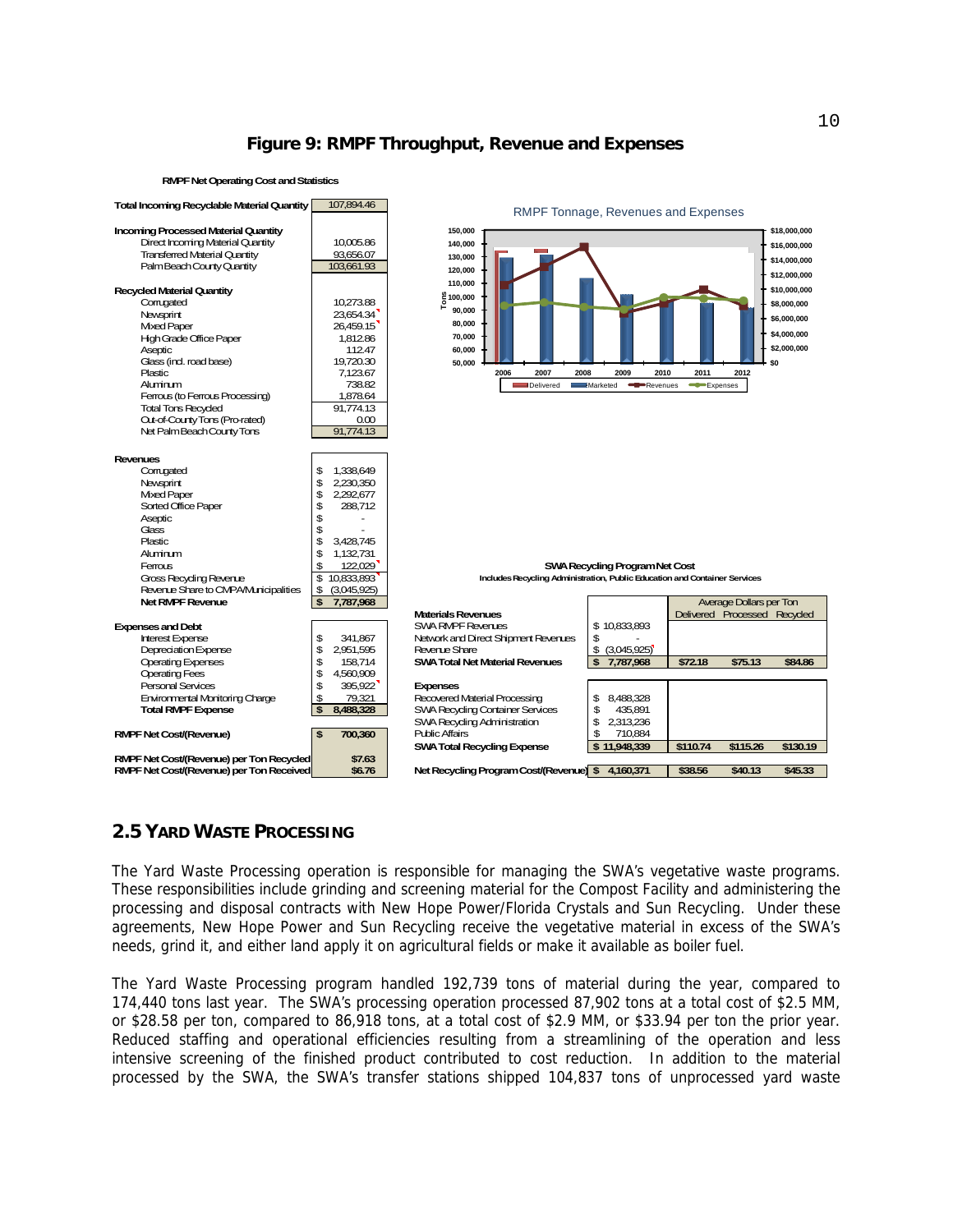directly to New Hope Power and Sun Recycling at a cost of \$2.5 million (\$23.87 per ton). In total, the SWA spent \$5.0 million at an average cost of \$26.01 per ton for yard waste processing and disposal, as is presented in Figure 10.

#### **Figure 10: Yard Waste Processing Operating Costs and Statistics**

| Solid Waste Authority Processing Facility                                     |          |                    |
|-------------------------------------------------------------------------------|----------|--------------------|
| <b>Process Quantity</b>                                                       |          |                    |
| Incoming Vegetation (Tons)                                                    |          | 25,056.00          |
| Recovered from Class 3/Sent to Class 3                                        |          | (503.48)           |
| <b>Transferred Vegetation</b>                                                 |          | 63,349.73          |
| <b>Incoming Vegetation to SWA Yard Waste Area</b>                             |          | 87,902.25          |
| <b>SWA Operating Expenses</b>                                                 |          |                    |
| Personal Services                                                             | \$       | 819,558            |
| Contract Grinding and Mulch Disposal                                          |          | 36,360             |
| <b>Equipment Owning and Operating</b>                                         |          | 1,438,708          |
| <b>Facilities and Grounds Maintenance</b>                                     |          | 25,362             |
| <b>Other Operating</b>                                                        |          | 149,215            |
| <b>Environmental Programs Allocation</b>                                      |          | 42,712             |
| <b>SWA Yardwaste Processing Cost</b><br>SWA Yardwaste Processing Cost per Ton | \$<br>\$ | 2,511,915<br>28.58 |
| <b>Contract Processing Facilities</b>                                         |          |                    |
| Delivered Vegetation to Contract Processing Sites                             |          | 104,836.78         |
| <b>Contract Processing Site Fees</b>                                          | \$       | 2,502,142          |
| <b>Contract Processing Site Cost per Ton</b>                                  | \$       | 23.87              |
| <b>Total Vegetation Processing Cost</b>                                       |          |                    |
| <b>Total Tons of Vegetation Processed</b>                                     |          | 192,739.03         |
| <b>Total Yardwaste Processing Cost</b>                                        | \$       | 5,014,057          |
| <b>Total Yardwaste Processing Cost per Ton</b>                                | \$       | 26.01              |

#### **2.6 COMPOST FACILITY**

The Compost Facility processes dewatered sludge and vegetative mulch into compost suitable for agricultural and horticultural uses. The SWA operates the facility under contract with the City of West Palm Beach on behalf of the East Central Regional Wastewater Treatment Plant (ECR), which pays for the disposal of wastewater residuals based on a fixed percentage of facility cost. The SWA is responsible for the balance. The following *Figure 11* provides throughput and financial information for the FY 2012 and the previous two years.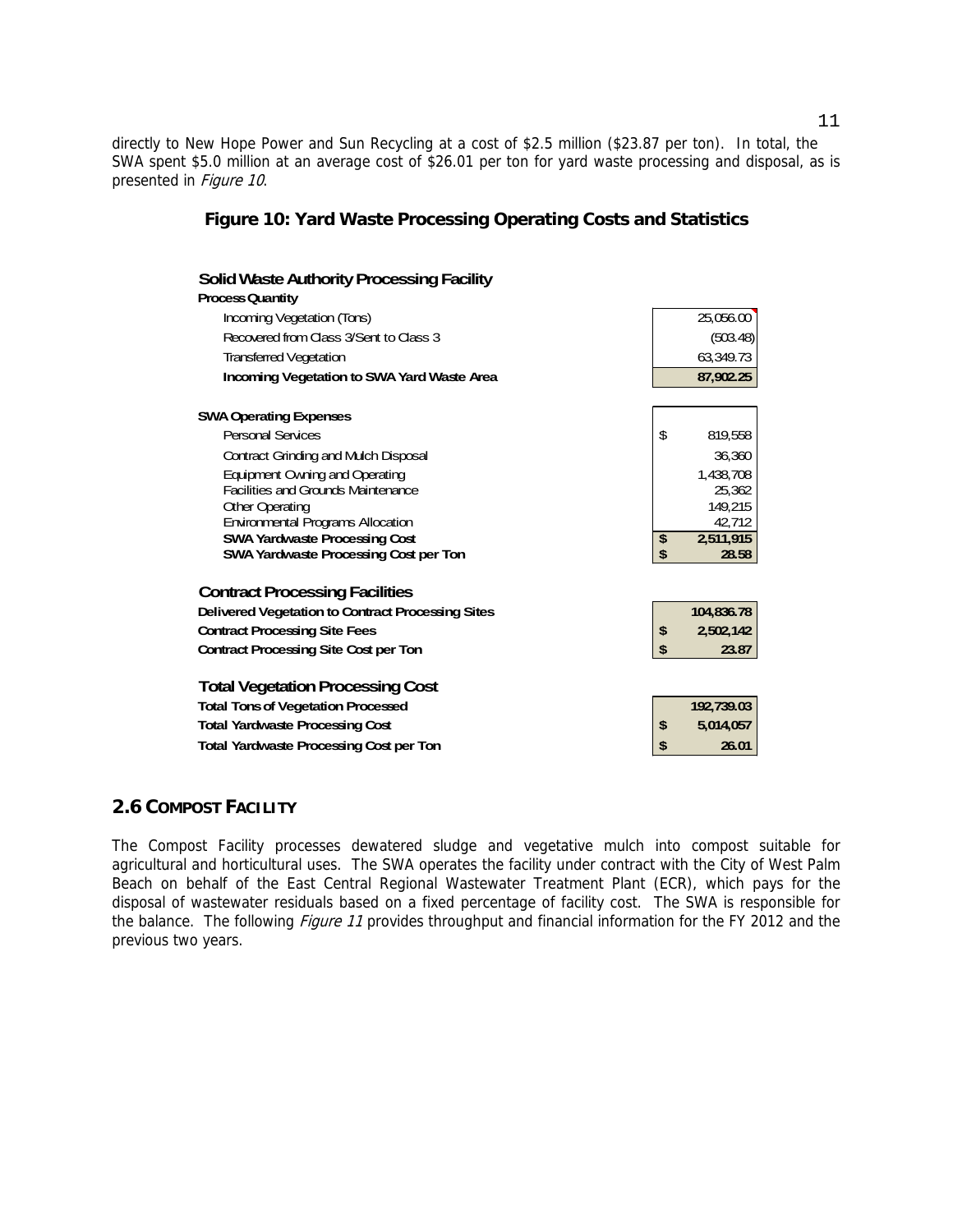|                                                        | FY 2012       | <b>FY 2011</b>           | <b>FY 2010</b>         |
|--------------------------------------------------------|---------------|--------------------------|------------------------|
| <b>Throughput (tons)</b>                               |               |                          |                        |
| <b>Composted Sludge</b>                                | 33,019        | 44,504                   | 45,425                 |
| <b>Composted Mulch</b>                                 | 40.293        | 45,706                   | 55,971                 |
| <b>Total Composted</b>                                 | 73,312        | 90,210                   | 101,396                |
| <b>Compost Production</b>                              | 45,454        | 55,928                   | 64,725                 |
|                                                        |               |                          |                        |
| <b>Financial</b>                                       |               |                          |                        |
| Total Expenses (Not incl. Mulch Grinding) <sup>1</sup> | \$.<br>4.4 MM | $\mathfrak{L}$<br>5.1 MM | \$<br>5.9 MM           |
| Cost per Ton of Throughput                             | \$<br>60.14   | \$<br>56.14              | \$<br>58.56            |
| Cost per Ton of Sludge                                 | \$<br>133.52  | 113.80<br>\$             | \$<br>130.73           |
| Cost per Ton of Compost Produced                       | \$<br>96.99   | \$<br>90.56              | $\mathsf{\$}$<br>91.75 |
|                                                        |               |                          |                        |
| Net Expenses to SWA (Total Expenses less               | 2.6 MM<br>\$. | 2.8 MM<br>\$             | \$<br>3.6 MM           |
| contract payments from $ECR)^2$                        |               |                          |                        |
| Net Cost per Ton of Mulch                              | \$<br>64.35   | \$<br>61.94              | \$<br>64.67            |
| Net Cost per Ton of Compost                            | \$<br>57.05   | \$<br>50.62              | \$<br>55.92            |
|                                                        |               |                          |                        |
| Production Cost of Compost per Ton (Total              | 122.33        | 122.45                   | \$<br>118.89           |
| <b>Expenses plus Mulch Grinding</b> <sup>3</sup>       |               |                          |                        |

#### **Figure 11: Compost Facility Operating Costs and Statistics**

Expenses plus Mulch Grinding)<sup>3</sup><br><sup>1</sup> Compost Facility related expenses only. <sup>2</sup> Remaining Compost Facility related expenses net of payments received from ECR (SWA costs). <sup>3</sup> Total cost of producing compost including mulch grinding and ignoring payments from ECR (the full cost of compost production).

The contract with ECR expires in 2014 after which the SWA intends to close the facility. The SWA has successfully negotiated a contract with ECR to transition them to the Biosolids Pelletization Facility, which provides a less costly alternative for sludge disposal and produces a more marketable product that is sold to fertilizer blenders. The SWA is currently directing some of the ECR loads to the pelletizer, which is reflected in the lower throughput at the compost facility.

# **2.7 TRANSFER STATIONS**

The SWA owns and operates a network of six transfer stations located throughout Palm Beach County. These facilities provide for the efficient transportation of solid waste and recyclables from the distributed population centers of the county to the Authority's centralized disposal and recycling facilities. The transfer stations are located in Delray Beach, West Delray Beach, Lantana, Royal Palm Beach, Jupiter, and Belle Glade.

The transfer stations create greater system efficiency in several ways. First, conveniently located transfer stations decrease the amount of time collection crews are away from their routes, increase the number of homes serviced per day per route, decrease equipment and manpower requirements, and decrease overall collection cost. Second, because a transfer trailer can carry the waste of more than three average collection vehicles, the cost of transporting waste to the disposal facilities is lower, the lines at the disposal facilities are shorter and more manageable, and traffic is more evenly dispersed throughout the county. Third, the transfer stations provide a mechanism for the Authority to sort, separate, and direct the flow of waste to the proper facility. Finally, the transfer stations conserve valuable resources by decreasing fuel requirements and vehicle emissions.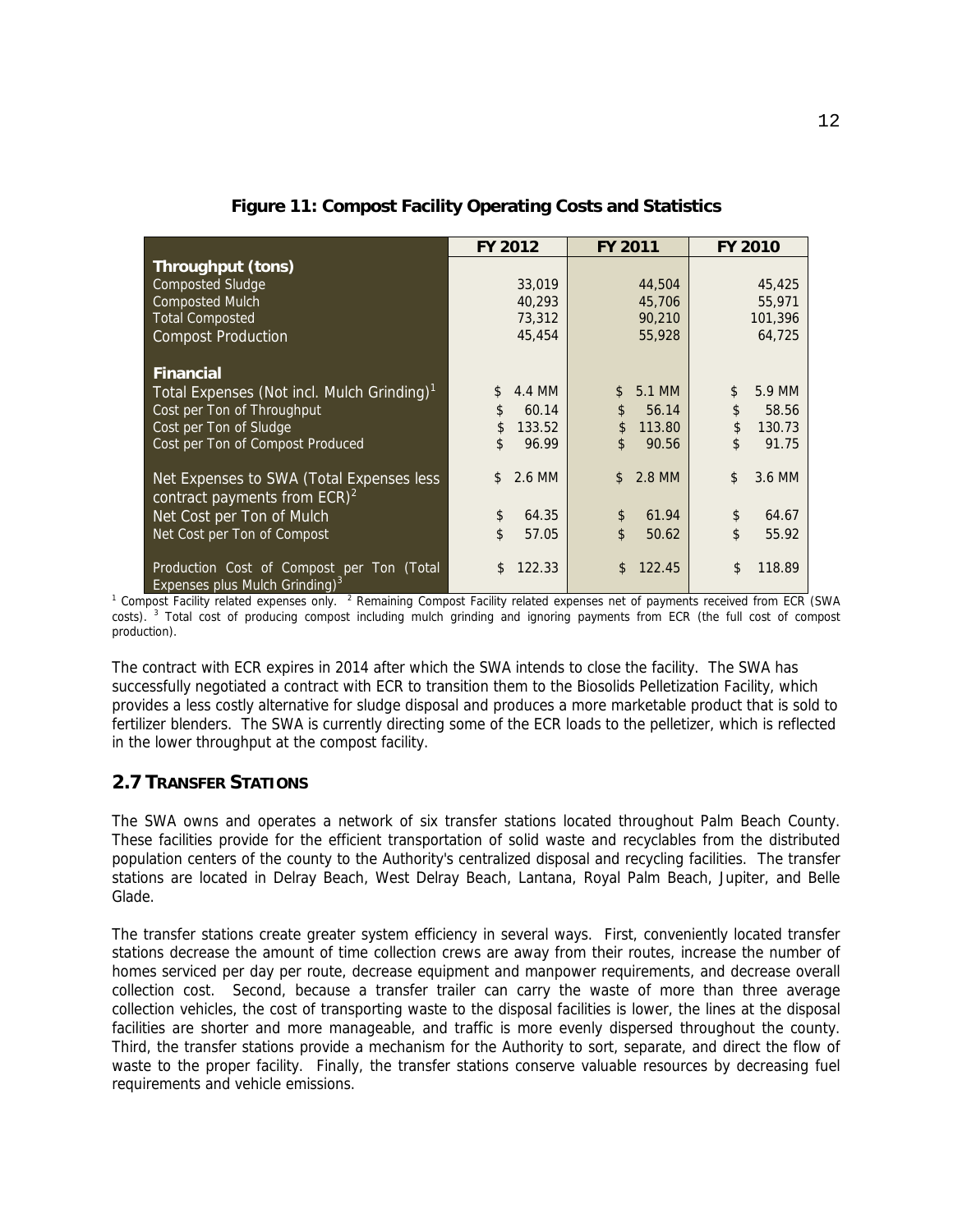During the year, 72% of incoming materials were delivered to and transported by the transfer stations. Total delivered tonnage increased from 1,168,601 tons to 1,206,607 tons. Total haul tonnage increased from 1,155,516 tons to 1,195,754 tons, and outbound loads increased from 54,867 to 56,501. The transfer stations reduced the number of loads entering the disposal facilities by approximately 250,000, saved 8.5 million miles on Palm Beach County's roadways, conserved over 1.9 million gallons of fuel, and reduced CO<sub>2</sub> emissions by nearly 21,000 tons.

The SWA strictly adheres to all traffic laws, including those governing gross vehicle weight. No tractor trailer leaves a SWA transfer station weighing more than 80,000 pounds. This is an important factor to keep in mind when comparing SWA transportation costs to those of other jurisdictions or other haulers.

Compared to last year transfer station expenditures increased from \$29.7 MM to \$33.6 MM due to higher depreciation and interest costs related to the Southwest County Transfer Station. Operating data and cost results for each of the transfer stations are presented in Figure 12 and on the following page. These figures reflect the first full year of operation of the new Southwest County Transfer Station, which was completed in July 2011. The South County Transfer Station in Delray Beach was shut down during FY 2012 for major renovations that were completed in December 2012. The renovations include the complete replacement of the transfer station building down to the tipping floor, a new scale house with attached employee facilities, new scales, a new household hazardous waste drop-off facility, and a new outdoor vegetation handling area. The South County Transfer Station employees were moved to and were operating the Southwest County Transfer Station.

|                                          | 2009-2010  | 2010-2011  | 2011-2012  |                                   | 2009-2010 | 2010-2011 | 2011-2012 |
|------------------------------------------|------------|------------|------------|-----------------------------------|-----------|-----------|-----------|
|                                          |            |            |            |                                   |           |           |           |
| <b>Belle Glade Transfer Station</b>      |            |            |            | <b>Delray Transfer Station</b>    |           |           |           |
| <b>Tons</b>                              | 31.682     | 30,799     | 31,375     | Tons                              | 285,121   | 208,409   |           |
| Loads                                    | 1.451      | 1.410      | 1.444      | Loads                             | 13.603    | 9.939     |           |
| Ave. Cost per Ton                        | \$71.18    | \$73.92    | \$69.29    | Ave. Cost per Ton                 | \$21.72   | \$22.94   |           |
| Ave. Cost per Load                       | \$1.554.30 | \$1.614.61 | \$1.505.53 | Ave. Cost per Load                | \$455.29  | \$480.96  |           |
| Ave. Load Weight                         | 21.83      | 21.84      | 21.73      | Ave. Load Weight                  | 20.96     | 20.97     |           |
|                                          |            |            |            |                                   |           |           |           |
| <b>Lantana Transfer Station</b>          |            |            |            | <b>Jupiter Transfer Station</b>   |           |           |           |
| Tons                                     | 319,300    | 349,444    | 450,411    | Tons                              | 206,003   | 203,489   | 205,414   |
| Loads                                    | 15.292     | 16.819     | 21.380     | Loads                             | 9.617     | 9.522     | 9.645     |
| Ave. Cost per Ton                        | \$29.64    | \$27.62    | \$25.19    | Ave. Cost per Ton                 | \$23.19   | \$22.57   | \$20.06   |
| Ave. Cost per Load                       | \$618.96   | \$573.93   | \$530.77   | Ave. Cost per Load                | \$496.70  | \$482.38  | \$427.17  |
| Ave. Load Weight                         | 20.88      | 20.78      | 21.07      | Ave. Load Weight                  | 21.42     | 21.37     | 21.30     |
|                                          |            |            |            |                                   |           |           |           |
| <b>Royal Palm Beach Transfer Station</b> |            |            |            | <b>Southwest Transfer Station</b> |           |           |           |
| Tons                                     | 330,188    | 314,779    | 282,083    | Tons                              |           |           | 226,472   |
| Loads                                    | 15.581     | 14.885     | 13,381     | Loads                             |           |           | 10,651    |
| Ave. Cost per Ton                        | \$21.78    | \$20.85    | \$22.03    | Ave. Cost per Ton                 |           |           | \$42.81   |
| Ave. Cost per Load                       | \$461.57   | \$440.92   | \$464.40   | Ave. Cost per Load                |           |           | \$910.33  |
| Ave. Load Weight                         | 21.19      | 21.15      | 21.08      | Ave. Load Weight                  |           |           | 21.26     |
|                                          |            |            |            |                                   |           |           |           |
|                                          |            |            |            |                                   |           |           |           |

#### **Figure 12: Transfer Station Operating Costs and Statistics**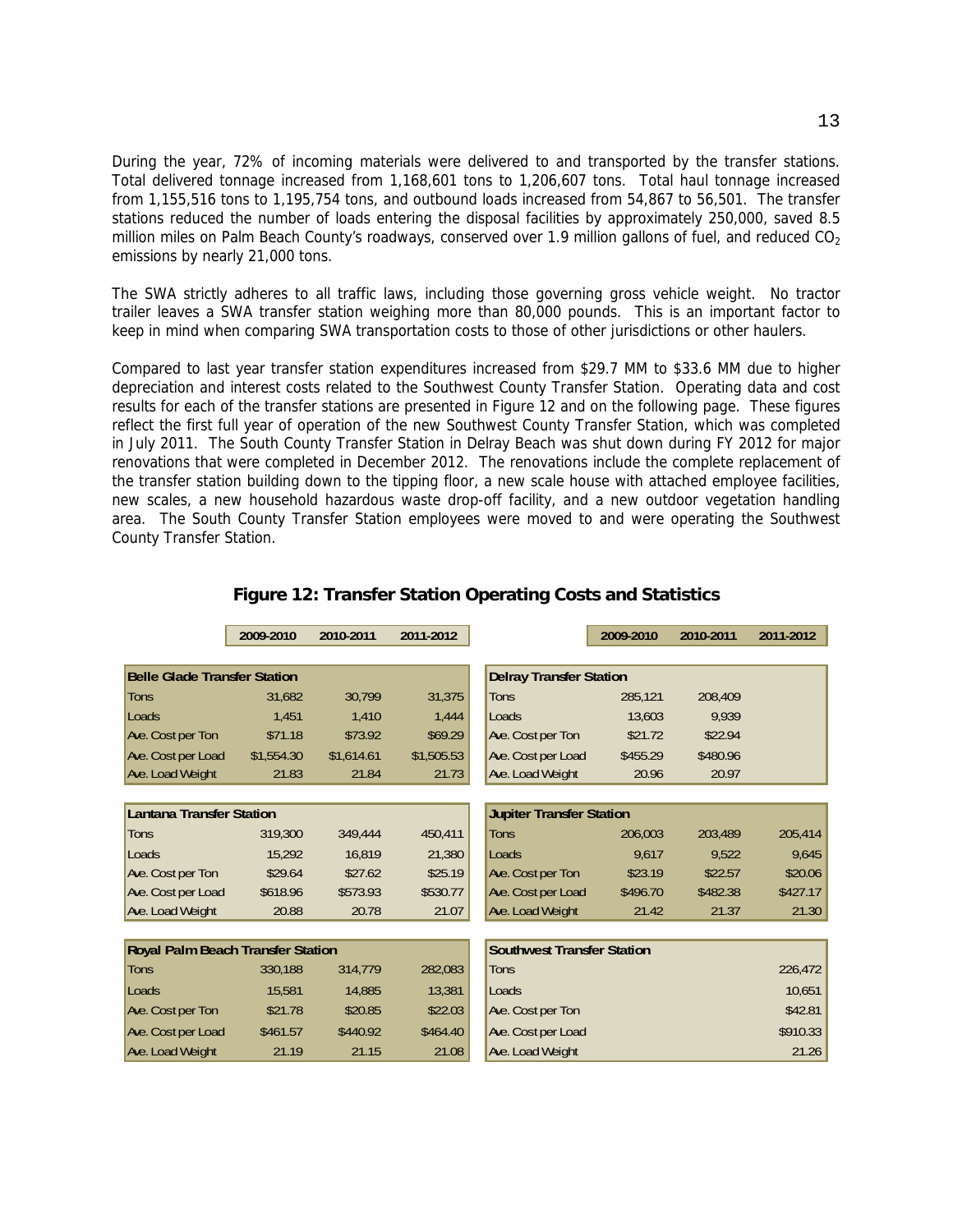# **Figure 13: Transfer Station Throughput and Operating and Maintenance Costs, FY 2012**

|                                    | <b>Belle Glade</b> |          | Delray Beach                |       | Southwest   |          | Lantana      |          | <b>Jupiter</b>      |          | Royal PalmBeach |          | Total        |          |
|------------------------------------|--------------------|----------|-----------------------------|-------|-------------|----------|--------------|----------|---------------------|----------|-----------------|----------|--------------|----------|
| <b>Throughput</b>                  |                    |          |                             |       |             |          |              |          |                     |          |                 |          |              |          |
| <b>Tons Delivered</b>              | 31,374             |          | $\circ$                     |       | 230,877     |          | 455,334      |          | 206.694             |          | 282,328         |          | 1,206,607    |          |
| <b>Tons Hauled</b>                 | 31,375             |          | $\circ$                     |       | 226,472     |          | 450,411      |          | 205,414             |          | 282,083         |          | 1,195,754    |          |
| Moisture Loss/Calibration Error    | (1)                |          | $\Omega$                    |       | 4.405       |          | 4.923        |          | 1.280               |          | 245             |          | 10.853       |          |
| Loads Hauled                       | 1,444              |          | $\mathbf{O}$                |       | 10,651      |          | 21,380       |          | 9,645               |          | 13,381          |          | 56,501       |          |
| Average Tons per Load              | 21.73              |          | 0.00                        |       | 21.26       |          | 21.07        |          | 21.30               |          | 21.08           |          | 21.16        |          |
| <b>Miles Traveled</b>              | 134,292            |          | $\circ$                     |       | 502,727     |          | 729,058      |          | 205,439             |          | 345,230         |          | 1,916,746    |          |
| Average Miles per Round Trip       | 93.0               |          | 0.0                         |       | 47.2        |          | 34.1         |          | 21.3                |          | 25.8            |          | 33.9         |          |
|                                    |                    |          |                             |       |             |          |              |          |                     |          |                 |          |              |          |
| <b>Expenses</b>                    |                    |          |                             |       |             |          |              |          |                     |          |                 |          |              |          |
| <b>Personal Services</b>           | \$490,852          | 22.58%   | $\boldsymbol{\mathsf{50}}$  | 0.00% | \$1,701,617 | 17.55%   | \$2,788,420  | 24.57%   | \$1,372,601         | 33.31%   | \$2,036,946     | 32.78%   | \$8,390,436  | 25.01%   |
| <b>Operating Expenses</b>          | \$1,010,209        | 46.47%   | $\boldsymbol{\mathfrak{D}}$ | 0.00% | \$2,744,105 | 28.30%   | \$4,033,649  | 35.55%   | \$1,707,598         | 41.45%   | \$2,261,907     | 36.40%   | \$11,757,468 | 35.04%   |
| Depreciation                       | \$518,895          | 23.87%   | $\infty$                    | 0.00% | \$2,619,094 | 27.01%   | \$3,240,574  | 28.56%   | \$668,866           | 16.23%   | \$1,105,066     | 17.78%   | \$8,152,495  | 24.30%   |
| <b>Interest Expense</b>            | \$47,899           | 2.20%    | $\infty$                    | 0.00% | \$2,523,385 | 26.03%   | \$1,016,668  | 8.96%    | \$210,848           | 5.12%    | \$601,724       | 9.68%    | \$4,400,524  | 13.12%   |
| <b>Environmental Monitoring</b>    | \$80,371           | 3.70%    | $\infty$                    | 0.00% | \$22,406    | 0.23%    | \$130,798    | 1.15%    | \$87,362            | 212%     | \$100,982       | 1.63%    | \$421,919    | 1.26%    |
| Insurance and Safety Allocation    | \$25,760           | 1.18%    | $\infty$                    | 0.00% | \$85,293    | 0.88%    | \$137,671    | 1.21%    | \$72,813            | 1.77%    | \$107,535       | 1.73%    | \$429,072    | 1.28%    |
| <b>Total Expenses</b>              | \$2,173,986        | 100.00%  | \$0                         | 0.00% | \$9,695,900 | 100.00%  | \$11,347,780 |          | 100.00% \$4,120,088 | 100.00%  | \$6,214,160     | 100.00%  | \$33,551,914 | 100.00%  |
|                                    |                    |          |                             |       |             |          |              |          |                     |          |                 |          |              |          |
| <b>Unit Costs</b>                  |                    |          |                             |       |             |          |              |          |                     |          |                 |          |              |          |
| Average Cost per Mile              | \$16.19            |          |                             |       | \$19.29     |          | \$15.56      |          | \$20.06             |          | \$18.00         |          | \$17.50      |          |
| Average Cost per Ton               | \$69.29            |          |                             |       | \$42.81     |          | \$25.19      |          | \$20.06             |          | \$22.03         |          | \$28.06      |          |
| Average Cost per Ton per Mile      | \$0.75             |          |                             |       | \$0.91      |          | \$0.74       |          | \$0.94              |          | \$0.85          |          | \$0.83       |          |
| Average Cost per Load              | \$1,505.53         |          |                             |       | \$910.33    |          | \$530.77     |          | \$427.17            |          | \$464.40        |          | \$593.83     |          |
| Unit Cost Breakdown                |                    |          |                             |       |             |          |              |          |                     |          |                 |          |              |          |
|                                    |                    |          |                             |       |             |          |              |          |                     |          |                 |          |              |          |
| Transportation                     |                    | 34.59%   |                             |       |             | 27.14%   |              | 40.76%   |                     | 37.99%   |                 | 39.99%   |              | 37.56%   |
| Cost per Ton                       |                    | \$23.97  |                             |       |             | \$11.62  |              | \$10.27  |                     | \$7.62   |                 | \$8.81   |              | \$10.54  |
| Cost per Load                      |                    | \$520.92 |                             |       |             | \$247.18 |              | \$216.29 |                     | \$162.32 |                 | \$185.74 |              | \$222.06 |
| Cost per Mile                      |                    | \$5.60   |                             |       |             | \$5.24   |              | \$6.34   |                     | \$7.62   |                 | \$7.20   |              | \$6.38   |
| Cost per Ton-Mile                  |                    | \$0.26   |                             |       |             | \$0.25   |              | \$0.30   |                     | \$0.36   |                 | \$0.34   |              | \$0.30   |
|                                    |                    |          |                             |       |             |          |              |          |                     |          |                 |          |              |          |
| <b>Handling and Loading</b>        |                    | 20.61%   |                             |       |             | 16.98%   |              | 18.89%   |                     | 31.51%   |                 | 26.06%   |              | 16.82%   |
| Cost per Ton                       |                    | \$14.28  |                             |       |             | \$7.27   |              | \$4.76   |                     | \$6.32   |                 | \$5.74   |              | \$4.72   |
| Cost per Load                      |                    | \$310.34 |                             |       |             | \$154.52 |              | \$100.29 |                     | \$134.66 |                 | \$120.95 |              | \$99.47  |
| <b>Facility and Administrative</b> |                    | 44.80%   |                             |       |             | 55.88%   |              | 40.34%   |                     | 30.50%   |                 | 33.95%   |              | 37.03%   |
| Cost per Ton                       |                    | \$31.03  |                             |       |             | \$23.92  |              | \$10.17  |                     | \$6.11   |                 | \$7.48   |              | \$10.39  |
| Cost per Load                      |                    | \$674.28 |                             |       |             | \$508.63 |              | \$214.19 |                     | \$130.19 |                 | \$157.71 |              | \$218.86 |
|                                    |                    |          |                             |       |             |          |              |          |                     |          |                 |          |              |          |











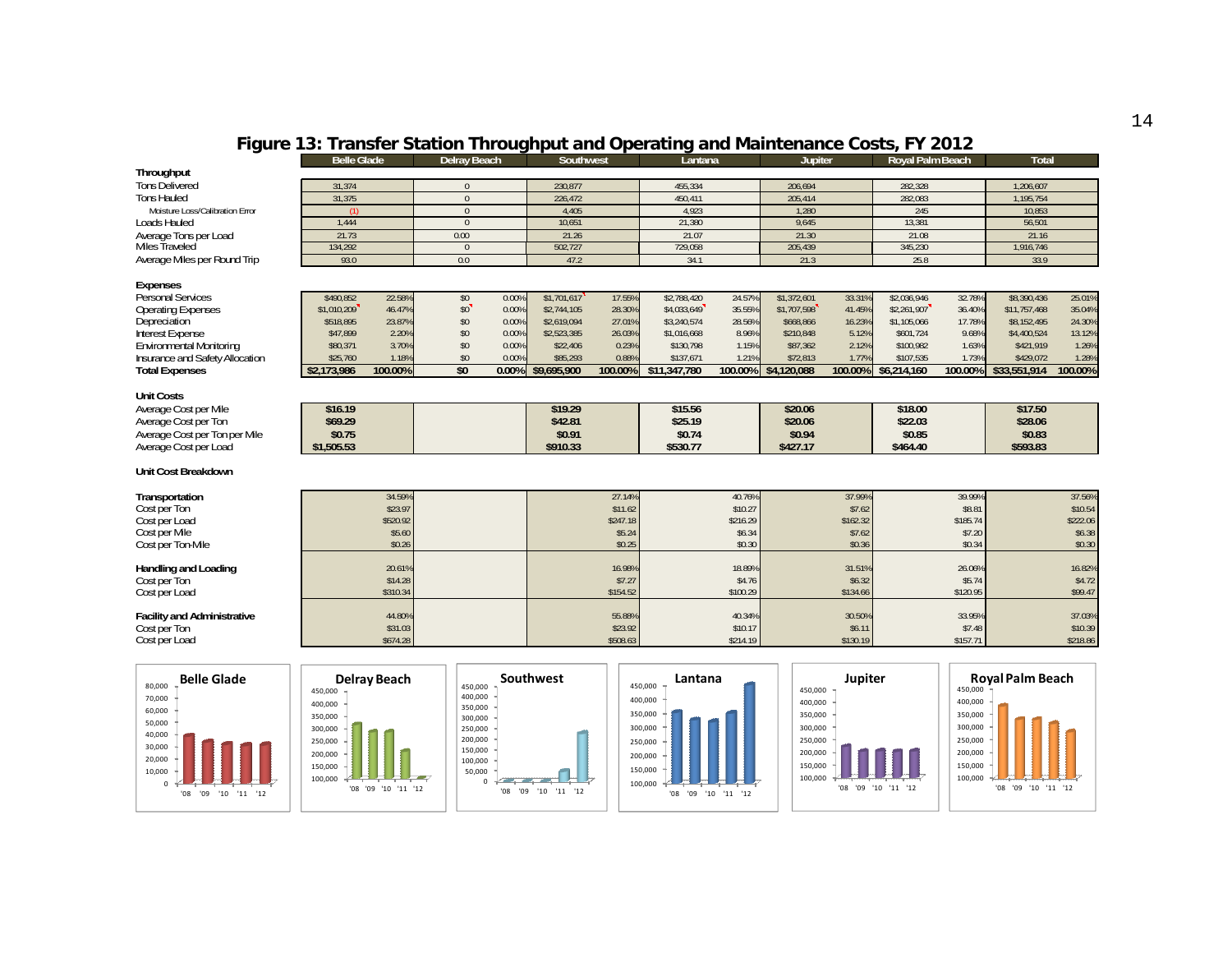# **2.8 Household Hazardous Waste**

Household Hazardous Waste Services provides free drop-off locations for Palm Beach County residents and accepts materials from qualifying small quantity commercial generators for a fee. Total expenses related to the household hazardous waste program were \$2,012,418 versus \$1,814,635 in FY 2011.

# **2.9 SWA General Administration**

All departmental costs not directly assigned to a production center or related to past or future operations are charged to the Administrative cost center. The average administrative cost per ton received by the SWA totaled \$11.30 in FY 2012 on expenditures of \$19,001,786 and 1,680,920 tons delivered. The largest expenditures were incurred for administration building and common area maintenance and debt, including interest expense currently unallocated to projects (\$6,574,248), Information Technology (\$2,377,112), Finance and Accounting (\$2,070,614), Project Engineering (\$1,592,783), County-wide Hazardous Materials Response Team Funding (\$1,826,685), Executive and Legal (\$1,471,628), Customer Service (\$886,895), Purchasing Services (\$1,397,143), and Public Affairs (\$710,884).

# **2.10 Future Sites**

The SWA owns property in the western part of the County purchased for the purpose of siting a future landfill site. The site is currently leased under a farm lease. Additionally, several future facilities and/or improvements, most notably Renewable Energy Facility #2, are currently in development. The cost of acquiring and developing these future facilities is not reflected in the cost of the current operations. The cost of these facilities will be reflected once those facilities and/or improvements are complete and operational.

# **2.11 Closed Landfills**

The SWA is responsible for maintaining six closed landfills. During the year, the SWA expended \$1,237,623 on these landfills. The costs included depreciation expense related to Dyer Park and Park Ridge Golf Course (\$809,809), environmental monitoring charges (\$317,263), utilities charges (\$128,329), and facilities/grounds maintenance charges (\$103,654), all of which were partially offset by \$122,056 in income from leases. On an accrual accounting basis, these costs are associated with the revenues received when the landfills were operational and are not associated with the SWA's current operating landfill. Future care costs associated with the current landfill are accrued based on landfill consumption and are reflected as period costs.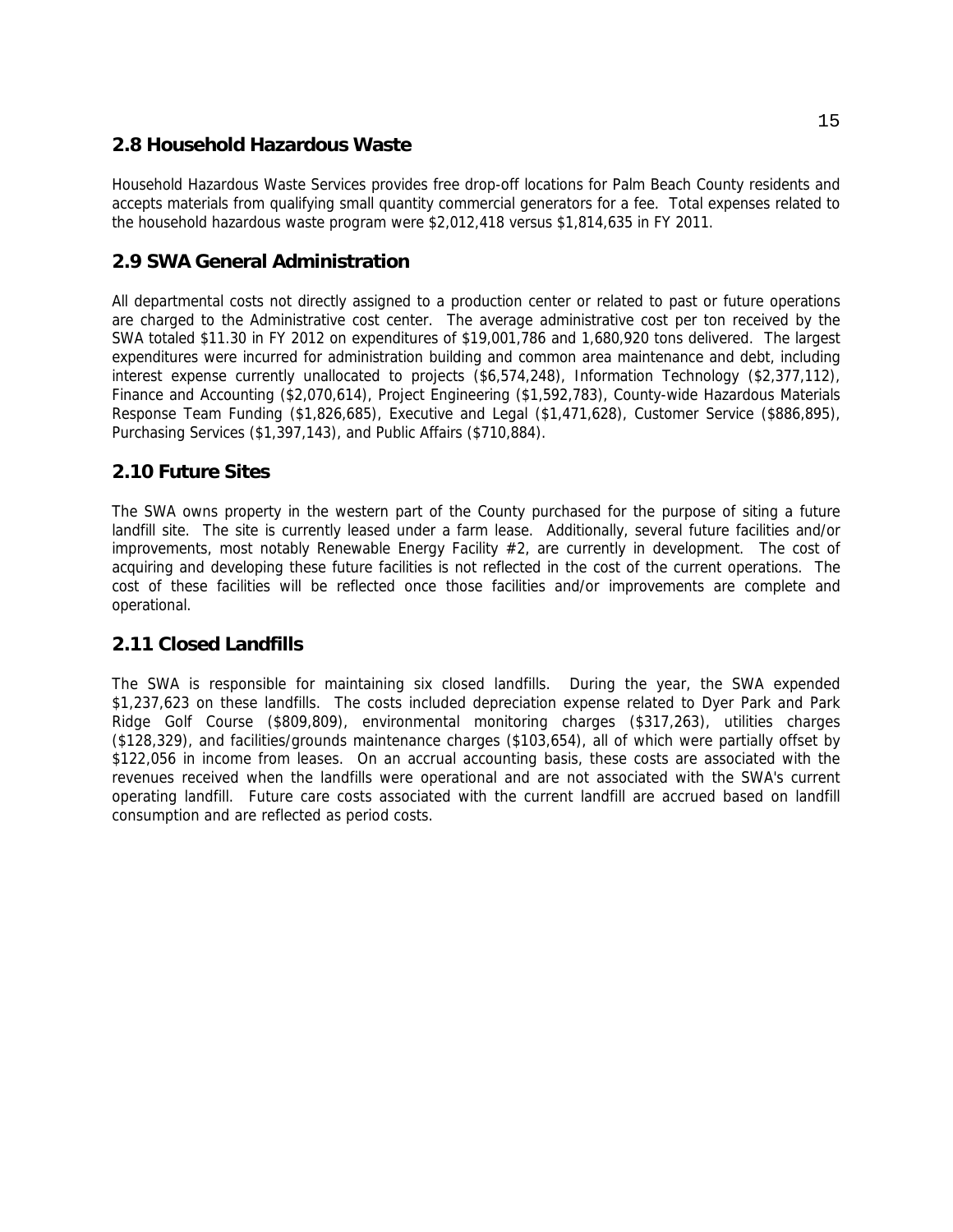# **3.0 Allocation Methodologies**

In order to compile the costs of the components, a considerable number of cost allocations are required. An attempt is made to reflect the strongest causal relationship in the allocation of these costs, although in many cases several equally good alternatives do exist.

#### **3.1 Interest Expense**

Interest expense is allocated to each component of the system based upon the investment of bond funds required to construct those components. The landfill differs from all other facilities in that the interest expense is allocated on a cubic yard of landfill capacity basis rather than on the basis of time. The interest expense allocations can be found on Page 19.

# **3.2 Employee Relations**

The Employee Relations department is responsible for managing the personnel functions of the SWA and administering the employee benefits programs, including health and life insurance, short and long term disability, and accidental death and dismemberment insurance. Employee benefits costs are allocated based on the premiums incurred to provide benefits to each department's employees. All other expenses are allocated based on headcount. This allocation can be found on Page 20.

# **3.3 Risk and Safety Administration**

The Risk and Safety Administration department is responsible for administering workers' compensation, automotive, general liability, property, and casualty coverages as well as safety programs. The costs of the above programs and policies are charged to the Risk and Safety Administration budget. To properly account for these expenditures, an allocation is made to the user departments. The allocation schedule can be found on Page 21. Workers' compensation insurance is allocated in two parts. Incurred losses during the year are charged to the department incurring the loss. Premiums and other expenses are allocated based on the number of employees in each department and their workers' compensation class and class rate. All other expenses are allocated based on headcount.

# **3.4 Environmental Programs Administration**

Environmental Programs is responsible for ensuring compliance with all applicable federal, state, and local environmental regulations and all permit conditions related to operating the solid waste management facilities. The primary activities performed by Environmental Programs are groundwater and surface water monitoring, periodic facilities inspections, and permit compliance and renewal documentation. Additionally, the cost of the annual stack test and emissions monitoring and reporting for the Renewable Energy Facility is charged to this department. Costs associated with a specific facility are charged to that facility. Groundwater and surface water monitoring costs are allocated based on the number of sampling points at each facility. The remaining expenditures are allocated based on the relative number of facilities inspections performed during the year. The allocation schedule can be found on Page 22.

# **3.5 Utility Operations**

Water, wastewater, and electrical distribution systems are maintained by the SWA's Utility Operations and Support division. The cost of owning, operating, and maintaining the utilities systems is allocated to the user departments based on relative usage. The allocation schedule is on Page 23.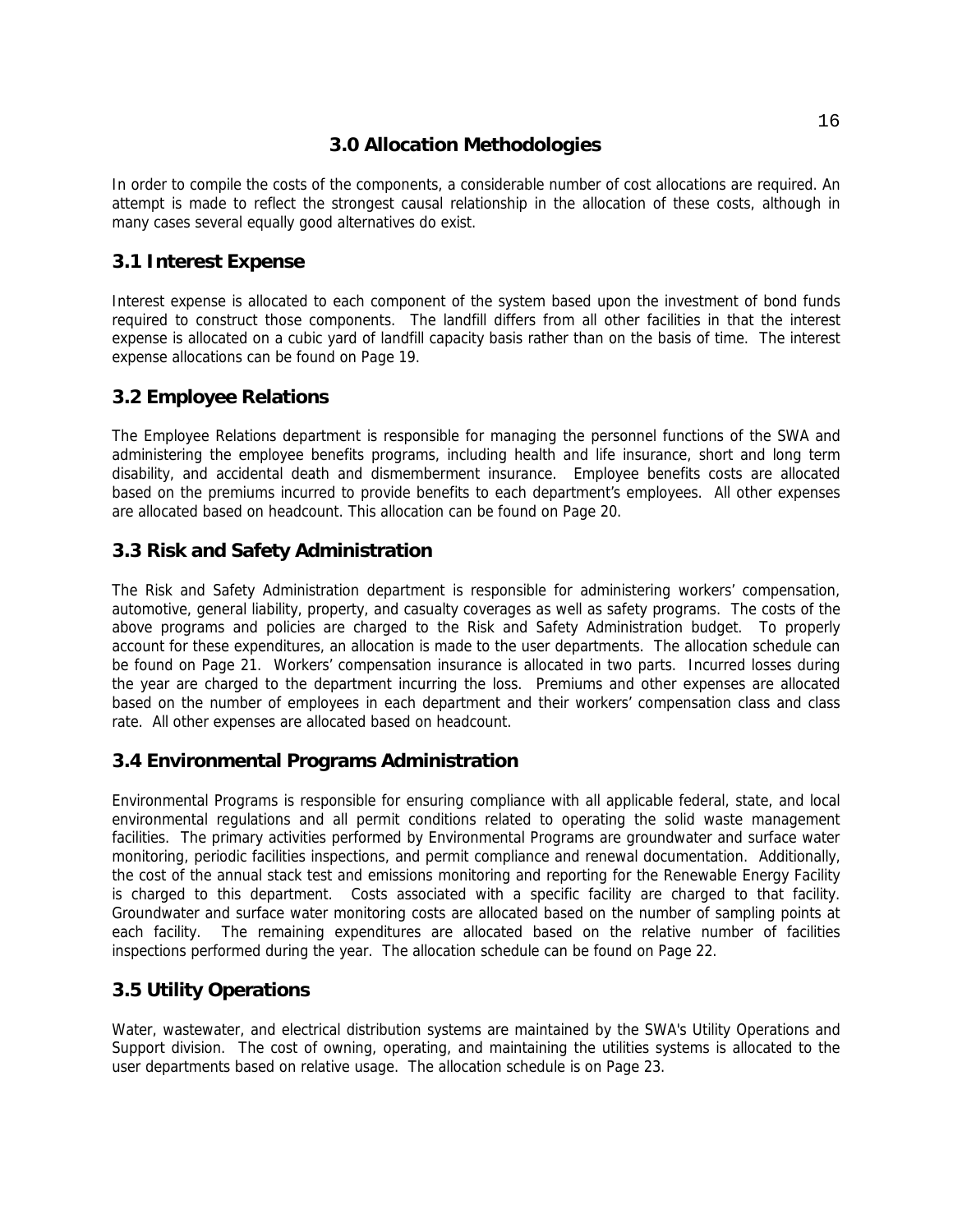# **3.6 Equipment Maintenance Services**

Equipment Maintenance operating expenses are charged to user departments through a work order system. An additional allocation is made to account for the annual over or under-distribution of expenses as well as the Employee Relations, Risk Management, Environmental Programs, Utilities, and Debt Service charges. The Equipment Maintenance allocation schedule is presented on Page 24.

# **3.7 Facilities and Grounds Maintenance**

Facilities and Grounds Maintenance provide maintenance and landscape maintenance service to all departments in the SWA. These costs are allocated based on the number of work orders issued or labor hours incurred for each department or production cost center. The allocation schedules are presented on Pages 25-26.

# **3.8 Operating Expenses**

Operating expenses and allocations are presented in the Departmental Expenditure Allocation Schedule (DEAS) on Page 27. This schedule provides the operating costs and the allocations of cost to each unit. Unlike all other facilities, landfill acquisition and construction expenditures are allocated based on volume rather than time. The cost in the period is based on the cumulative landfill volume depleted. Equipment and capital projects funded through current revenues rather than debt are charged to the SWA's Renewal and Replacement and Capital Improvement funds. Most of these expenditures are capitalized. Costs that are not capitalized are added to the operating expenses in the DEAS. A reconciliation of the Renewal and Replacement and Capital Improvement Fund expenditures is presented on Page 28.

#### **3.9 Revenues**

The SWA receives revenues from many sources: commercial and residential assessments, tipping fees, the sale of electricity to Florida Power and Light, the sale of recyclable materials collected through the SWA's residential and commercial recycling programs, the sale of ferrous metals recovered at the Renewable Energy Facility and the landfill, and through various grant programs. When revenues are derived as a direct result of a specific operation (by-product revenues), such revenues are treated as revenues to the operation, therefore reducing total costs. Examples include electric revenues from the Renewable Energy Facility, recycling revenues from the RMPF and through other recycling programs, and ferrous revenues which are applicable to the operations that recovered the materials.

Transfer revenues in the form of grants, although entirely relevant in determining funding requirements, are not treated as by-product revenues with respect to full cost accounting but rather as costs. The distinction is that grants are not derived as a result of the operations; they are simply an alternate source of funding. Whether fees are paid directly to the SWA by the public or through the State from the public, the programs they help fund are system costs.

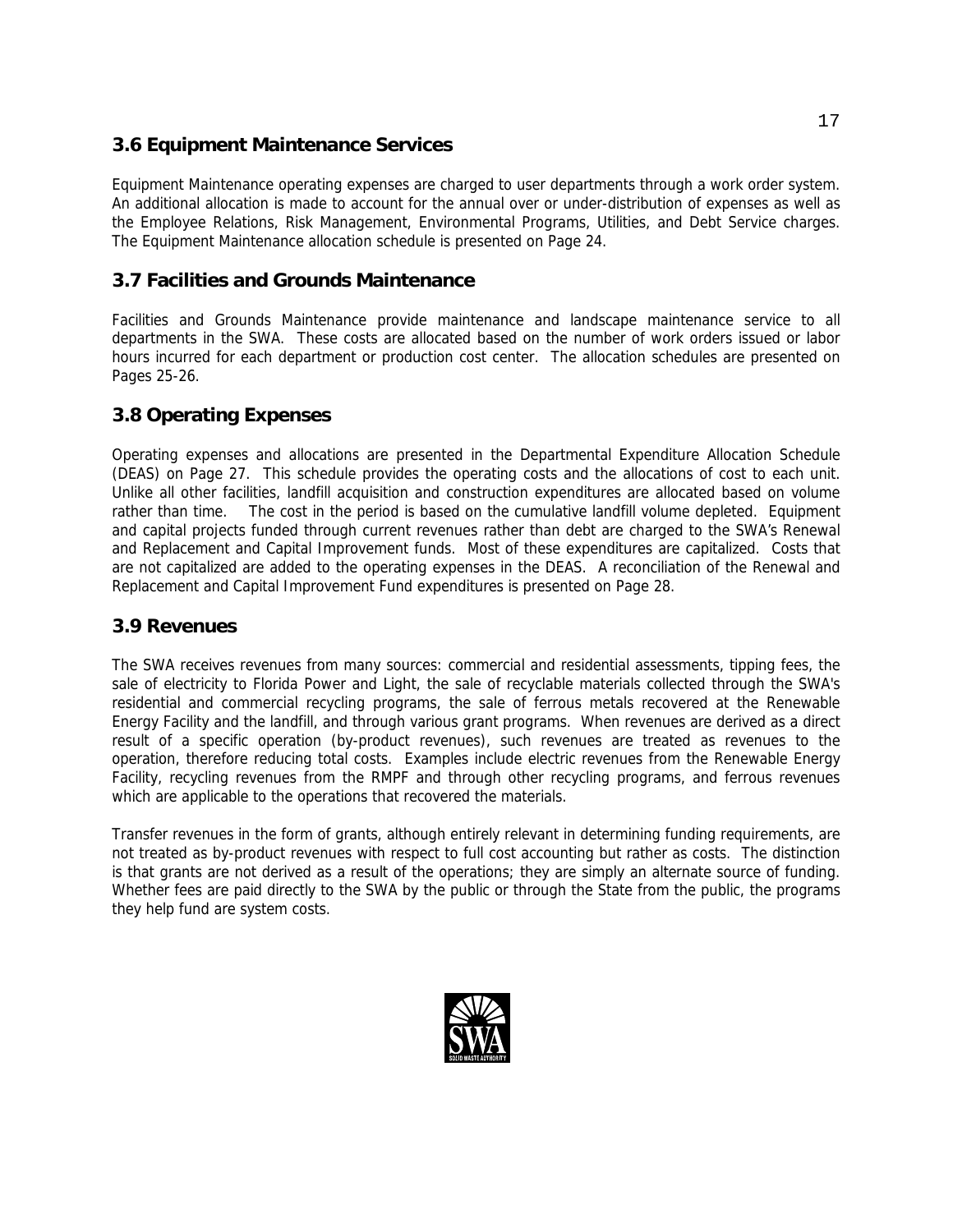

# **2012 Component Cost Summary**

**Section 2: Allocation Schedules**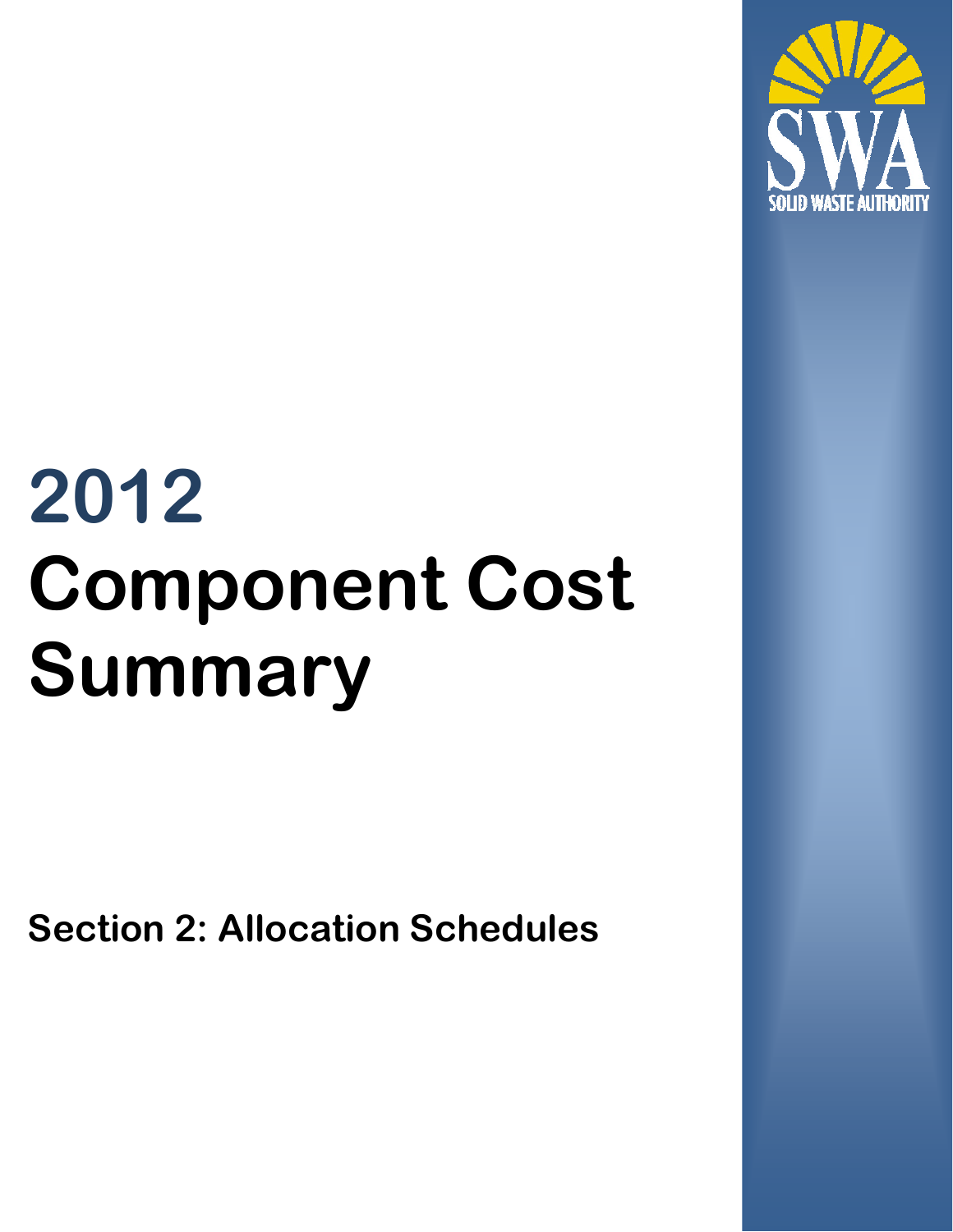#### **Solid Waste Authority of Palm Beach County Interest Expense Allocation Schedule - FY 2012**

|                                                                          | Project                     | Project                    | <b>Financial Costs</b>    | Total                    | Total                      |                          | FY 2012<br>Interest      |
|--------------------------------------------------------------------------|-----------------------------|----------------------------|---------------------------|--------------------------|----------------------------|--------------------------|--------------------------|
| <b>Fund 410</b>                                                          | Expenditure                 | Coordination               | Interest Income           | Cost                     | Investment                 | Notes                    | Expense                  |
| <b>NCRRRF</b><br><b>Administration Building</b>                          | 190,787,176<br>5,498,640    | 2,596,019<br>74,819        | 29.760.430<br>857,720     | 223.143.624<br>6.431.179 | 223, 143, 624<br>6,431,179 |                          | 0<br>0                   |
| Maintenance Building                                                     | 4,815,358                   | 65,522                     | 751,136                   | 5,632,016                | 5,632,016                  |                          | 0                        |
| Scales<br><b>Injection Wells</b>                                         | 1,762,164<br>6,013,239      | 23,978<br>81,821           | 274,876<br>937,991        | 2,061,017<br>7,033,051   | 2,061,017<br>7,033,051     |                          | 0<br>0                   |
| <b>Hazardous Waste Building</b><br>Interceptor System                    | 833,289<br>1,308,803        | 11,338<br>17,809           | 129,983<br>204,157        | 974,610<br>1,530,769     | 974,610<br>1,530,769       |                          | $\pmb{0}$<br>$\pmb{0}$   |
| Utilities                                                                | 6,132,132                   | 83,439                     | 956.536                   | 7,172,108                | 7,172,108                  |                          | 0                        |
| Electrical Interconnection<br>Parking, Roads, and Landscaping            | 3,952,887<br>11,281,716     | 53,786<br>153,509          | 616.601<br>1,759,808      | 4,623,275<br>13,195,033  | 4,623,275<br>13,195,033    |                          | 0<br>0                   |
| Jog Road                                                                 | 2,953,064                   | 40,182                     | 460,641                   | 3,453,887                | 3,453,887                  |                          | 0                        |
| Septage Facility<br>Engineering and Construction Management Fees         | 17,433<br>3.722.831         | 237<br>$\Omega$            | 2,719<br>$\Omega$         | 20,390<br>$\Omega$       | 20,390<br>$\Omega$         |                          | 0<br>$\mathsf 0$         |
| 45th Street                                                              | 4,199,737<br>2.058.791      | 57.145                     | 655,107<br>321.146        | 4,911,989                | 4,911,989                  |                          | 0                        |
| Wetland Mitigation and SWM<br>Offsite Mitigation                         | 409,659                     | 28,014<br>5,574            | 63,902                    | 2,407,951<br>479,135     | 2,407,951<br>479,135       |                          | 0<br>0                   |
| Materials Processing Facility<br>Ferrous Metal Processing                | 7,603,506<br>361,427        | 103,460<br>4,918           | 1,186,052<br>56,378       | 8,893,019<br>422,723     | 8,893,019<br>422,723       |                          | 0<br>0                   |
| <b>Composting Facility</b>                                               | 14,937,534                  | 203,253                    | 2,330,070                 | 17,470,857               | 17,470,857                 |                          | 0                        |
| Assessment Program Development<br>General Admin., Engin., and Legal      | 3,893,046<br>184.662        | 52,972<br>2,513            | 607,267<br>28,805         | 4,553,285<br>215.980     | 4,553,285<br>215,980       |                          | $\pmb{0}$<br>0           |
| Ironhorse<br>Class I Landfill Expansion                                  | 17,024<br>3,128,626         | 232<br>42,571              | 2,656<br>488,027          | 19,911<br>3,659,224      | 19,911<br>3,659,224        |                          | 0<br>0                   |
| Commercial MRF                                                           | 877,919                     | 11,946                     | 136,944                   | 1,026,809                | 1,026,809                  |                          | 0                        |
| Landfill Gas<br><b>Financial Costs</b>                                   | 571,275<br>42,678,062       | 7,773<br>$\Omega$          | 89,112<br>$\mathbf 0$     | 668,160<br>$\Omega$      | 668,160<br>$\Omega$        |                          | 0<br>$\mathsf 0$         |
| Contingency/Unexpended                                                   | $^{\circ}$                  | 0                          | 0                         | 0                        | $\Omega$                   |                          | 0                        |
|                                                                          | 320,000,000                 | 3,722,831                  | 42,678,062                | 320,000,000              | 320,000,000                |                          | 0                        |
| Fund 401/411 (Series 1985/1989/1992/1998A)<br>Closed Landfill            | 12,609,509                  | $\bf{0}$                   | 0                         | 12,609,509               | 12,609,509                 |                          | 110.168                  |
| <b>Future Site</b>                                                       | 32.494.495                  | 0                          | (996)                     | 32,493,499               | 32,493,499                 | LF Volume                | 283,892                  |
| <b>Landfill Construction</b><br><b>Belle Glade Transfer Station</b>      | 13,522,802<br>5,634,259     | 0<br>0                     | 0<br>(151, 844)           | 13,522,802<br>5.482.415  | 13,522,802<br>5,482,415    | LF Volume                | 118,147<br>47,899        |
| <b>Delray Transfer Station</b>                                           | 4,209,492                   | 0                          | 0                         | 4,209,492                | 4,209,492                  |                          | 36,778                   |
| Lantana Transfer Station<br>North County Transfer Station                | 7,510,772<br>9,483,521      | 0<br>0                     | 0<br>$\mathbf 0$          | 7,510,772<br>9,483,521   | 7,510,772<br>9,483,521     |                          | 65,621<br>82,857         |
| Southwest Transfer Station<br>West Central Transfer Station              | $\Omega$<br>8,710,105       | $\mathbf 0$<br>0           | $\Omega$<br>0             | $\Omega$<br>8.710.105    | $\Omega$<br>8,710,105      |                          | $^{\circ}$<br>76,099     |
| Site 7 Acquisition                                                       | 17,446,227                  | 0                          | 0                         | 17,446,227               | 17,435,776                 | LF Volume                | 152.335                  |
| Landfill Modification<br>Administration                                  | 2,898,569<br>4,001,201      | 0<br>$\mathbf 0$           | (81,072)<br>0             | 2,817,497<br>4,001,201   | 2,827,948<br>4,001,201     | LF Volume                | 24,707<br>34,958         |
| <b>Fully Amortized</b>                                                   | $^{\circ}$                  | 0                          | (2,040)                   | (2,040)                  | (2,040)                    |                          | (18)                     |
| <b>Financial Costs</b>                                                   | (235.952)<br>118,285,000    | 0<br>0                     | 0<br>(235, 952)           | 0<br>118,285,000         | $\Omega$<br>118,285,000    |                          | $\mathbf 0$<br>1,033,443 |
| <b>Fund 412</b>                                                          |                             |                            |                           |                          |                            |                          |                          |
| <b>NCRRRF</b> Warehouse                                                  | 2,368,351                   | 0                          | (426, 748)                | 1,941,603                | 1,941,603                  |                          | 0                        |
| Landfill Gas to Electric<br>Interceptor System                           | 16,839<br>137,590           | 0<br>$\mathbf 0$           | (3,034)<br>(24, 792)      | 13,805<br>112,798        | 13,805<br>112,798          |                          | 0<br>$\mathsf 0$         |
| <b>Compost Facility</b>                                                  | 5,103,287                   | $\mathbf 0$                | (919, 549)                | 4,183,738                | 4,183,738                  |                          | $\pmb{0}$                |
| Yard Waste Processing<br>Site 7                                          | 2,573,011<br>842,893        | 0<br>0                     | (463, 625)<br>(151, 879)  | 2,109,386<br>691,014     | 2,109,386<br>691,014       |                          | 0<br>0                   |
| <b>Delray Transfer Station</b>                                           | 1,771,121                   | 0<br>0                     | (319, 134)                | 1,451,987                | 1,451,987                  |                          | 0<br>0                   |
| Lantana Transfer Station<br>South West Transfer Station                  | 22,234,505<br>1,565,275     | 0                          | (4,006,383)<br>(282, 043) | 18,228,122<br>1,283,232  | 18,228,122<br>1,283,232    |                          | 0                        |
| <b>Fully Amortized</b><br><b>Financial Costs</b>                         | 4,719,757<br>(7, 447, 628)  | $\mathbf 0$<br>0           | (850, 442)<br>$^{\circ}$  | 3,869,315<br>0           | 3,869,315<br>$\Omega$      |                          | $\pmb{0}$<br>0           |
|                                                                          | 33,885,000                  | 0                          | (7, 447, 628)             | 33,885,000               | 33,885,000                 |                          | 0                        |
| <b>Fund 409 (Series 2002B)</b>                                           |                             |                            |                           |                          |                            |                          |                          |
| Lantana Transfer Station<br>North County Transfer Station                | 17,940,631<br>2,414,439     | 0<br>$\mathbf 0$           | 82,604<br>11.117          | 18,023,235<br>2,425,556  | 18,023,235<br>2,425,556    |                          | 951,047<br>127,991       |
| South County Transfer Station                                            | 539,318                     | 0                          | 2,483                     | 541.801                  | 541,801                    |                          | 28,590                   |
| West Central Transfer Station<br>South West Transfer Station             | 9,915,438<br>25,703,181     | 0<br>0                     | 45.654<br>118,345         | 9,961,092<br>25,821,526  | 9,961,092<br>25,821,526    |                          | 525.625<br>1,362,546     |
| Other<br><b>Financial Costs</b>                                          | 0                           | 0<br>0                     | $^{\circ}$                | $^{\circ}$               | $\mathbf 0$<br>$\mathbf 0$ |                          | 0                        |
|                                                                          | 260,202<br>56,773,209       | 0                          | 0<br>260,202              | 0<br>56,773,209          | 56,773,209                 |                          | 0<br>2,995,799           |
| Fund 408 (2008 Bank Loan)                                                |                             |                            |                           |                          |                            |                          |                          |
| Fill Acquisition                                                         | 10,750,205                  | 0                          | 15,547                    | 10,765,752               | 10,765,752                 |                          | 83,938                   |
| Landfill Infrastructure Improvements<br>Landfill Gas System Expansion    | 4,368,781<br>571,077        | 0<br>0                     | 6,318<br>826              | 4,375,099<br>571,903     | 4,375,099<br>571,903       | LF Volume<br>LF Volume   | 34,112<br>4,459          |
| Recovered Materials Processing Facility<br>South County Transfer Station | 43,783,916<br>9,051,242     | $\mathbf 0$<br>$\mathbf 0$ | 63,321<br>13,090          | 43,847,237<br>9,064,332  | 43,847,237<br>9,064,332    | Incomplete               | 341,867<br>70,673        |
| Contingency/Unexpended                                                   | 800.561                     | 0                          | 1,158                     | 801,719                  | 801,719                    | Admin.                   | 6,251                    |
| Ferrous Processing Facility<br>Mass Burn Plant                           | 82,046<br>5,793,822         | 0<br>0                     | 119<br>8,379              | 82,165<br>5,802,201      | 82,165<br>5,802,201        | Incomplete               | 641<br>45,238            |
| <b>Financial Costs</b>                                                   | 115,531                     | $\mathbf 0$<br>0           | $^{\circ}$                | $\Omega$                 | $^{\circ}$<br>4,689,591    |                          | $\mathbf 0$              |
| <b>Landfill Operations Building</b>                                      | 4,682,819<br>80,000,000     | 0                          | 6,772<br>115,531          | 4,689,591<br>80,000,000  | 80,000,000                 | LF Volume                | 36,564<br>623,742        |
| <b>Fund 416 (Series 2009)</b>                                            |                             |                            |                           |                          |                            |                          |                          |
| <b>NCRRF Refurbishment</b>                                               | 179,122,352                 | 0                          | 294,329                   | 179,416,681              | 179,416,681                |                          | 9,776,810                |
| Mass Burn Facility<br><b>Financial Costs</b>                             | 60,873,293<br>394,355       | 0<br>$\mathbf 0$           | 100,026<br>0              | 60,973,319<br>$^{\circ}$ | 60,973,319<br>$\mathbf 0$  | Capitalize               | 3,322,570<br>0           |
| Site Seven Common Areas<br>West County Landfill                          | $\Omega$<br>0               | $\mathbf 0$<br>0           | $\pmb{0}$<br>0            | $\Omega$<br>0            | $\bf{0}$<br>$\bf{0}$       |                          | 0<br>0                   |
| Other                                                                    | $\mathbf 0$                 | $\bf{0}$                   | $\pmb{0}$                 | $\Omega$                 | $\mathbf 0$                |                          | $\mathbf 0$              |
|                                                                          | 240,390,000                 | 0                          | 394,355                   | 240,390,000              | 240,390,000                |                          | 13,099,380               |
| <b>Fund 417 (Series 2008)</b><br>Landfill Cell Development - Hold        | 16,667,520                  | $\bf{0}$                   | 2,481,657                 | 19,149,177               | 19,149,177                 | Admin.                   | 1,171,508                |
| Fill Hatcher - Hold                                                      | 7,825,000                   | $\bf{0}$                   | 1,165,078                 | 8,990,078                | 8,990,078                  | Admin.                   | 549,995                  |
| <b>Financial Costs</b><br>Winding Waters Fill Material                   | 15,339,765<br>1,297,187     | 0<br>0                     | $\Omega$<br>193,140       | $\Omega$<br>1,490,327    | $\Omega$<br>1,490,327      |                          | $^{\circ}$<br>91,175     |
| Lake Fill Project                                                        | 415,010                     | 0                          | 61,792                    | 476,802                  | 476,802                    | Admin.                   | 29,170                   |
| South County Tranfer Station<br>Central County Transfer Station          | 4,505,783<br>2,000,000      | 0<br>$\mathbf 0$           | 670,874<br>297,784        | 5,176,657<br>2,297,784   | 5,176,657<br>2,297,784     | Incomplete<br>Incomplete | 316,697<br>140,574       |
| West County Landfill<br>Southwest County Transfer Station                | 174,332<br>19,763,338       | $\mathbf 0$<br>0           | 25,957<br>2,942,599       | 200,289<br>22,705,937    | 200,289<br>22,705,937      | Admin.                   | 12,253<br>1,389,103      |
| Other                                                                    | 50,378,104                  | 0                          | 7,500,885                 | 57,878,989               | 57,878,989                 | Admin.                   | 3,540,919                |
|                                                                          | 118,366,039                 | 0                          | 15,339,765                | 118,366,039              | 118,366,040                |                          | 7,241,394                |
| <b>Fund 418 (Series 2011)</b>                                            |                             |                            |                           |                          |                            |                          |                          |
| Mass Burn Plant<br><b>Financial Costs</b>                                | 639,680,000<br>(39,820,000) | $\bf{0}$                   | (39, 820, 000)            | 599,860,000              | 599,860,000                | Capitalize               | 26,840,293               |
|                                                                          | 599,860,000                 | 0                          | (39, 820, 000)            | 599,860,000              | 599,860,000                |                          | 26,840,293               |
|                                                                          | 1,567,559,248               | 3,722,831                  | 11,284,335                | 1,567,559,248            | 1,567,559,250              |                          | 51,834,051               |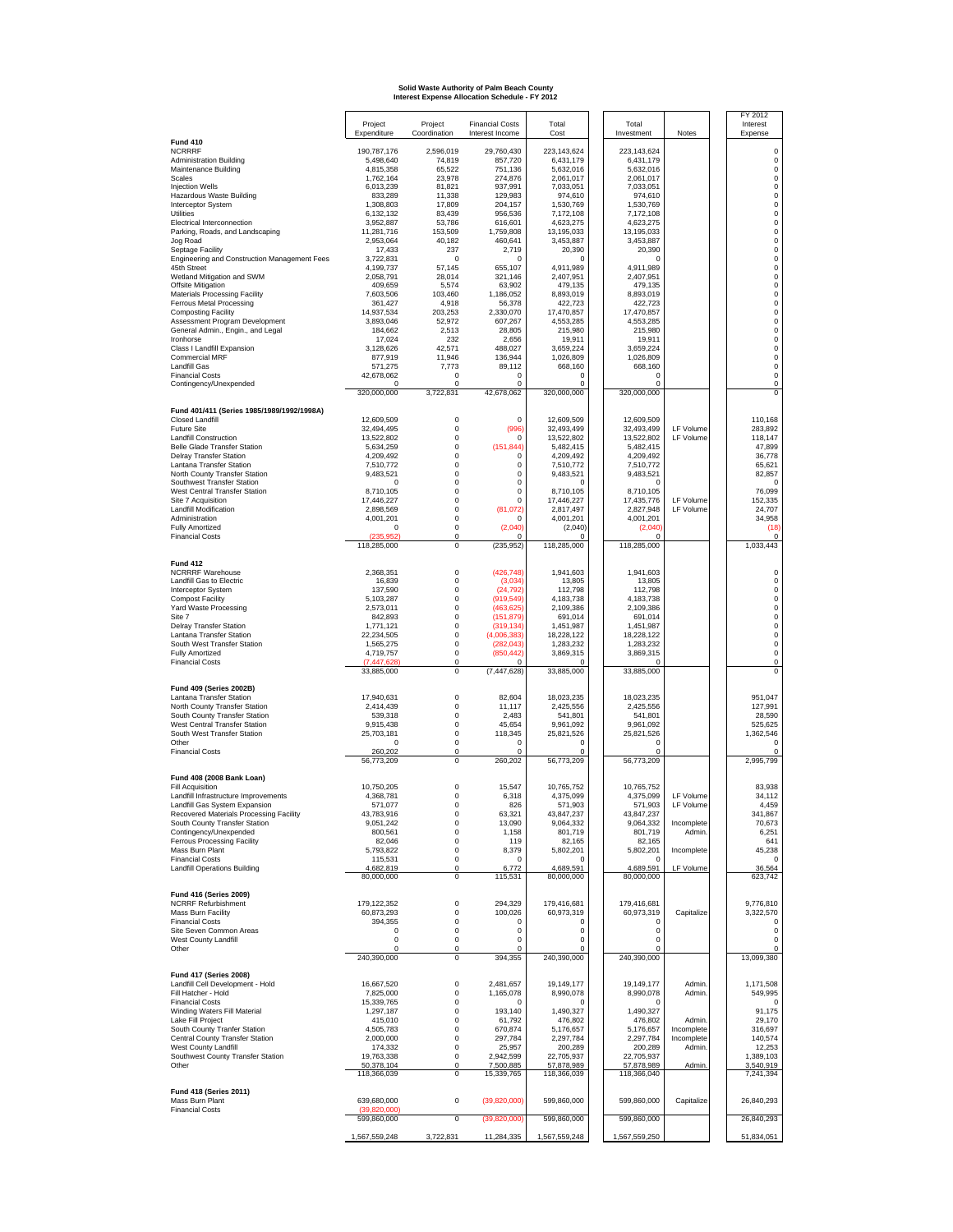#### **Solid Waste Authority of Palm Beach County Employee Relations Health, Life, and Disability Insurance Cost Allocation October 1, 2011 to September 30, 2012**

|      |                                              | Health, Life   | Other     | <b>Total</b> | Average  |
|------|----------------------------------------------|----------------|-----------|--------------|----------|
|      |                                              | and Disability | Employee  | Annual       | Monthly  |
|      |                                              | Charge         | Relations | Charge       | Charge   |
|      |                                              |                |           |              |          |
|      | 1101 Executive Director                      | 33,219         | 2,548     | 35,767       | 2,981    |
|      | 1202 Executive Support                       | 32,603         | 2,548     | 35,151       | 2,929    |
|      | 1204 Legal                                   | 0              | 0         | $\bf{0}$     | 0        |
|      | 1411 Employee Relations                      |                | 0         | $\bf{0}$     | $\bf{0}$ |
|      | 4201 Chief Administrative Officer            | 32,834         | 2,548     | 35,382       | 2,948    |
|      | 4211 Hazardous Waste Services                | 195,595        | 15,290    | 210,885      | 17,574   |
|      | 4212 CESQG                                   | 0              | 0         | $\bf{0}$     | O        |
|      | 4213 Hazardous Waste Pilot Programs          | 0              | 0         | O            |          |
|      | 4231 Environmental Programs                  | 163,364        | 12,742    | 176,106      | 14,675   |
| 4261 | <b>Risk and Safety</b>                       | 0              | 0         | 0            |          |
|      | 4272 Project Engineering                     | 147,633        | 11,467    | 159,100      | 13,258   |
|      | 4273 Plant Engineer and Maintenance          | 49,200         | 3,822     | 53,022       | 4,419    |
|      | 4274 Facilities Maintenance                  | 179,534        | 14,016    | 193,550      | 16,129   |
|      | 4275 Recovered Materials Processing Facility | 65,346         | 5,097     | 70,442       | 5,870    |
|      | 4276 Commercial Materials Recycling Facility | 0              | 0         |              |          |
|      | 4277 Biosolids Processing Facility           |                |           |              |          |
| 4801 | <b>Chief Financial Officer</b>               | 16,517         | 1,274     | 17,791       | 1,483    |
|      | 4812 Financial Services                      | 293,893        | 22,935    | 316,828      | 26,402   |
|      | 4814 Weigh Stations                          | 244,078        | 19,112    | 263,191      | 21,933   |
|      | 4851 Purchasing                              | 114,240        | 8,919     | 123,159      | 10,263   |
|      | 4852 Office Services                         | 0              | 0         | $\bf{0}$     | $\bf{0}$ |
| 4861 | <b>Customer Service</b>                      | 310,043        | 24,209    | 334,252      | 27,854   |
|      | 4862 Public Affairs                          | 81,612         | 6,371     | 87,982       | 7,332    |
|      | 4863 Recycling Services                      | 244,551        | 19,112    | 263,663      | 21,972   |
|      | 4864 Recycling Container Services            | 0              | 0         | $\bf{0}$     |          |
| 4871 | Information Technology                       | 196,383        | 15,290    | 211,673      | 17,639   |
| 5801 | <b>Chief Operating Officer</b>               | 16,523         | 1,274     | 17,797       | 1,483    |
|      | 5813 Landfill Operations                     | 537,414        | 42,047    | 579,461      | 48,288   |
|      | 5814 Grounds Maintenance                     | 276,599        | 21,661    | 298,260      | 24,855   |
|      | 5832 Belle Glade Transfer Station            | 97,793         | 7,645     | 105,438      | 8,787    |
|      | 5833 South County Transfer Station           | 0              | 0         | $\bf{0}$     | $\bf{0}$ |
|      | 5834 Central County Transfer Station         | 553,785        | 43,322    | 597,107      | 49,759   |
|      | 5835 North County Transfer Station           | 277,018        | 21,661    | 298,679      | 24,890   |
|      | 5836 West Central Transfer Station           | 439,770        | 34,402    | 474,173      | 39,514   |
|      | 5837 South West County Transfer Station      | 342,099        | 26,757    | 368,857      | 30,738   |
|      | 5852 Compost Operations                      | 114,149        | 8,919     | 123,068      | 10,256   |
|      | 5853 Yardwaste Operations                    | 113,966        | 8,919     | 122,885      | 10,240   |
|      | 5854 Utility Operations                      | 260,913        | 20,387    | 281,300      | 23,442   |
|      | 5873 Equipment Maintenance Services          | 766,139        | 59,886    | 826,025      | 68,835   |
|      | Administration                               | 0              | 0         | $\bf{0}$     | 0        |
|      | <b>Closed Landfills</b>                      | 0              | 0         | $\bf{0}$     | $\bf{0}$ |
|      |                                              |                |           |              |          |
|      |                                              | 6.196.810      | 484.183   | 6.680.993    | 556.749  |

| <b>Personnel</b>             |             |
|------------------------------|-------------|
| <b>Personal Services</b>     | 398.561     |
| Health, Life, and Disability | 6,196,810   |
| Other                        | 85.622      |
| Total Personnel              | 6,680,993   |
|                              |             |
| Total Distribution           | (6,680,993) |
| (Over)/Under Distribution    |             |
|                              |             |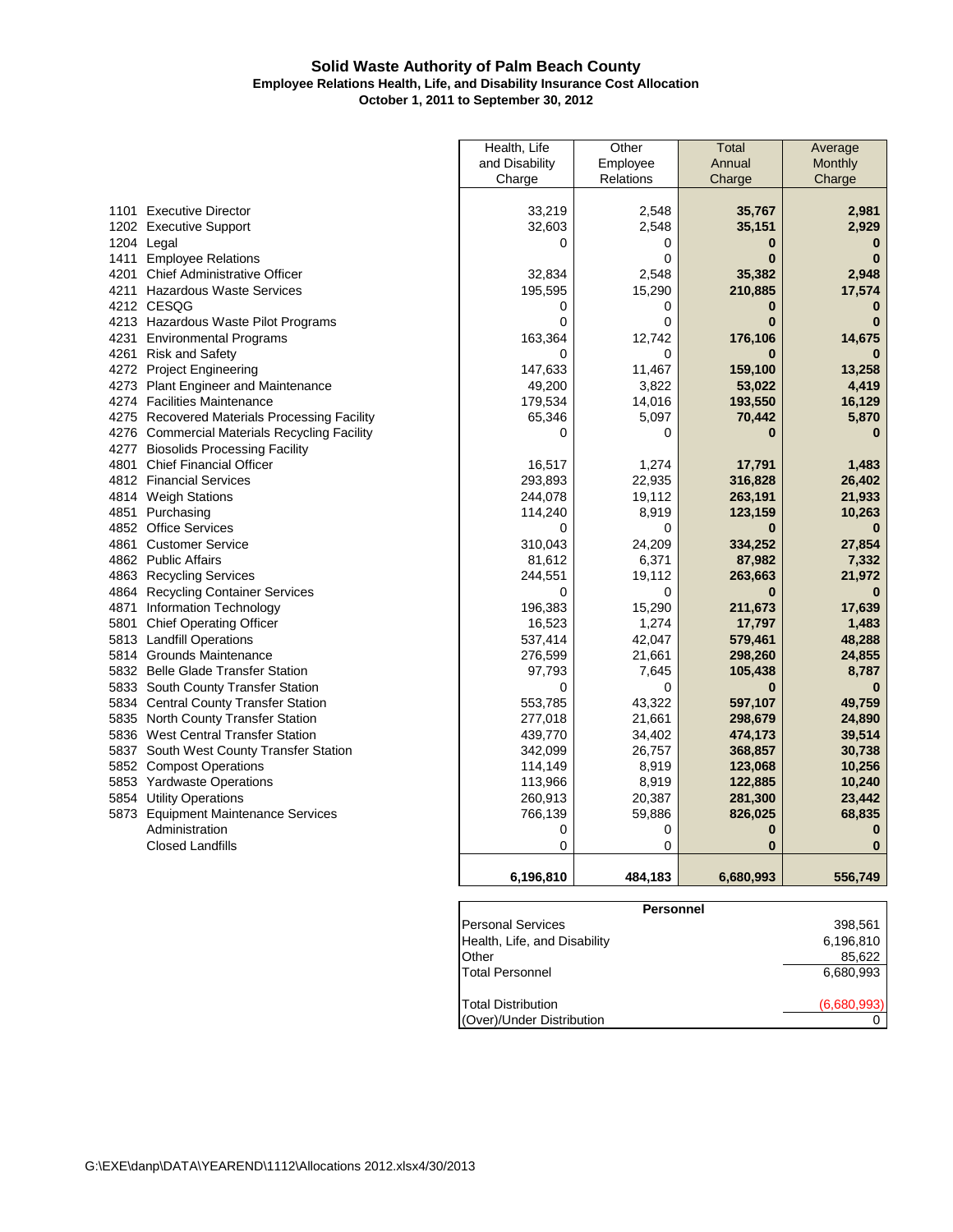#### **Solid Waste Authority of Palm Beach County Risk Management Workers Compensation, Safety, and General Liability Insurance Allocation October 1, 2011 to September 30, 2012**

|      |                                             | Workers      | Property, Casualty    | <b>Total</b>  | Average        |
|------|---------------------------------------------|--------------|-----------------------|---------------|----------------|
|      |                                             | Compensation | and General Liability | <b>Annual</b> | <b>Monthly</b> |
|      |                                             | Charge       | Charge                | Charge        | Charge         |
|      |                                             |              |                       |               |                |
| 1101 | <b>Executive Director</b>                   | 103          | 29,136                | 29,239        | 2,437          |
|      | 1202 Executive Support                      | 103          | 8,273                 | 8,376         | 698            |
|      | 1204 Legal                                  | 0            | 0                     | 0             | $\bf{0}$       |
| 1411 | <b>Employee Relations</b>                   | $\mathbf 0$  | 0                     | $\bf{0}$      | $\Omega$       |
| 4201 | <b>Chief Administrative Officer</b>         | 103          | 16,193                | 16,296        | 1,358          |
| 4211 | <b>Hazardous Waste Services</b>             | 9,913        | 51,214                | 61,126        | 5,094          |
|      | 4212 CESQG                                  | 0            | 0                     | O             |                |
|      | 4213 Hazardous Waste Pilot Programs         | $\Omega$     |                       |               |                |
|      | 4231 Environmental Programs                 | 6,059        | 53,180                | 59,240        | 4,937          |
| 4261 | <b>Risk and Safety</b>                      | 0            | 0                     |               |                |
|      | 4272 Project Engineering                    | 412          | 68,370                | 68,782        | 5,732          |
|      | 4273 Plant Engineer and Maintenance         | 1,018        | 22,404                | 23,422        | 1,952          |
|      | 4274 Facilities Maintenance                 | 9,734        | 53,837                | 63,571        | 5,298          |
|      | 4275 Recovered Materials Processing Facilit | 1,085        | 21,557                | 22,642        | 1,887          |
|      | 4276 Commercial Materials Recycling Facilit | 0            | 0                     | 0             | 0              |
|      | 4277 Biosolids Processing Facility          | $\mathbf 0$  | 0                     | 0             | $\bf{0}$       |
| 4801 | <b>Chief Financial Officer</b>              | 52           | 11,437                | 11,488        | 957            |
|      | 4812 Financial Services                     | 927          | 90,508                | 91,435        | 7,620          |
|      | 4814 Weigh Stations                         | 814          | 52,565                | 53,379        | 4,448          |
|      | 4851 Purchasing                             | 1,077        | 33,321                | 34,399        | 2,867          |
|      | 4852 Office Services                        | 0            | 0                     | 0             | $\bf{0}$       |
| 4861 | <b>Customer Service</b>                     | 7,184        | 90,649                | 97,833        | 8,153          |
|      | 4862 Public Affairs                         | 258          | 24,200                | 24,457        | 2,038          |
|      | 4863 Recycling Services                     | 938          | 63,720                | 64,658        | 5,388          |
|      | 4864 Recycling Container Services           | 0            | 0                     |               |                |
| 4871 | Information Technology                      | 618          | 75,542                | 76,160        | 6,347          |
| 5801 | <b>Chief Operating Officer</b>              | 52           | 11,646                | 11,698        | 975            |
|      | 5813 Landfill Operations                    | 101,454      | 128,327               | 229,780       | 19,148         |
|      | 5814 Grounds Maintenance                    | 16,750       | 57,658                | 74,408        | 6,201          |
|      | 5832 Belle Glade Transfer Station           | 10,404       | 25,760                | 36,164        | 3,014          |
|      | 5833 South County Transfer Station          | $\Omega$     | 0                     | $\bf{0}$      |                |
|      | 5834 Central County Transfer Station        | 200,833      | 137,671               | 338,504       | 28,209         |
|      | 5835 North County Transfer Station          | 35,974       | 72,813                | 108,788       | 9,066          |
|      | 5836 West Central Transfer Station          | 44,930       | 107,535               | 152,465       | 12,705         |
|      | 5837 South West County Transfer Station     | 99,852       | 85,293                | 185,146       | 15,429         |
|      | 5852 Compost Operations                     | 6,980        | 32,974                | 39,954        | 3,330          |
|      | 5853 Yardwaste Operations                   | 42,131       | 28,839                | 70,970        | 5,914          |
|      | 5854 Utility Operations                     | 128,413      | 70,863                | 199,276       | 16,606         |
|      | 5873 Equipment Maintenance Services         | 53,304       | 203,830               | 257,134       | 21,428         |
|      | Administration                              |              | 0                     | 0             |                |
|      | <b>Closed Landfill</b>                      |              | 0                     | $\bf{0}$      | $\bf{0}$       |
|      |                                             | 781,474      | 1,729,313             | 2,510,787     | 209,232        |

| <b>Risk and Safety</b>                   |             |
|------------------------------------------|-------------|
| <b>Workers Compensation</b>              | 781,474     |
| Property and Casualty Premiums and Exper | 1,729,313   |
| Other                                    |             |
| <b>Total Risk and Safety</b>             | 2,510,787   |
| <b>Total Distribution</b>                | (2,510,787) |
| (Over)/Under Distribution                |             |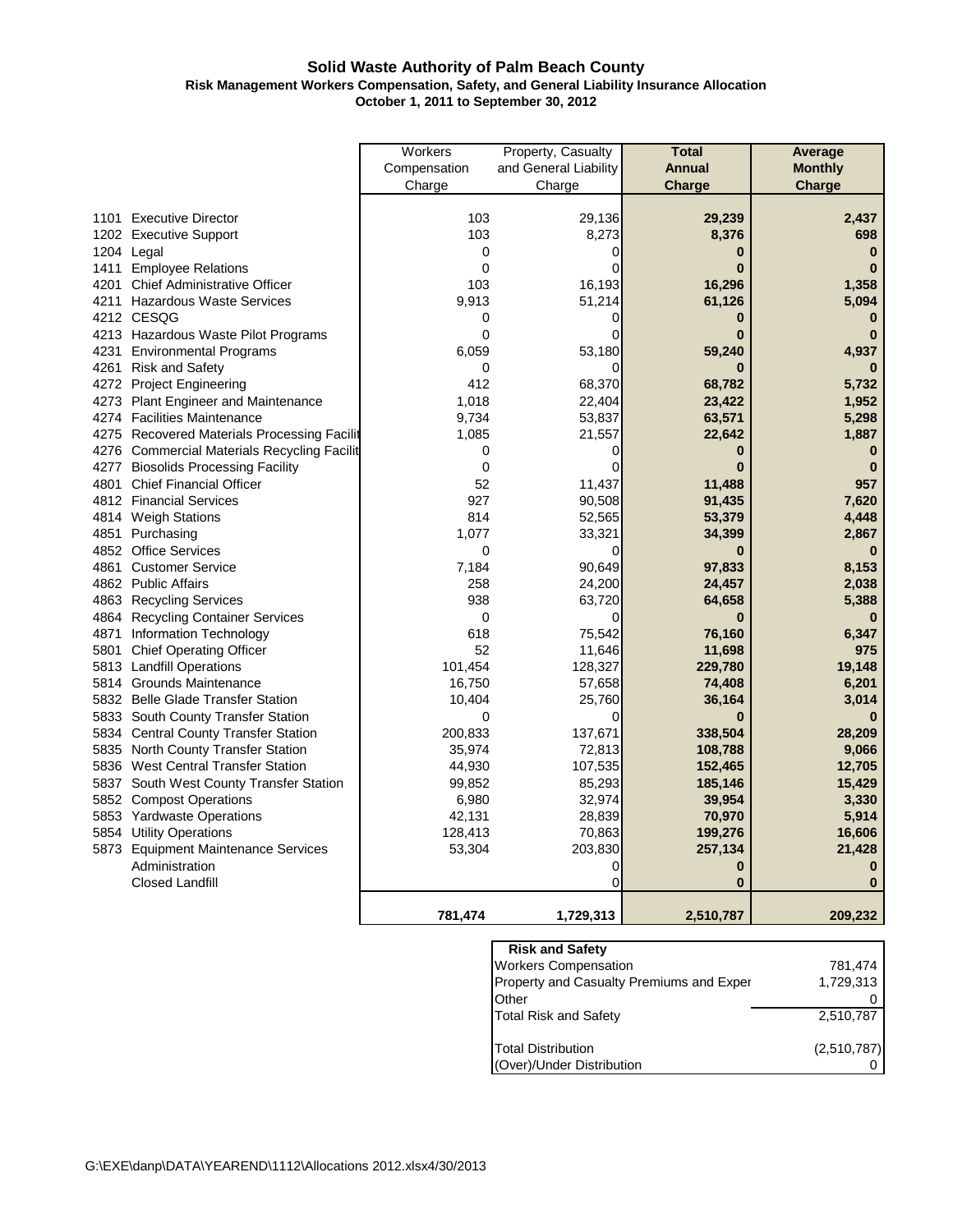#### **Solid Waste Authority of Palm Beach County Environmental Programs Administration Cost Allocation October 1, 2011 to September 30, 2012**

| <b>Personal Services</b>                                                                                                          | \$752,551           |
|-----------------------------------------------------------------------------------------------------------------------------------|---------------------|
| <b>Environmental Monitoring</b>                                                                                                   | 656,840             |
| Depreciation                                                                                                                      | 44,867              |
| Other                                                                                                                             | 518,259             |
| <b>Total Expenditures</b>                                                                                                         | 1,972,517           |
| <b>Benefits Allocation</b>                                                                                                        | 235,345             |
| <b>Grand Total</b>                                                                                                                | \$2,207,862         |
| Ground Water Monitoring (Environmental Monitoring and Other Contractual Services)<br><b>Landfill Surface Emissions Monitoring</b> | \$656,840<br>69,247 |
| <b>Net</b>                                                                                                                        | \$587,593           |
| <b>Personal Services/Benefits</b><br>44.74%                                                                                       | 262,915             |
| <b>Ground Water and Surface Water Sampling</b>                                                                                    | \$850,508           |
| Title V Air Permit                                                                                                                | 39,968              |
| Licenses and Permits                                                                                                              | 15,605              |
| <b>Licenses and Permits</b>                                                                                                       | \$55,573            |
| <b>Inspections, Permit Administration, and General Administration</b>                                                             | \$1,232,534         |

#### **Allocation**

|                  | <b>Inspections/Admin.</b> |             | <b>Stack Test, Permits</b> |           |          | <b>Ground Water</b> | Total       |  |  |
|------------------|---------------------------|-------------|----------------------------|-----------|----------|---------------------|-------------|--|--|
| Admin            | 0                         | \$0         | \$0                        |           |          |                     | \$0         |  |  |
| Pelletizer       | 6.44%                     | \$79,321    | \$0                        | \$100     |          |                     | \$79,421    |  |  |
| Closed           | 6.44%                     | \$79,321    | 1.84%                      | \$2,300   | 27.71%   | \$235,642           | \$317,263   |  |  |
| Landfill         | 9.41%                     | \$115,931   | 58.48%                     | \$72,997  | 63.17%   | \$537,236           | \$726,164   |  |  |
| <b>NCRRRF</b>    | 10.40%                    | \$128,135   | 32.02%                     | \$39,968  | $0.00\%$ | \$0                 | \$168,103   |  |  |
| Compost          | 3.47%                     | \$42,712    | 1.82%                      | \$2,275   | $0.00\%$ | \$0                 | \$44,987    |  |  |
| Maint            | 6.44%                     | \$79,321    | 0.34%                      | \$425     |          |                     | \$79,746    |  |  |
| <b>Utilities</b> | 6.44%                     | \$79,321    | 0.00%                      |           | 0.00%    | \$0.00              | \$79,321    |  |  |
| <b>MRF</b>       | 6.44%                     | \$79,321    | 0.00%                      |           |          |                     | \$79,321    |  |  |
| <b>CMRF</b>      | 0.00%                     | \$0         | $0.00\%$                   |           |          |                     | \$0         |  |  |
| Ferrous          | 3.47%                     | \$42,712    | $0.00\%$                   |           |          |                     | \$42,712    |  |  |
| Reduction        | 0.00%                     | \$0         | $0.00\%$                   |           |          |                     | \$0         |  |  |
| Tires            | 0.25%                     | \$3,051     | 0.00%                      |           |          |                     | \$3,051     |  |  |
| Vegetation       | 3.47%                     | \$42,712    | 0.00%                      |           |          |                     | \$42,712    |  |  |
| <b>BGTS</b>      | 6.44%                     | \$79,321    | 0.84%                      | \$1,050   | $0.00\%$ | \$0                 | \$80,371    |  |  |
| <b>SCTS</b>      | 6.44%                     | \$79,321    | 0.89%                      | \$1,110   | $0.00\%$ | \$0                 | \$80,431    |  |  |
| <b>CCTS</b>      | 6.44%                     | \$79,321    | 1.06%                      | \$1,325   | 5.90%    | \$50,151            | \$130,798   |  |  |
| <b>NCTS</b>      | 6.44%                     | \$79,321    | 0.94%                      | \$1,170   | 0.81%    | 6,870               | \$87,362    |  |  |
| <b>WCTS</b>      | 6.44%                     | \$79,321    | 0.84%                      | \$1,050   | 2.42%    | 20,610              | \$100,982   |  |  |
| <b>SWTS</b>      | 1.73%                     | \$21,356    | 0.84%                      | \$1,050   |          |                     | \$22,406    |  |  |
| Haz              | 3.47%                     | \$42,712    | \$0                        |           |          |                     | \$42,712    |  |  |
|                  | 100.00%                   | \$1,232,534 | 100.00%                    | \$124,820 | 100.00%  | \$850,508           | \$2,207,862 |  |  |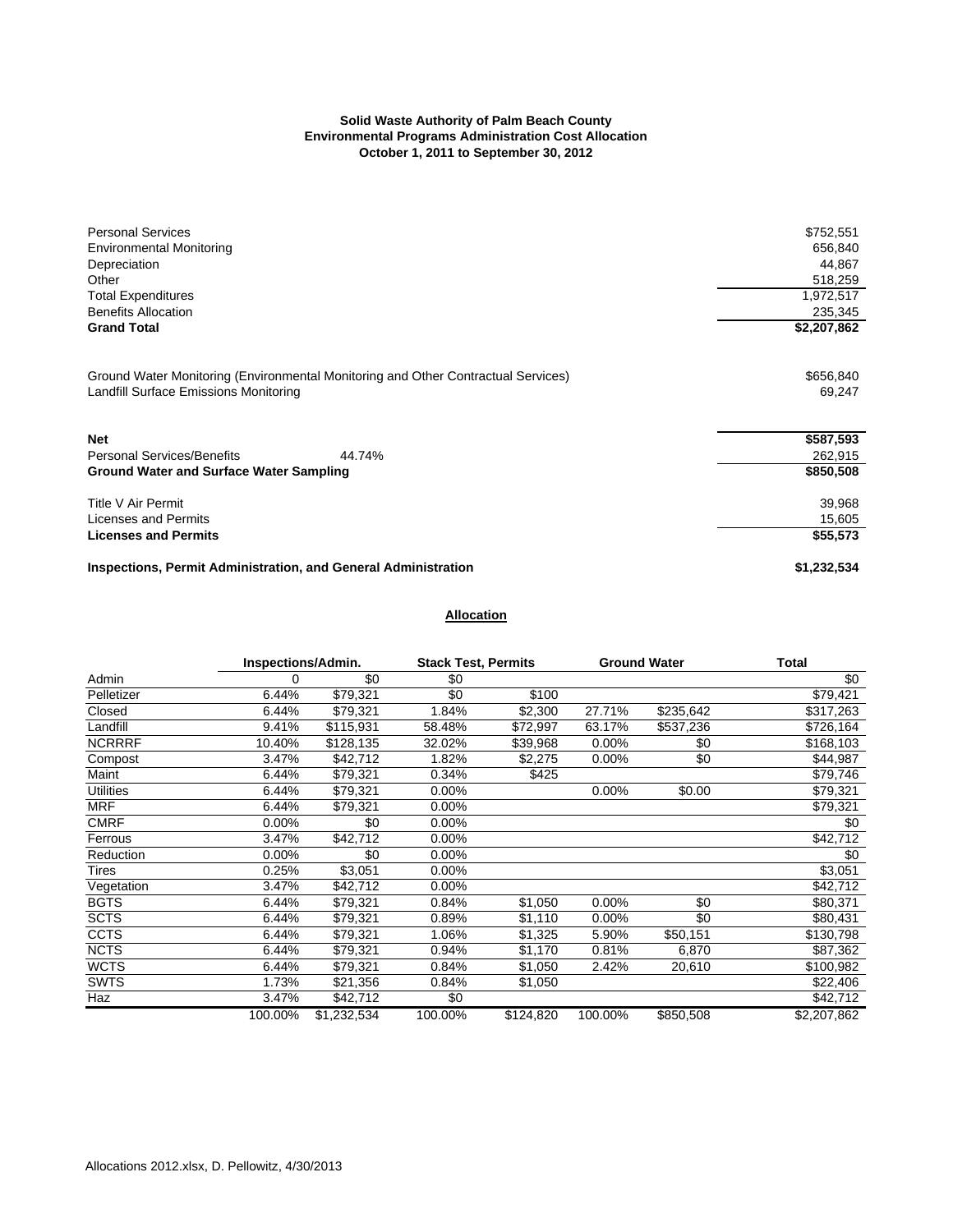#### **Solid Waste Authority of Palm Beach County Utilities Department Cost Allocation October 1, 2011 to September 30, 2012**

| <b>Leachate Collection System</b>  | <b>MM Gallons</b> | $\%$    | \$        |
|------------------------------------|-------------------|---------|-----------|
| Class 1 Leachate                   | 77.769            | 27.20%  | 353,966   |
| Class 3 Leachate                   | 41.625            | 14.56%  | 189,456   |
| <b>Compost Leachate</b>            | 17.708            | 6.19%   | 80,598    |
| Dyer Leachate                      | 23.673            | 8.28%   | 107,748   |
| Okeechobee County Leachate         | 0.000             | 0.00%   | 0         |
| <b>Total Leachate</b>              | 160.775           | 56.22%  | 731,768   |
| <b>PBEA Wastewater</b>             | 125.186           | 43.78%  | 569,785   |
| <b>Total Wastewater</b>            | 285.961           | 100.00% | 1,301,553 |
|                                    |                   |         |           |
| <b>Potable Water</b>               | Gallons           | $\%$    | \$        |
| Administration                     | 2,092,575         | 3.84%   | 49,924    |
| <b>Compost Facility</b>            | 504,287           | 0.92%   | 12,031    |
| Dyer                               |                   | 0.00%   | 0         |
| Ferrous                            |                   | 0.00%   | $\Omega$  |
| Hazardous Waste                    | 295,646           | 0.54%   | 7,053     |
| Landfill                           | 2,490,247         | 4.56%   | 59,412    |
| <b>Pelletizer Compression Skid</b> | 0                 | 0.00%   | 0         |
| Maintenance                        | 2,034,986         | 3.73%   | 48,550    |
| <b>MRF</b>                         | 0                 | 0.00%   | 0         |
| Plant                              | 47,136,754        | 86.40%  | 1,124,581 |
|                                    | 54,554,495        | 100.00% | 1,301,553 |
| <b>Electric</b>                    | <b>KWH</b>        | $\%$    | \$        |
| Administration                     | 1,274,800         | 16.17%  | 210,432   |
| <b>Compost Facility</b>            | 3,860,000         | 48.95%  | 637,172   |
|                                    | 124,684           | 1.58%   | 20,582    |
| Dyer<br>Ferrous                    |                   | 10.33%  |           |
|                                    | 814,560           |         | 134,460   |
| <b>Hazardous Waste</b>             | 164,319           | 2.08%   | 27,124    |
| Landfill                           | 310,223           | 3.93%   | 51,209    |
| <b>Pelletizer Compression Skid</b> | 829,370           | 10.52%  | 136,904   |
| Maintenance                        | 506,880           | 6.43%   | 83,671    |
| <b>MRF</b>                         | 0                 | 0.00%   | 0         |
| Plant                              | 0                 | 0.00%   | 0         |
|                                    | 7,884,836         | 100.00% | 1,301,553 |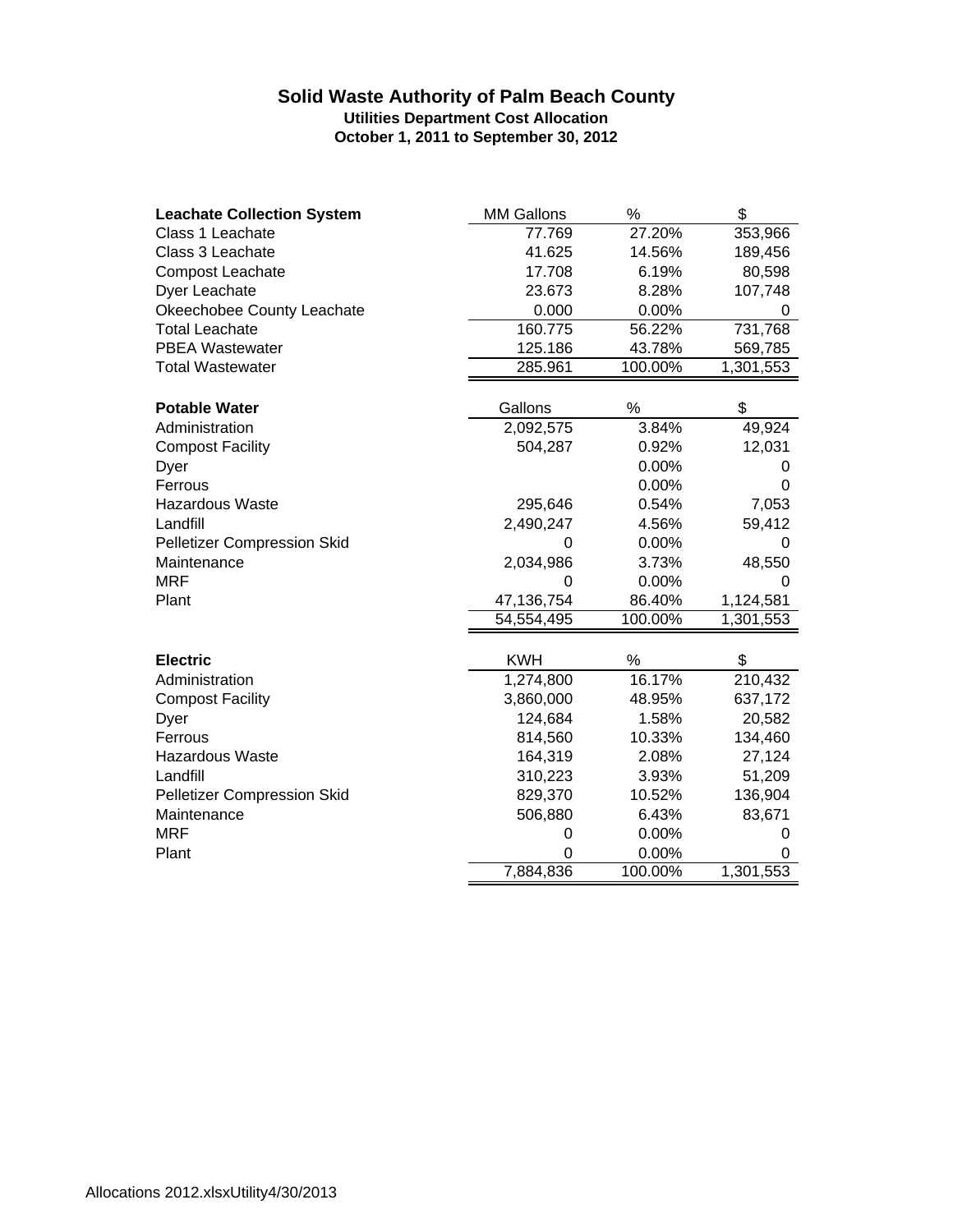#### **Equipment Maintenance Labor Charge Year Ended September 30, 2012 Adjustment of Over/Under Distribution**

|                          |                                           | 2011/2012       | 2011/2012   | 2011/2012   | Percent                       | Distribution | Adjusted     |  |  |  |
|--------------------------|-------------------------------------------|-----------------|-------------|-------------|-------------------------------|--------------|--------------|--|--|--|
|                          |                                           | <b>Budget</b>   | Actual      | Variance    | Total                         | Correction   | Distribution |  |  |  |
| 1101                     | <b>Executive Director</b>                 | $\overline{50}$ | \$0         | \$0         | 0.00%                         | \$0          | \$0          |  |  |  |
| 1204                     | Office of Legal Counsel                   | \$0             | \$0         | \$0         | 0.00%                         | \$0          | \$0          |  |  |  |
| 1411                     | <b>Employee Relations</b>                 | \$0             | \$0         | \$0         | <b>Upper Tier Allocation</b>  |              | \$0          |  |  |  |
| 4201                     | <b>Chief Administrative Officer</b>       | \$0             | \$0         | \$0         | 0.00%                         | \$0          | \$0          |  |  |  |
| 4211                     | <b>Hazardous Waste</b>                    | \$16,151        | \$15,779    | \$372       | 0.50%                         | \$10,378     | \$26,157     |  |  |  |
| 4213                     | Hazardous Waste Pilot Programs            | \$0             | \$0         | \$0         | 0.00%                         | \$0          | \$0          |  |  |  |
| 4231                     | Environmental Programs Admin.             | \$9,447         | \$20,866    | (\$11,419)  | <b>Upper Tier Allocation</b>  |              | \$20,866     |  |  |  |
| 4261                     | <b>Risk and Safety</b>                    | \$3,657         | \$2,219     | \$1,439     | <b>Upper Tier Allocation</b>  |              | \$2,219      |  |  |  |
| 4272                     | <b>Project Engineering</b>                | \$3,657         | \$4,887     | (\$1,230)   | 0.15%                         | \$3,214      | \$8,100      |  |  |  |
| 4273                     | <b>Plant Engineer and Maintenance</b>     | \$1,524         | \$2,233     | (\$709)     | 0.07%                         | \$1,469      | \$3,702      |  |  |  |
| 4274                     | <b>Facilities Maintenance</b>             | \$42,053        | \$29,183    | \$12,870    | 0.92%                         | \$19,193     | \$48,376     |  |  |  |
| 4275                     | Recovered Materials Processing Faci       | \$1,828         | \$4,118     | (\$2,290)   | 0.13%                         | \$2,708      | \$6,826      |  |  |  |
| 4276                     | <b>Commercial MRF</b>                     | \$0             | \$0         | \$0         | 0.00%                         | \$0          | \$0          |  |  |  |
| 4801                     | <b>Chief Financial Officer</b>            | \$0             | \$0         | \$0         | 0.00%                         | \$0          | \$0          |  |  |  |
| 4812                     | <b>Financial Services</b>                 | \$609           | \$1,479     | (S870)      | 0.05%                         | \$973        | \$2,452      |  |  |  |
| 4814                     | <b>Weigh Stations</b>                     | \$2,438         | \$4,413     | (\$1,975)   | 0.14%                         | \$2,902      | \$7,315      |  |  |  |
| 4851                     | Purchasing                                | \$4,266         | \$4,452     | (\$186)     | 0.14%                         | \$2,928      | \$7,379      |  |  |  |
| 4852                     | <b>Office Services</b>                    | \$0             | \$0         | \$0         | 0.00%                         | \$0          | \$0          |  |  |  |
| 4861                     | <b>Customer Service</b>                   | \$11,275        | \$12,813    | (\$1,538)   | 0.40%                         | \$8,427      | \$21,240     |  |  |  |
| 4862                     | <b>Public Affairs</b>                     | \$609           | \$609       | \$0         | 0.02%                         | \$401        | \$1,010      |  |  |  |
| 4863                     | <b>Recycling Services</b>                 | \$19,808        | \$23,181    | ( \$3,373)  | 0.73%                         | \$15,246     | \$38,427     |  |  |  |
| 4864                     | <b>Recycling Container Services</b>       | \$0             | \$0         | \$0         | 0.00%                         | \$0          | \$0          |  |  |  |
| 4871                     | Information Technology                    | \$3,352         | \$3,006     | \$346       | 0.10%                         | \$1,977      | \$4,984      |  |  |  |
| 5801                     | <b>Chief Operating Officer</b>            | \$1,219         | \$696       | \$523       | 0.02%                         | \$458        | \$1,154      |  |  |  |
| 5813                     | <b>Landfill Operations</b>                | \$657,609       | \$794,923   | (\$137,314) | 25.12%                        | \$522,818    | \$1,317,740  |  |  |  |
| 5814                     | <b>Grounds Maintenance</b>                | \$176,744       | \$198,227   | (\$21,483)  | 6.27%                         | \$130,373    | \$328,599    |  |  |  |
| 5832                     | <b>Belle Glade Transfer Station</b>       | \$41,139        | \$44,885    | (\$3,746)   | 1.42%                         | \$29,520     | \$74,405     |  |  |  |
| 5833                     | South County Transfer Station             | \$0             | \$0         | \$0         | 0.00%                         | \$0          | \$0          |  |  |  |
| 5834                     | <b>Central County Transfer Station</b>    | \$184,667       | \$189,072   | (\$4,405)   | 5.98%                         | \$124,352    | \$313,424    |  |  |  |
| 5835                     | North County Transfer Station             | \$110,922       | \$117,783   | (\$6,861)   | 3.72%                         | \$77,465     | \$195,248    |  |  |  |
| 5836                     | <b>West Central Transfer Station</b>      | \$100,866       | \$84,278    | \$16,588    | 2.66%                         | \$55,429     | \$139,707    |  |  |  |
| 5837                     | Southwest County Transfer Station         | \$146,575       | \$78,374    | \$68,201    | 2.48%                         | \$51,547     | \$129,921    |  |  |  |
| 5852                     | <b>Compost Operations</b>                 | \$111,531       | \$98,655    | \$12,876    | 3.12%                         | \$64,885     | \$163,540    |  |  |  |
| 5853                     | <b>Yardwaste Operations</b>               | \$187,410       | \$189,851   | (\$2,441)   | 6.00%                         | \$124,864    | \$314,716    |  |  |  |
| 5854                     | <b>Utility Operations</b>                 | \$23,769        | \$25,103    | (\$1,334)   | <b>Upper Tier Allocation</b>  |              | \$25,103     |  |  |  |
| 5871                     | <b>Fleet Maintenance</b>                  | \$1,184,181     | \$1,261,105 | (\$76,924)  | 39.86%                        | \$829,423    | \$2,090,528  |  |  |  |
| 5873                     | <b>Equipment Maintenance Services</b>     | \$0             | \$0         | \$0         | 0.00%                         | \$0          | \$0          |  |  |  |
|                          | Other                                     | \$0             | \$0         | \$0         | \$0                           | \$0          | \$0          |  |  |  |
|                          |                                           | \$3,047,306     | \$3,212,187 | (\$164,881) | 100.00%                       | \$2,080,950  | \$5,293,137  |  |  |  |
|                          | Equipment Maintenance Budget FY 2011/2012 | \$3,656,340     | 100.00%     |             | Operating                     |              | 3,998,010    |  |  |  |
|                          | Total Charge-off FY 2011/2012             | \$3,212,187     | 87.85%      |             | Director                      |              | \$0          |  |  |  |
|                          | Total Expenses FY 2011/2012               | \$5,293,137     | 144.77%     |             | Environ                       |              | \$79,746     |  |  |  |
|                          | Under/(Over) Distribution                 | \$2,080,950     |             |             | <b>Utilities</b>              |              |              |  |  |  |
|                          |                                           |                 |             |             | <b>Facilities and Grounds</b> |              | \$0          |  |  |  |
|                          | <b>Total Annual Labor Hours</b>           |                 | 55,382.54   |             | <b>Benefits Allocation</b>    |              | \$1,083,159  |  |  |  |
| <b>Actual Labor Rate</b> |                                           |                 | \$95.57     |             | <b>Debt Service</b>           |              | \$0          |  |  |  |
|                          |                                           |                 |             |             | Less 401/410 Depreciation     |              | \$0          |  |  |  |

Total Expenses \$5,293,137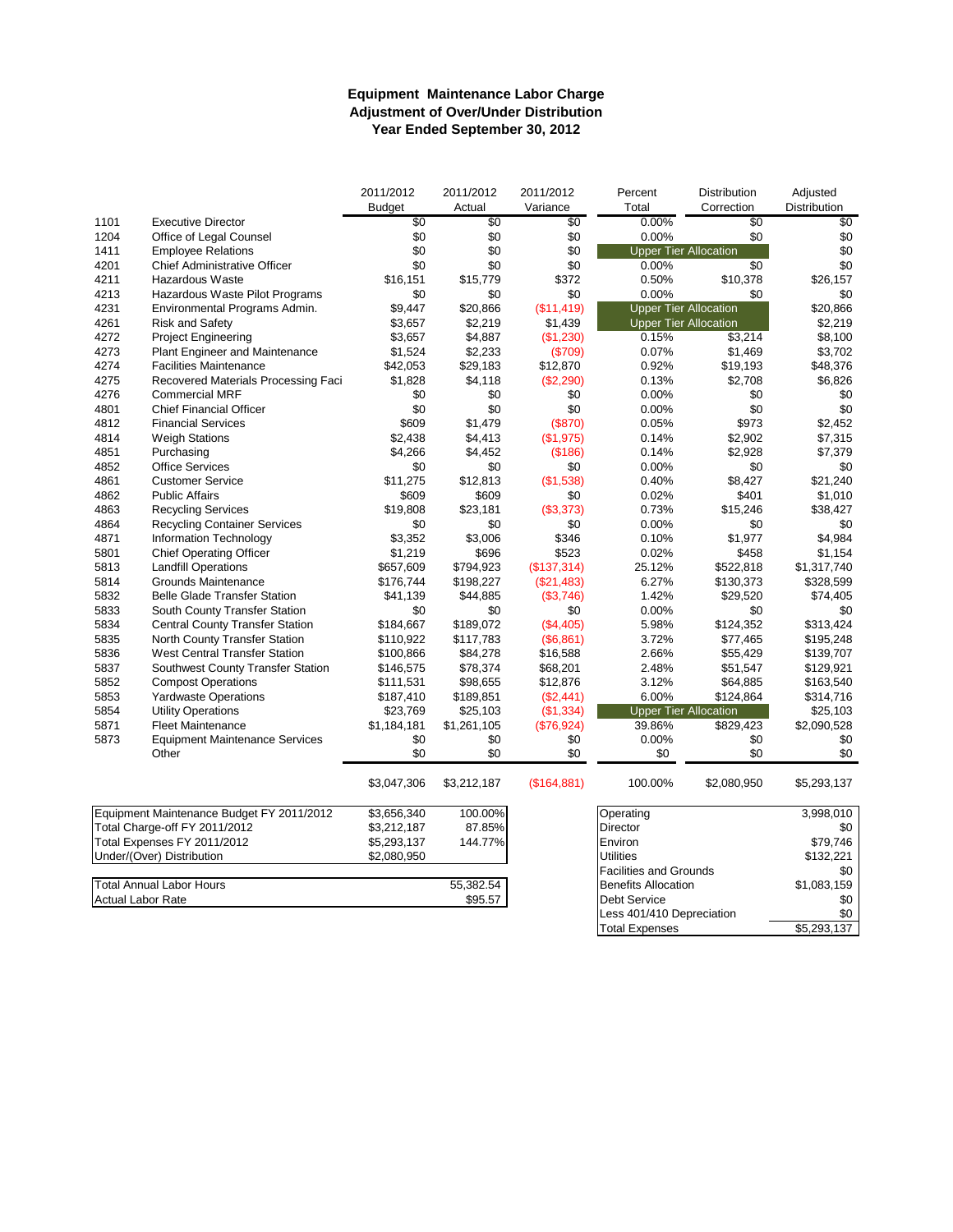# **Solid Waste Authority of Palm Beach County**

**Facilities Maintenance Charge-off**

#### **October 1, 2011 to September 30, 2012**

|                                                      |     | <b>Expense</b> |
|------------------------------------------------------|-----|----------------|
| <b>Facilities Maintenance Operating Expenses</b>     | \$  | 997.467        |
| <b>Risk Management Allocation</b>                    | \$  | 63.571         |
| Personnel and Benefits Allocation                    | \$  | 193.550        |
| <b>Equipment Maintenance Distribution Correction</b> | \$  | 19.193         |
| Director Allocation                                  | \$  | 111,979        |
|                                                      | \$. | 1.385.760      |

|                                      | Work   |                                            |            |           |
|--------------------------------------|--------|--------------------------------------------|------------|-----------|
|                                      | Orders | Percent                                    | Allocation |           |
| Administration                       | 348    | 25.48%                                     | \$         | 353,034   |
| Environmental                        |        | <b>Previously Allocated Service Center</b> |            |           |
| <b>Hazardous Waste</b>               | 86     | 6.30%                                      | \$         | 87,244    |
| <b>NCRRF</b>                         | 65     | 4.76%                                      | \$         | 65,940    |
| Ferrous                              |        | 0.00%                                      | \$         |           |
| <b>RMPF</b>                          | 3      | 0.22%                                      | \$         | 3,043     |
| <b>Weigh Stations</b>                |        | 0.00%                                      | \$         |           |
| <b>Landfill Operations</b>           | 131    | 9.59%                                      | \$         | 132,895   |
| <b>Grounds Maintenance</b>           | 10     | 0.73%                                      | \$         | 10,145    |
| <b>Belle Glade Transfer Station</b>  | 93     | 6.81%                                      | \$         | 94,345    |
| <b>Lantana Transfer Station</b>      | 197    | 14.42%                                     | \$         | 199,850   |
| <b>Delray Transfer Station</b>       |        | 0.00%                                      | \$         |           |
| North County Transfer Station        | 114    | 8.35%                                      | \$         | 115,649   |
| <b>West Central Transfer Station</b> | 147    | 10.76%                                     | \$         | 149,126   |
| Southwest County Transfer Station    | 76     | 5.56%                                      | \$         | 77,099    |
| <b>Equipment Maintenance</b>         |        | <b>Previously Allocated Service Center</b> |            |           |
| <b>Utilities</b>                     |        | <b>Previously Allocated Service Center</b> |            |           |
| <b>Yardwaste Operations</b>          | 25     | 1.83%                                      | \$         | 25,362    |
| Composting                           | 56     | 4.10%                                      | \$         | 56,810    |
| <b>Closed Landfills</b>              | 15     | 1.10%                                      | \$         | 15,217    |
| <b>Future Site</b>                   |        | 0.00%                                      | \$         |           |
| <b>Total</b>                         | 1,366  | 100.00%                                    | \$         | 1,385,760 |

#### **Notes:**

(1) Allocation based on the number of applicable opened trouble tickets.

(2) Utilities, Maintenance, and Environ. set to zero because they are previously allocated service areas.

(4) A total of 1,597 work orders were opened during the year.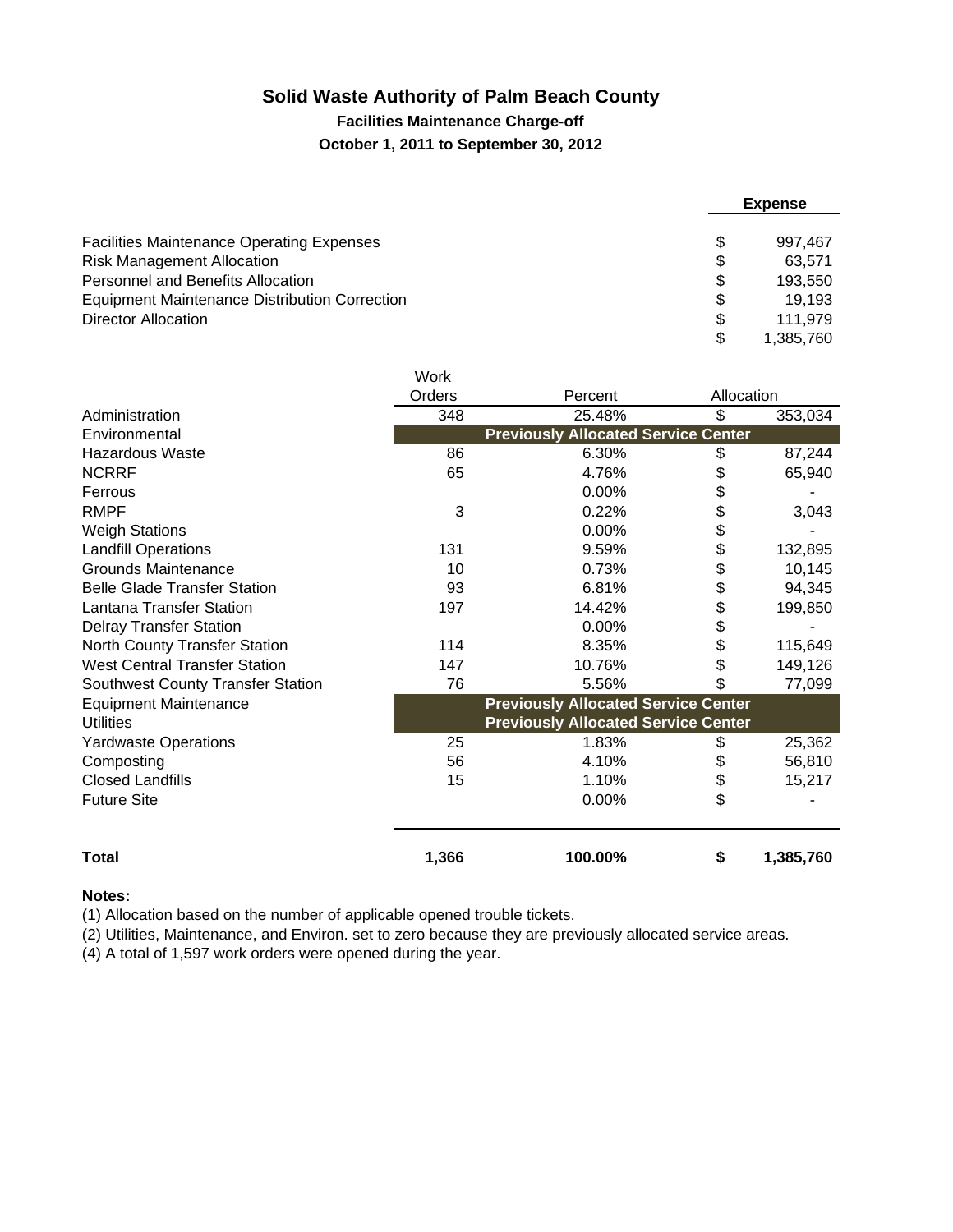# **Solid Waste Authority of Palm Beach County**

#### **Grounds Maintenance Charge-off**

**October 1, 2011 to September 30, 2012**

|                                                                 |    | <b>Expense</b> |
|-----------------------------------------------------------------|----|----------------|
| Grounds Maintenance Operating Expenses                          | \$ | 1.289.301      |
| <b>Risk Management Allocation</b>                               | \$ | 74.408         |
| Personnel and Benefits Allocation                               | \$ | 298.260        |
| <b>Equipment Maintenance Distribution and Other Allocations</b> | S  | 140.517        |
| Director/Asst. Director Allocation                              | \$ |                |
|                                                                 |    | 1.802.486      |

|                                    | <b>Hours</b>                 | <b>Percent</b> |     |           | <b>Cost Center</b>           |
|------------------------------------|------------------------------|----------------|-----|-----------|------------------------------|
|                                    |                              |                |     |           |                              |
| 4211 Hazardous Waste               | 336.00                       | 1.07% \$       |     | 19,220    | Hazardous Waste              |
| 4852 Administration                | 1,378.00                     | 4.37%          | \$  | 78,827    | Administration               |
| 5732 Utilities                     | <b>Upper Tier Allocation</b> |                | \$  |           | Utilities                    |
| 5734 Compost                       | 623.00                       | 1.98%          | \$  | 35,638    | Composting                   |
| 5754 Site 7                        | 4,500.00                     | 14.28%         | \$  | 257,416   | Administration               |
| 5803 Tire Grant Projects           | 0.00                         | $0.00\%$       | \$. |           | Tires                        |
| 5813 Landfill Operations           | 4,523.00                     | 14.35%         | \$. | 258,732   | Landfill                     |
| 5832 Belle Glade Transfer          | 2,150.00                     | 6.82%          | \$. | 122,988   | <b>Transfer Stations</b>     |
| 5833 South County Transfer         | 10.00                        | $0.03\%$       | \$  | 572       | <b>Transfer Stations</b>     |
| 5834 Central County Transfer       | 7,567.00                     | 24.01%         | \$. | 432,860   | <b>Transfer Stations</b>     |
| 5835 North County Transfer         | 3,886.00                     | 12.33% \$      |     | 222,293   | <b>Transfer Stations</b>     |
| 5836 West Central Transfer         | 4,449.00                     | 14.12% \$      |     | 254,499   | <b>Transfer Stations</b>     |
| 5837 Southwest Transfer Station    | 542.00                       | 1.72%          | S   | 31,004    | <b>Transfer Stations</b>     |
| 5873 Maintenance                   | <b>Upper Tier Allocation</b> |                | \$  |           | <b>Equipment Maintenance</b> |
| 5822 Belle Glade Landfill - Closed | 110.00                       | 0.35%          | \$. | 6,292     | <b>Closed Landfill</b>       |
| 5824 Pahokee Landfill - Closed     | 30.00                        | 0.10%          | \$  | 1,716     | <b>Closed Landfill</b>       |
| 5825 Lantana Landfill - Closed     | 108.00                       | 0.34%          | \$. | 6,178     | Closed Landfill              |
| 5826 Dyer Landfill - Closed        | 1,298.00                     | 4.12% \$       |     | 74,250    | Closed Landfill              |
| 5657 CMRF                          | 0.00                         | $0.00\%$ \$    |     |           | <b>CMRF</b>                  |
| <b>Cross State Landfill</b>        | 0.00                         | $0.00\%$ \$    |     |           | Closed Landfill              |
| <b>Future Lantana TS</b>           | 0.00                         | $0.00\%$ \$    |     |           | <b>Transfer Stations</b>     |
| <b>Total</b>                       | 31,510.00                    | 100.00% \$     |     | 1,802,486 |                              |

#### **Notes:**

(1) Allocation based on hours reported by Grounds Maintanance

(2) Utilities and Maintanance set at zero because they are previously allocated service areas.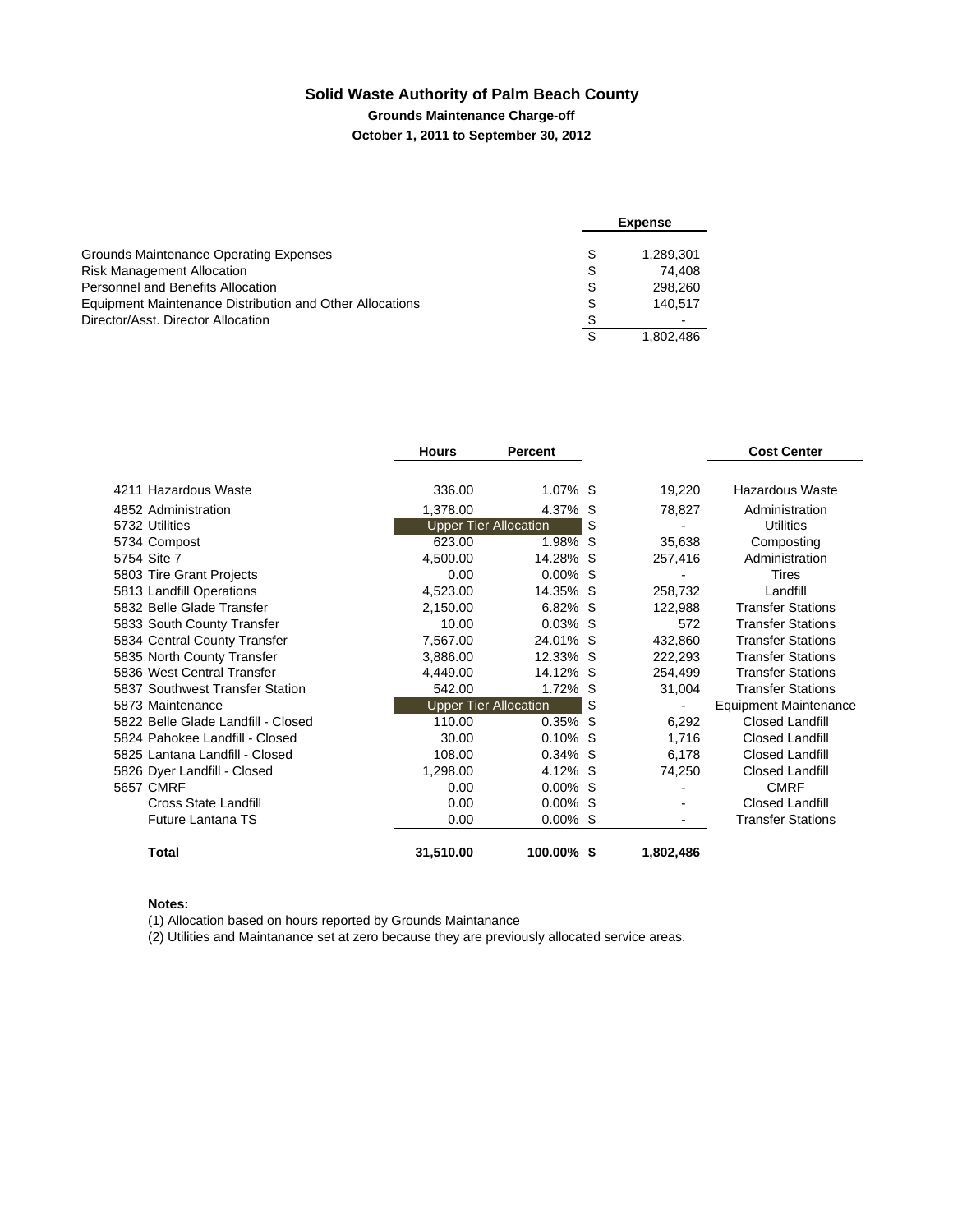#### **Solid Waste Authority of Palm Beach County Departmental Expenditure Allocation Schedule October 1, 2011 to September 30, 2012**

|                                                                   | <b>Fund 403</b>    | Less: Encum- Plus: Expensed |                    |                             | <b>Plus: Interest</b> | Allocation of<br>Personnel and | <b>Allocation of</b><br><b>Workers Comp.</b> |              | <b>Allocation of</b><br>Environmental | <b>Allocation of</b><br><b>Utilities - Water</b> | <b>Allocation of</b><br><b>Undistributed</b><br>Equipment | <b>Allocation of</b><br><b>Facilities</b><br>Maintenance | <b>Allocation of</b><br>Grounds<br>Maintenance |             | Other              |                   |                                              |
|-------------------------------------------------------------------|--------------------|-----------------------------|--------------------|-----------------------------|-----------------------|--------------------------------|----------------------------------------------|--------------|---------------------------------------|--------------------------------------------------|-----------------------------------------------------------|----------------------------------------------------------|------------------------------------------------|-------------|--------------------|-------------------|----------------------------------------------|
| Unit<br>Department                                                | Expense            | Fund 406/407<br>brance      | <b>Net Expense</b> | <b>Capitalized Interest</b> | Expense               | <b>Benefits</b>                | and Risk                                     | Subtotal 1   | <b>Services</b>                       | and Power                                        | Maintenance                                               | <b>Services</b>                                          | <b>Services</b>                                | Subtotal 2  | <b>Allocations</b> | Total             | Category                                     |
| 1101 Executive Director                                           | 547,934            |                             | 547,934            |                             |                       | 35,767                         | 29.239                                       | 612,940      |                                       |                                                  | $\Omega$                                                  |                                                          |                                                | 612,940     |                    |                   | 612,940 Administration                       |
| 1202 Executive Support                                            | 151,576            |                             | 151,576            |                             |                       | 35,151                         | 8,376                                        | 195,103      |                                       |                                                  |                                                           |                                                          |                                                | 195,103     |                    |                   | 195,103 Administration                       |
| 1204 Legal                                                        |                    |                             |                    |                             |                       | $\Omega$                       |                                              |              |                                       |                                                  | $\Omega$                                                  |                                                          |                                                |             |                    |                   | Administration                               |
| 1411 Employee Relations                                           | 6,680,993          |                             | 6,680,993          |                             |                       | (6,680,993)                    |                                              |              |                                       |                                                  |                                                           |                                                          |                                                |             |                    |                   | Administration                               |
| 4201 Chief Administrative Officer                                 | 2,193,584          |                             | 2,193,584          |                             |                       | 35,382                         | 16,296                                       | 2,245,262    |                                       |                                                  | $\overline{0}$                                            |                                                          |                                                | 2,245,262   |                    |                   | 2,245,262 Administration                     |
| 4211 Hazardous Waste Services                                     | 1,318,412          |                             | 1,318,412          |                             | 228,264               | 210,885                        | 61,126                                       | 1,818,687    | 42,712                                | 34,178                                           | 10,378                                                    | 87,244                                                   | 19,220                                         | 2,012,418   |                    |                   | 2,012,418 Hazardous Waste                    |
| 4212 CESQG                                                        |                    |                             |                    |                             |                       | $\Omega$                       |                                              |              |                                       |                                                  |                                                           |                                                          |                                                |             |                    |                   | <b>Hazardous Waste</b>                       |
| 4213 Hazardous Waste Pilot Programs                               |                    |                             | $\Omega$           |                             |                       | $\overline{0}$                 |                                              |              |                                       |                                                  |                                                           |                                                          |                                                |             |                    |                   | 0 Hazardous Waste                            |
| 4231 Environmental Programs                                       | 1,961,829          | 10,688                      | 1,972,517          |                             |                       | 176,106                        | 59,240                                       | 2,207,862    | (2,207,862)                           |                                                  |                                                           |                                                          |                                                |             |                    |                   | 0 Administration                             |
| 4261 Risk and Safety                                              | 2,510,787          |                             | 2,510,787          |                             |                       | $\Omega$                       | (2.510.78)                                   |              |                                       |                                                  |                                                           |                                                          |                                                |             |                    |                   | 0 Administration                             |
| 4272 Project Engineering                                          | 1,361,687          |                             | 1,361,687          |                             |                       | 159,100                        | 68,782                                       | 1,589,569    |                                       |                                                  | 3,214                                                     |                                                          |                                                | 1,592,783   |                    |                   | 1,592,783 Administration                     |
| 4273 Plant Engineer and Facilities Maintanance                    | 45,290,480         |                             | 45,290,480         |                             | 9,776,810             | 53,022                         | 23,422                                       | 55, 143, 733 | 168,103                               | 1,694,366                                        | 1,469                                                     | 65.940                                                   |                                                | 57,073,611  | 78,115             | 57,151,726 NCRRF  |                                              |
| 4274 Facilities Maintenance                                       | 997.467            |                             | 997,467            |                             |                       | 193,550                        | 63.571                                       | 1,254,588    |                                       |                                                  | 19.193                                                    | (1.385.760)                                              |                                                | (111.97     | 111.979            |                   | <b>Facilities Maintenance</b>                |
| 4275 Recovered Materials Processing Facility                      | 7,968,303          |                             | 7,968,303          |                             | 341,867               | 70,442                         | 22,642                                       | 8,403,254    | 79,321<br>$\Omega$                    | $\overline{0}$                                   | 2,708<br>$\Omega$                                         | 3,043                                                    |                                                | 8,488,328   |                    |                   | 8,488,328 Recycling                          |
| 4276 Commercial Materials Recycling Facility                      | 8,445<br>6,898,695 | 65,387                      | 8,445<br>6,964,082 |                             |                       | $\Omega$                       |                                              | 8,445        |                                       |                                                  |                                                           |                                                          |                                                | 8,445       |                    |                   | 8,445 Recycling<br><b>Future Site</b>        |
| 4277 Biosolids Pelletization Facility                             |                    |                             |                    |                             |                       |                                |                                              |              |                                       |                                                  |                                                           |                                                          |                                                |             |                    |                   |                                              |
| 4278 North County Mass Burn Plant<br>4801 Chief Financial Officer | 212,578            | 3,150                       | 215,728            |                             |                       | 17,791                         | 11,488                                       | 245,008      |                                       |                                                  |                                                           |                                                          |                                                | 245,008     |                    |                   | <b>Future Site</b><br>245,008 Administration |
| 4812 Financial Services                                           | 1,661,378          |                             | 1,661,378          |                             |                       | 316,828                        | 91,435                                       | 2,069,641    |                                       |                                                  | 973                                                       |                                                          |                                                | 2,070,614   |                    |                   | 2,070,614 Administration                     |
| 4814 Weigh Stations                                               | 1,201,282          |                             | 1,201,282          |                             |                       | 263,191                        | 53,379                                       | 1,517,851    |                                       |                                                  | 2,902                                                     | $\Omega$                                                 |                                                | 1,520,754   | (1,520,75)         |                   | Administration                               |
| 4851 Purchasing                                                   | 994,909            | 241,749                     | 1,236,658          |                             |                       | 123,159                        | 34,399                                       | 1,394,215    |                                       |                                                  | 2,928                                                     |                                                          |                                                | 1,397,143   |                    |                   | 1,397,143 Administration                     |
| 4852 Office Services                                              |                    |                             |                    |                             |                       | $\Omega$                       |                                              |              |                                       |                                                  | $\Omega$                                                  |                                                          |                                                |             |                    |                   | 0 Administration                             |
| 4861 Customer Service                                             | 521,675            |                             | 521,675            |                             |                       | 334,252                        | 97,833                                       | 953,760      |                                       |                                                  | 8,427                                                     |                                                          |                                                | 962,187     | (75.29)            |                   | 886,895 Administration                       |
| 4862 Public Affairs                                               | 598,044            |                             | 598,044            |                             |                       | 87,982                         | 24,457                                       | 710,484      |                                       |                                                  | 401                                                       |                                                          |                                                | 710,884     |                    |                   | 710,884 Administration                       |
| 4863 Recycling Services                                           | 1.894.377          |                             | 1,894,377          |                             |                       | 263,663                        | 64.658                                       | 2,222,698    |                                       |                                                  | 15.246                                                    |                                                          |                                                | 2,237,944   | 75.292             |                   | 2,313,236 Recycling                          |
| 4864 Recycling Container Services                                 | 435,891            |                             | 435,891            |                             |                       | $\Omega$                       |                                              | 435,891      |                                       |                                                  | $\Omega$                                                  |                                                          |                                                | 435,891     |                    |                   | 435,891 Recycling                            |
| 4871 Information Technology                                       | 2,088,696          | (1, 394)                    | 2,087,302          |                             |                       | 211,673                        | 76,160                                       | 2,375,135    |                                       |                                                  | 1,977                                                     |                                                          |                                                | 2,377,112   |                    |                   | 2,377,112 Administration                     |
| 5744 Lime Sludge Recalcination Facility                           |                    |                             |                    |                             |                       |                                |                                              |              |                                       |                                                  |                                                           |                                                          |                                                |             |                    |                   | Administration                               |
| 5745 Wastewater Pelletization Facility                            |                    |                             |                    |                             |                       |                                |                                              |              | 79,421                                | 136,904                                          |                                                           |                                                          |                                                | 216,326     |                    |                   | 216,326 Pelletization                        |
| 5801 Chief Operating Officer                                      | 195,873            |                             | 195,873            |                             |                       | 17,797                         | 11,698                                       | 225,368      |                                       |                                                  | 458                                                       |                                                          |                                                | 225,826     | (225, 826)         |                   | 0 Administration                             |
| 5813 Landfill Operations                                          | 6,253,465          | 672,538                     | 6,926,003          | 589,823                     | 327,030               | 579,461                        | 229,780                                      | 8,652,098    | 729,215                               | 654,043                                          | 522,818                                                   | 132.895                                                  | 258,732                                        | 10,949,800  | 436,645            |                   | 11,386,445 Landfill Operations               |
| 5814 Grounds Maintenance                                          | 1,289,301          |                             | 1,289,301          |                             |                       | 298,260                        | 74.408                                       | 1,661,968    |                                       |                                                  | 130,373                                                   | 10,145                                                   | (1,802,48)                                     |             |                    |                   | Grounds Maintenance                          |
| 5816 Jog Road Common Area                                         | 93,795             |                             | 93,795             |                             |                       |                                |                                              | 93,795       |                                       |                                                  |                                                           |                                                          |                                                | 93,795      |                    |                   | 93,795 Administration                        |
| 5817 West County Landfill                                         |                    |                             |                    |                             |                       |                                |                                              |              |                                       |                                                  |                                                           |                                                          |                                                |             |                    |                   | <b>Landfill Operations</b>                   |
| 5832 Belle Glade Transfer Station                                 | 1,311,289          |                             | 1,311,289          |                             | 47,899                | 105,438                        | 36,164                                       | 1,500,790    | 80,371                                |                                                  | 175,988                                                   | 94,345                                                   | 122,988                                        | 1,974,482   | 199,504            |                   | 2,173,986 Transfer Stations                  |
| 5833 South County Transfer Station                                | 322,983            |                             | 322,983            | (387, 370)                  | 452,737               | $\overline{0}$                 |                                              | 388,350      | 80,431                                |                                                  | $\overline{0}$                                            | $\mathbf{0}$                                             | 572                                            | 469,354     | 9,409              |                   | 478,763 Transfer Stations                    |
| 5834 Central County Transfer Station                              | 7,350,875          | 162,106                     | 7,512,981          | (140.574)                   | 1,157,242             | 597,107                        | 338,504                                      | 9,465,260    | 130,798                               |                                                  | 919,510                                                   | 199,850                                                  | 432,860                                        | 11,148,277  | 199,504            |                   | 11,347,780 Transfer Stations                 |
| 5835 North County Transfer Station                                | 2,575,436          |                             | 2,575,436          |                             | 210,848               | 298,679                        | 108,788                                      | 3,193,751    | 87,362                                |                                                  | 301,530                                                   | 115,649                                                  | 222,293                                        | 3,920,585   | 199,504            |                   | 4,120,088 Transfer Stations                  |
| 5836 West Central Transfer Station                                | 3,849,728          |                             | 3,849,728          |                             | 601,724               | 474,173                        | 152,465                                      | 5,078,090    | 100,982                               |                                                  | 431,960                                                   | 149,126                                                  | 254,499                                        | 6,014,656   | 199,504            |                   | 6,214,160 Transfer Stations                  |
| 5837 Southwest Transfer Station                                   | 5,497,691          |                             | 5,497,691          |                             | 2,523,385             | 368,857                        | 185,146                                      | 8,575,079    | 22,406                                |                                                  | 599,853                                                   | 77,099                                                   | 31,004                                         | 9,305,442   | 199,504            |                   | 9,504,945 Transfer Stations                  |
| 5852 Compost Operations                                           | 3,257,196          |                             | 3,257,196          |                             |                       | 123,068                        | 39,954                                       | 3,420,218    | 44,987                                | 729,801                                          | 64,885                                                    | 56,810                                                   | 35,638                                         | 4,352,339   | 56,456             |                   | 4,408,795 Composting                         |
| 5853 Yardwaste Operations                                         | 4,570,808          |                             | 4,570,808          |                             |                       | 122,885                        | 70,970                                       | 4,764,663    | 42,712                                |                                                  | 124,864                                                   | 25,362                                                   |                                                | 4,957,600   | 56,456             |                   | 5,014,057 Vegetation                         |
| 5854 Utility Operations                                           | 3,169,354          | 175,407                     | 3,344,761          |                             |                       | 281,300                        | 199,276                                      | 3,825,336    | 79,321                                | (3,904,658)                                      |                                                           |                                                          |                                                |             |                    |                   | 0 Utilities                                  |
| 5871 Fleet Maintenance                                            | 1,261,105          |                             | 1,261,105          |                             |                       |                                |                                              | 1,261,105    |                                       |                                                  | (1,261,105)                                               |                                                          |                                                |             |                    |                   | 0 Equipment Maintenance                      |
| 5873 Equipment Maintenance Services                               | 785,823            |                             | 785,823            |                             |                       | 826,025                        | 257,134                                      | 1,868,982    | 79,746                                | 132,221                                          | (2,080,950)                                               |                                                          |                                                |             |                    |                   | 0 Equipment Maintenance                      |
| <b>General Administration</b>                                     | 169,396            |                             | 169,394            |                             | 5,455,221             | $\Omega$                       |                                              | 5,624,615    | $\mathbf{0}$                          | 260,356                                          | $\Omega$                                                  | 353,034                                                  | 336,243                                        | 6,574,248   |                    |                   | 6,574,248 Administration                     |
| <b>Ferrous Processing Facility</b>                                | (108, 329)         |                             | (108.32)           |                             | 641                   |                                |                                              | (107.68)     | 42,712                                | 134,460                                          |                                                           |                                                          |                                                | 69,483      |                    |                   | 69,483 Ferrous                               |
| Western Landfill Site Acquisition (Stofin)                        | (255, 559)         |                             | (255.55)           |                             | 283,892               |                                |                                              | 28,334       |                                       |                                                  |                                                           |                                                          |                                                | 28,334      |                    |                   | 28,334 Future Site                           |
| <b>Fill Material</b>                                              |                    |                             | $\Omega$           | (175, 113)                  | 175,113               |                                |                                              |              |                                       |                                                  |                                                           |                                                          |                                                |             |                    |                   | 0 Fill Material                              |
| Landfill Expansion/Landfill Gas                                   |                    |                             | $\Omega$           |                             |                       |                                |                                              |              |                                       |                                                  |                                                           |                                                          |                                                |             |                    |                   | 0 Landfill Development                       |
| <b>Fully Amortized</b>                                            |                    |                             | $\Omega$           |                             | (18)                  |                                |                                              |              |                                       |                                                  |                                                           |                                                          |                                                |             |                    |                   | Future Site                                  |
| <b>Mass Burn Plant</b>                                            |                    |                             |                    | (30,053,241)                | 30,208,102            |                                |                                              | 154,861      |                                       |                                                  |                                                           |                                                          |                                                | 154,861     |                    |                   | 154,861 Future Site                          |
| <b>NCRSWDF Closure/Gas</b>                                        |                    | 1,784,128                   | 1,784,128          |                             |                       |                                |                                              | 1,784,128    |                                       |                                                  |                                                           |                                                          |                                                | 1,784,128   |                    | 1,784,128 Closure |                                              |
| <b>Financial Assurance</b>                                        |                    |                             |                    |                             |                       |                                |                                              |              |                                       |                                                  |                                                           |                                                          |                                                |             |                    |                   | $0$ Closure                                  |
| <b>Closed Landfills</b>                                           | 691,377            |                             | 691,377            |                             |                       | $\mathbf{0}$                   |                                              | 691,377      | 317,263                               | 128,329                                          |                                                           | 15,217                                                   | 88,437                                         | 1,240,623   |                    |                   | 1,240,623 Closed Landfill                    |
| Total                                                             | 129,780,629        | $0$ 3,113,757 132,894,386   |                    | $(30, 166, 476)$ 51,790,758 |                       | (0)                            | $\Omega$                                     | 147,554,587  | (0)                                   | $\overline{0}$                                   | (0)                                                       | $\Omega$                                                 |                                                | 147,554,587 | $\overline{0}$     | 147,554,587       |                                              |

Allocations 2012.xlsx4/30/2013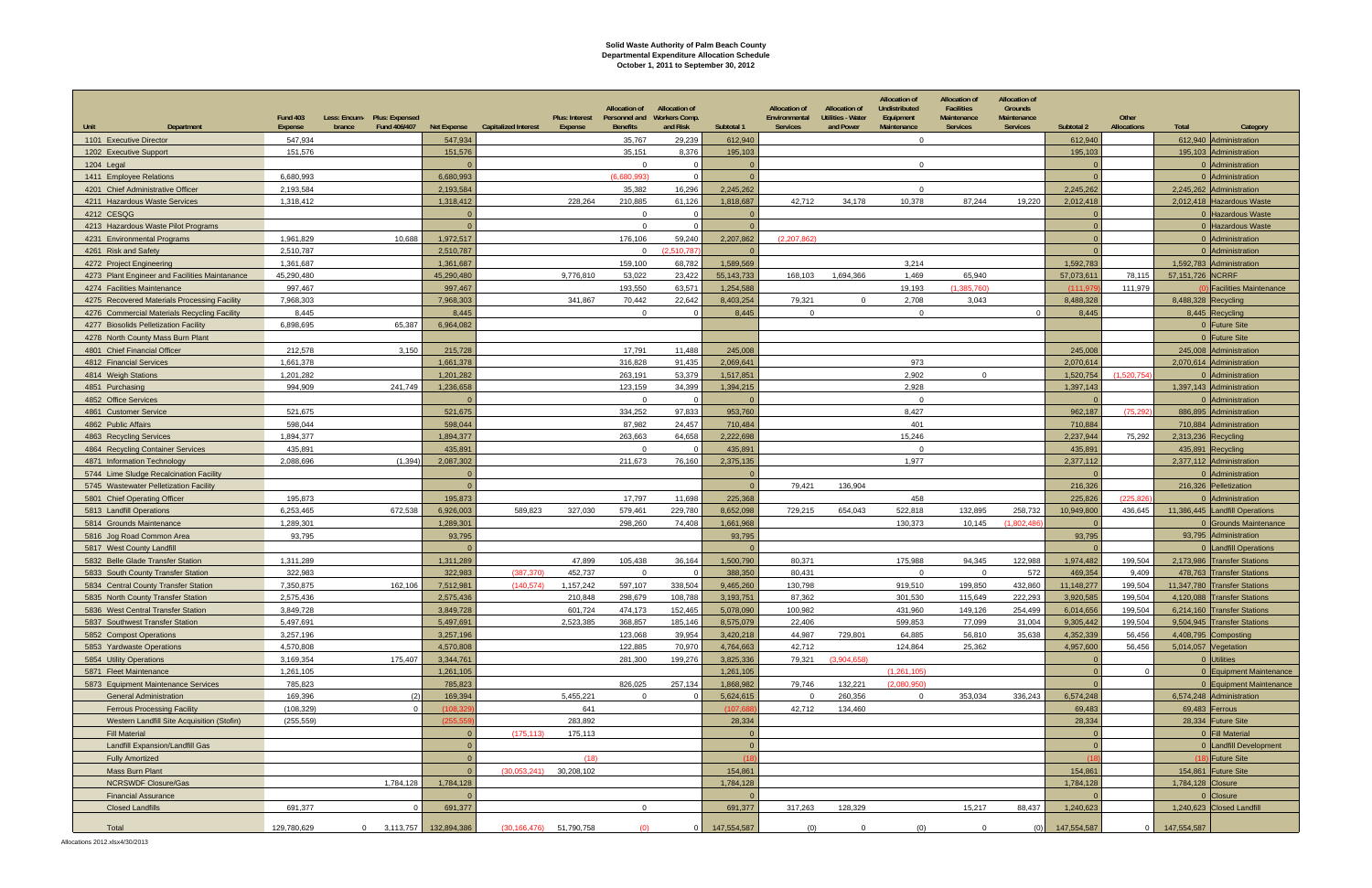#### **Solid Waste Authority of Palm Beach County Fund 406 and Fund 407 Un-Capitalized Expenditures October 1, 2011 to September 30, 2012**

| <b>Department</b>                               | Fund 406 Expenditures  | <b>Capitalized Equipment</b> | <b>Capitalized Improve</b>     | <b>Capitalized</b><br><b>Buildings</b> | <b>Expensed</b>    | <b>Landfill Expansion</b> | <b>Landfill Closure</b> | <b>Financial Assurance</b> | <b>Landfill Gas</b> | <b>Future Site</b> | Fill   | <b>Allocations</b> | <b>Balance</b> |
|-------------------------------------------------|------------------------|------------------------------|--------------------------------|----------------------------------------|--------------------|---------------------------|-------------------------|----------------------------|---------------------|--------------------|--------|--------------------|----------------|
| 1101 Executive Director                         | \$5,657.49             |                              | \$5,657.49                     |                                        | 0.00               |                           |                         |                            |                     |                    |        |                    | 0.00           |
| 1202 Executive Support                          | \$0.00                 |                              |                                |                                        | 0.00               |                           |                         |                            |                     |                    |        |                    | 0.00           |
| 1204 Legal                                      | \$0.00                 |                              |                                |                                        | 0.00               |                           |                         |                            |                     |                    |        |                    | 0.00           |
| 1411 Employee Relations                         | \$0.00                 |                              |                                |                                        | 0.00               |                           |                         |                            |                     |                    |        |                    | 0.00           |
| 4201 Chief Administrative Officer               | \$0.00                 |                              |                                |                                        | 0.00               |                           |                         |                            |                     |                    |        |                    | 0.00           |
| 4211 Hazardous Waste Services                   | \$53,962.26            | \$48,611.93                  | \$5,350.33                     |                                        | 0.00               |                           |                         |                            |                     |                    |        |                    | 0.00           |
| 4231 Environmental Programs                     | \$21,544.16            | \$2,159.88                   | \$8,696.28                     |                                        | 10,688.00          |                           |                         |                            |                     |                    |        |                    | 10,688.00      |
| 4261 Risk                                       | \$2,845.72             | \$2,845.72                   |                                |                                        | 0.00               |                           |                         |                            |                     |                    |        |                    | 0.00           |
| 4272 Project Engineering                        | \$323,891.90           |                              | \$81,107.20                    |                                        | 242,784.70         | 0.00                      | 0.00                    | 0.00                       | 0.00                |                    |        | 242,784.70         | 0.00           |
| 4273 NCRRF                                      | \$0.00                 |                              |                                |                                        | 0.00               |                           |                         |                            |                     |                    |        | 0.00               | 0.00           |
| 4274 Facilities Maintenance                     | \$36,570.00            | \$36,570.00                  |                                |                                        | 0.00               |                           |                         |                            |                     |                    |        |                    | 0.00           |
| 4275 Residential MRF                            | \$0.00                 |                              |                                |                                        | 0.00               |                           |                         |                            |                     |                    |        |                    | 0.00           |
| 4276 Commercial MRF                             | \$0.00                 |                              |                                |                                        | 0.00               |                           |                         |                            |                     |                    |        |                    | 0.00           |
| 4277 Biosolids Pelletization Facility           | \$79,222.28            |                              | \$13,834.93                    |                                        | 65,387.35          |                           |                         |                            |                     |                    |        |                    | 65,387.35      |
| 4278 North County Mass Burn Plant               | \$17,875,636.09        |                              | \$17,875,636.09                |                                        | 0.00               |                           |                         |                            |                     |                    |        |                    | 0.00           |
| 4279 Ferrous Processing Facility                | \$0.00                 |                              |                                |                                        | 0.00               |                           |                         |                            |                     |                    |        |                    | 0.00           |
| 4801 Chief Financial Officer                    | \$3,150.00             |                              |                                |                                        | 3,150.00           |                           |                         |                            |                     |                    |        |                    | 3,150.00       |
| 4812 Financial Services                         | \$0.00                 |                              |                                |                                        | 0.00               |                           |                         |                            |                     |                    |        |                    | 0.00           |
| 4814 Weigh Stations                             | \$61,796.54            |                              | \$61,796.54                    |                                        | 0.00               |                           |                         |                            |                     |                    |        |                    | 0.00           |
|                                                 |                        |                              |                                |                                        |                    |                           |                         |                            |                     |                    |        |                    |                |
| 4851 Purchasing<br>4861 Customer Service        | \$241,748.85<br>\$0.00 |                              |                                |                                        | 241,748.85<br>0.00 |                           |                         |                            |                     |                    |        |                    | 241,748.85     |
| 4862 Public Affairs                             | \$0.00                 |                              |                                |                                        |                    |                           |                         |                            |                     |                    |        |                    | 0.00           |
|                                                 |                        |                              |                                |                                        | 0.00               |                           |                         |                            |                     |                    |        |                    | 0.00           |
| 4863 Recycling Services                         | \$18,481.00            |                              | \$18,481.00                    |                                        | 0.00               |                           |                         |                            |                     |                    |        |                    | 0.00           |
| 4864 Recycling Container Services               | \$0.00                 |                              |                                |                                        | 0.00               |                           |                         |                            |                     |                    |        |                    | 0.00           |
| 4871 Information Technology                     | \$38,142.78            | \$37,825.25                  | \$1,711.95                     |                                        | (1,394.42)         |                           |                         |                            |                     |                    |        |                    | (1, 394.42)    |
| 5745 Sludge Pelletization                       | \$0.00                 |                              |                                |                                        | 0.00               |                           |                         |                            |                     |                    |        |                    | 0.00           |
| 5801 Chief Operating Officer                    | \$0.00                 |                              |                                |                                        | 0.00               |                           |                         |                            |                     |                    |        |                    | 0.00           |
| 5813 Landfill Operations                        | \$246,720.00           | \$246,720.00                 |                                |                                        | 0.00               | 0.00                      |                         |                            |                     |                    |        | (672, 537.5)       | 672,537.51     |
| 5814 Grounds Maintenance                        | \$113,061.30           | \$113,061.30                 |                                |                                        | 0.00               |                           |                         |                            |                     |                    |        |                    | 0.00           |
| 5816 Jog Road Common Area (Incl. Trail Project) | \$0.00                 |                              |                                |                                        | 0.00               |                           |                         |                            |                     |                    |        |                    | 0.00           |
| 5817 West County Landfill                       | \$0.00<br>\$0.00       |                              |                                |                                        | 0.00               |                           |                         |                            |                     |                    |        |                    | 0.00<br>0.00   |
| 5821 Closed Landfill                            |                        |                              |                                |                                        | 0.00               |                           |                         |                            |                     |                    |        |                    |                |
| 5828 Closure NCRSWDF                            | \$1,784,127.53         |                              |                                |                                        | 1,784,127.53       |                           | 1,784,127.53            |                            |                     |                    |        |                    | 0.00           |
| 5832 Belle Glade Transfer Station               | \$115,622.73           | \$115,622.73                 |                                |                                        | 0.00               |                           |                         |                            |                     |                    |        |                    | 0.00           |
| 5833 South County Transfer Station              | \$983,368.85           | \$977,923.00                 | \$5,445.85                     |                                        | (0.00)             |                           |                         |                            |                     |                    |        |                    | (0.00)         |
| 5834 Central County Transfer Station            | \$703,218.96           | \$541,113.32                 |                                |                                        | 162,105.64         |                           |                         |                            |                     |                    |        |                    | 162,105.64     |
| 5835 North County Transfer Station              | \$17,465.83            | \$17,465.83                  |                                |                                        | 0.00               |                           |                         |                            |                     |                    |        |                    | 0.00           |
| 5836 West Central Transfer Station              | \$757,662.23           | \$757,662.23                 |                                |                                        | 0.00               |                           |                         |                            |                     |                    |        |                    | 0.00           |
| 5837 Southwest County Transfer Station          | \$343,213.00           | \$343,213.00                 |                                |                                        | 0.00               |                           |                         |                            |                     |                    |        |                    | 0.00           |
| 5852 Compost Operations                         | \$14,990.00            | \$14,990.00                  |                                |                                        | 0.00               |                           |                         |                            |                     |                    |        |                    | 0.00           |
| 5853 Yardwaste Operations                       | \$3,900.00             | \$3,900.00                   |                                |                                        | 0.00               |                           |                         |                            |                     |                    |        |                    | 0.00           |
| 5854 Utility Systems                            | \$678,913.50           | \$63,906.79                  | \$9,847.10                     |                                        | 605,159.61         |                           |                         |                            |                     |                    |        | 429,752.81         | 175,406.80     |
| 5871 Fleet Maintenance                          | \$259,179.00           | \$259,179.00                 |                                |                                        | $0.00\,$           |                           |                         |                            |                     |                    |        |                    | 0.00           |
| 5873 Equipment Maintenance Services             | \$624,640.73           | \$623,565.73                 | \$1,075.00                     |                                        | $0.00\,$           |                           |                         |                            |                     |                    |        |                    | 0.00           |
| <b>General Administration</b>                   |                        |                              |                                |                                        | 0.00               |                           |                         |                            |                     |                    |        |                    | 0.00           |
| <b>Ferrous Processing Facility</b>              |                        |                              |                                |                                        | $0.00\,$           |                           |                         |                            |                     |                    |        |                    | 0.00           |
| <b>Future Site</b>                              |                        |                              |                                |                                        | 0.00               |                           |                         |                            |                     |                    |        |                    | 0.00           |
| <b>Closed Landfills</b>                         |                        |                              |                                |                                        | 0.00               |                           |                         |                            |                     |                    |        |                    | 0.00           |
| Total                                           | \$25,408,732.73        |                              | \$4,206,335.71 \$18,088,639.76 | \$0.00                                 | \$3,113,757.26     |                           | $$0.00$ \$1,784,127.53  | \$0.00                     | \$0.00              | \$0.00             | \$0.00 | \$0.00             | \$1,329,629.73 |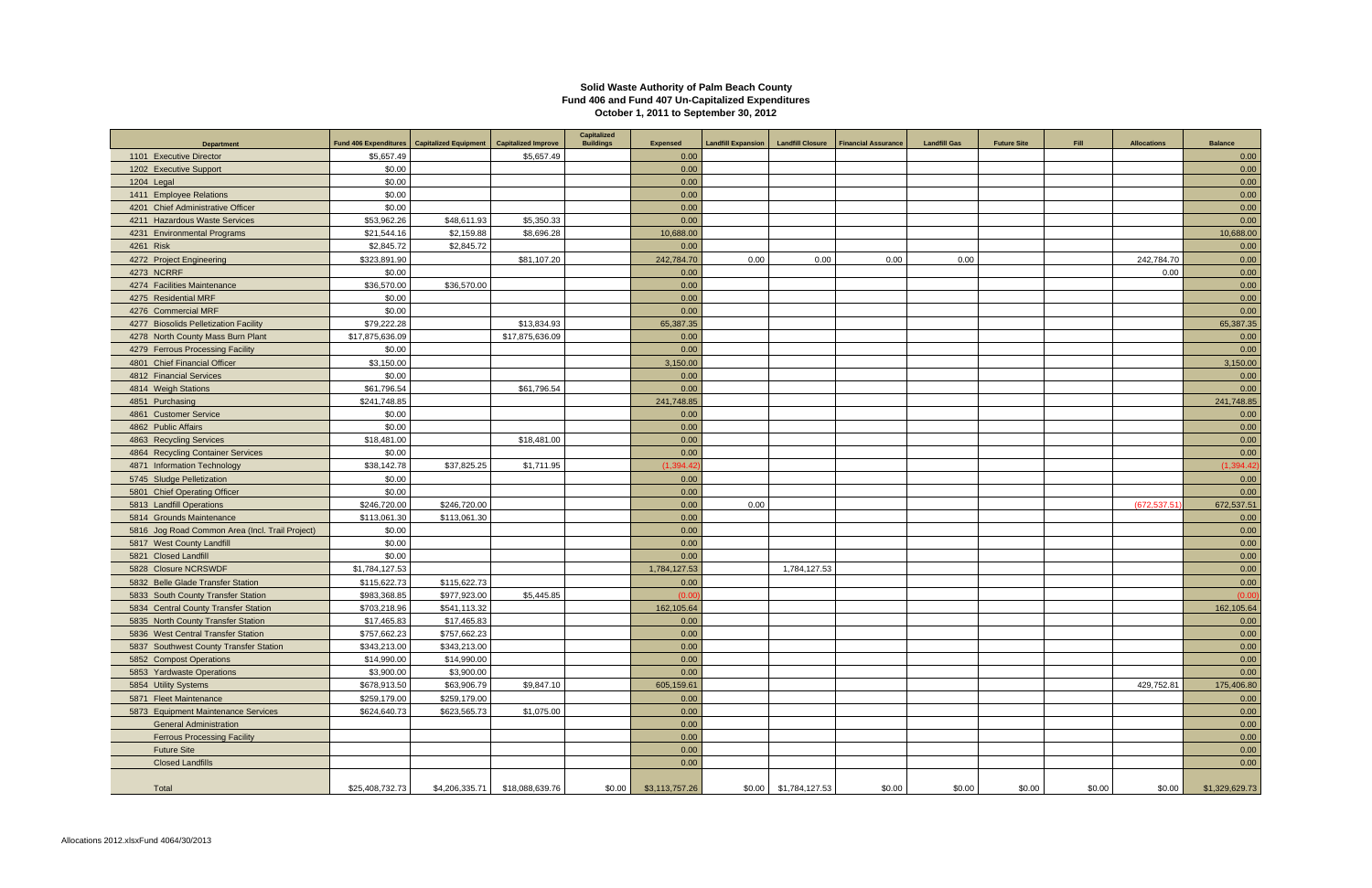

# **2012 Component Cost Summary**

**Section 3: Waste Tonnage History**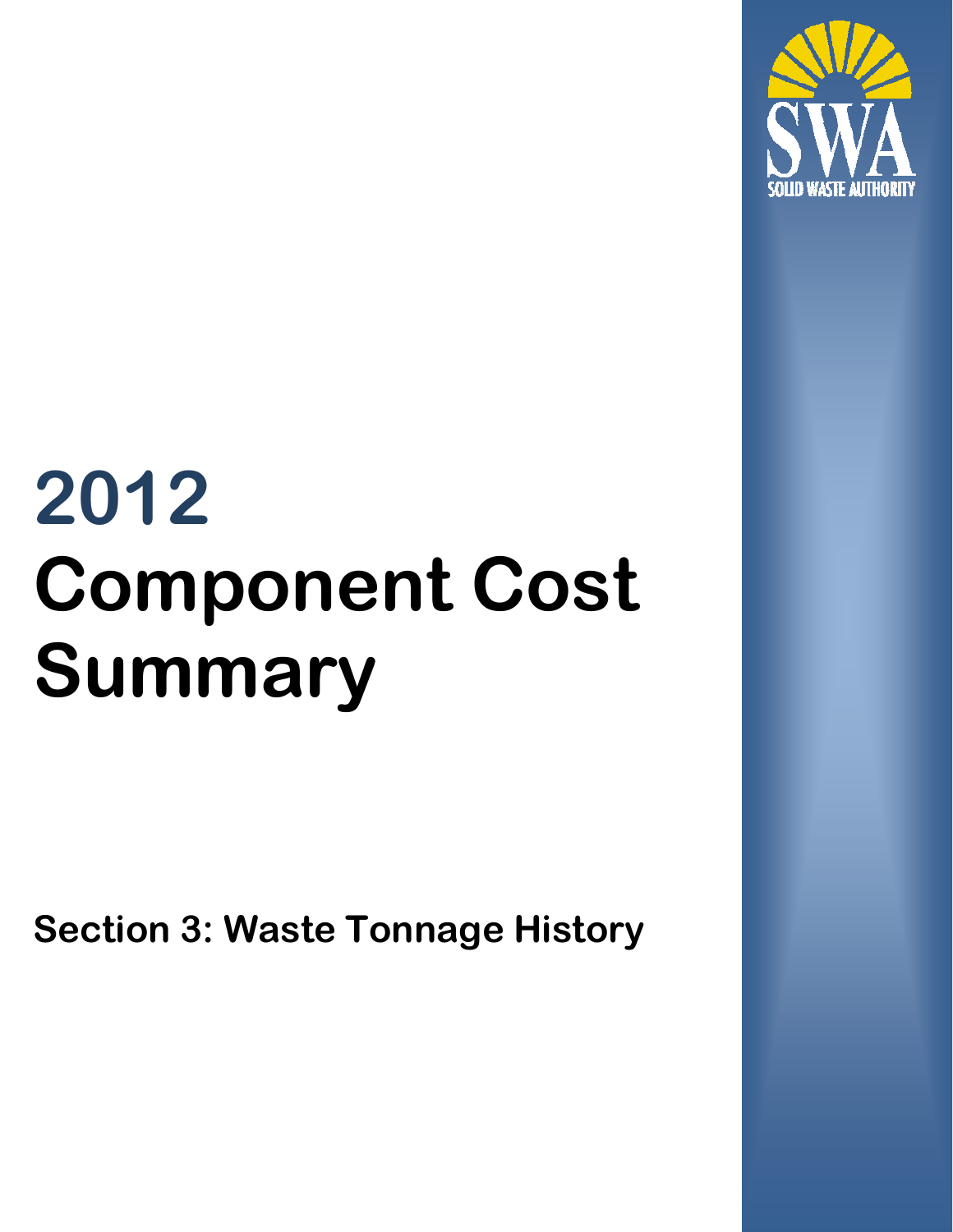#### **Solid Waste Authority of Palm Beach County Historical Solid Waste Tonnages Adjusted for Revised Solid Waste Densities**

| 85/86 | Month      | Animals  | Reef     | <b>Asbestos</b> | C/D        | Residue | Tires         | Sludge | Direct | Fill     | Furn.    | Garbage    | LC.       | Pesticide | Special  | <b>Trailers</b> | Mulch    | Trash/Other | Vegetation | Total                  |
|-------|------------|----------|----------|-----------------|------------|---------|---------------|--------|--------|----------|----------|------------|-----------|-----------|----------|-----------------|----------|-------------|------------|------------------------|
|       | <b>OCT</b> | 0.00     | 0.00     | 32.65           | 23.716.52  | 0.00    | 273.71        | 23.91  | 0.00   | 118.75   | 0.00     | 42,504.37  | 0.00      | 1.74      | 329.35   | 3.75            | 0.00     | 22,933.28   | 3,407.00   | 93,345.03              |
|       | <b>NOV</b> | 0.00     | 0.00     | 12.24           | 23,075.80  | 0.00    | 473.52        | 0.00   | 0.00   | 141.25   | 0.00     | 41,433.41  | 0.00      | 12.88     | 43.04    | 0.00            | 0.00     | 24,610.05   | 2,415.65   | 92,217.84              |
|       | <b>DEC</b> | 0.00     | 0.00     | 58.18           | 27,322.69  | 0.00    | 181.56        | 17.25  | 0.00   | 37.50    | 0.00     | 45,837.13  | 0.00      | 0.18      | ,124.52  | 0.00            | 0.00     | 23,147.46   | 2,041.56   | 99,768.03              |
|       | JAN        | 0.00     | 0.00     | 25.28           | 26,489.35  | 0.00    | 143.27        | 36.89  | 0.00   | 228.75   | 0.00     | 46,896.31  | 0.00      | 15.15     | 273.62   | 4.52            | 0.00     | 30,082.72   | 1,862.85   | 106,058.71             |
|       | <b>FEB</b> | 0.00     | 0.00     | 25.61           | 22.411.99  | 0.00    | 111.69        | 4.37   | 0.00   | 43.75    | 0.00     | 43,533.76  | 603.38    | 0.84      | 209.93   | 4.25            | 0.00     | 21,172.99   | 2,015.95   | 90,138.51              |
|       | <b>MAR</b> | 0.00     | 0.00     | 14.89           | 19,738.94  | 0.00    | 108.36        | 3.22   | 0.00   | 63.64    | 0.00     | 49.707.50  | 3.421.84  | 47.39     | 360.65   | 4.30            | 0.00     | 20,162.28   | 2,022.01   | 95,655.02              |
|       | <b>APR</b> | 0.00     | 0.00     | 25.56           | 22.019.13  | 0.00    | 124.56        | 4.42   | 0.00   | 90.00    | 0.00     | 45.560.25  | 10,059.82 | 0.66      | 333.27   | 0.45            | 0.00     | 23,828.78   | 2,510.97   | 104,557.87             |
|       | MAY        | 0.00     | 0.00     | 57.31           | 17.657.65  | 0.00    | 65.71         | 0.00   | 0.00   | 18.75    | 0.00     | 44.131.03  | 18.623.31 | 32.85     | 77.54    | 3.55            | 0.00     | 24,649.83   | 2,815.36   | 108,132.89             |
|       | <b>JUN</b> | 0.00     | 0.00     | 21.24           | 21.010.29  | 0.00    | 182.23        | 4.89   | 0.00   | 360.00   | 0.00     | 44.881.97  | 17.375.65 | 2.36      | 3,727.63 | 1.00            | 0.00     | 25,140.90   | 3,172.81   | 115,880.96             |
|       | JUL        | 0.00     | 0.00     | 9.71            | 18.951.68  | 0.00    | 212.54        | 10.09  | 0.00   | 438.75   | 0.00     | 45.445.73  | 11.316.05 | 2.15      | 74.82    | 1.00            | 0.00     | 27,363.67   | 3.076.43   | 106,902.61             |
|       | <b>AUG</b> | 0.00     | 0.00     | 23.17           | 19,665.82  | 0.00    | 373.49        | 8.93   | 0.00   | 195.00   | 0.00     | 42.704.94  | 12.186.03 | 16.05     | 63.36    | 7.70            | 0.00     | 23,020.79   | 2,809.52   | 101,074.80             |
|       | <b>SEP</b> | 0.00     | 0.00     | 40.82           | 25,350.12  | 0.00    | 439.80        | 4.68   | 0.00   | 36.92    | 0.00     | 44.138.87  | 13,578.23 | 19.09     | 606.22   | 3.67            | 0.00     | 22.406.48   | 2.573.91   | 109,198.80             |
|       | Total      | 0.00     | 0.00     | 346.66          | 267.409.95 |         | 0.00 2.690.44 | 118.65 | 0.00   | 1.773.06 | 0.00     | 536.775.27 | 87.164.31 | 151.34    | 7.223.95 | 34.19           | 0.00     | 288.519.24  |            | 30.724.02 1.222.931.09 |
|       | Average    | 0.00     | 0.00     | 28.89           | 22.284.16  | 0.00    | 224.20        | 9.89   | 0.00   | 147.76   | 0.00     | 44.731.27  | 7.263.69  | 12.61     | 602.00   | 2.85            | 0.00     | 24.043.27   | 2.560.34   | 101,910.92             |
|       | Percent    | $0.00\%$ | $0.00\%$ | 0.03%           | 21.87%     | 0.00%   | 0.22%         | 0.01%  | 0.00%  | 0.14%    | $0.00\%$ | 43.89%     | 7.13%     | 0.01%     | 0.59%    | $0.00\%$        | $0.00\%$ | 23.59%      | 2.51%      | 100.00%                |

| 86/87 | Month      | Animals  | Reef     | Asbestos | C/D        | Residue  | <b>Tires</b>  | Sludae | Direct   | Fill     | Furniture | Garbage    | LC        | Pesticide | Special  | <b>Trailers</b> | Mulch | <b>Trash/Other</b> | Vegetation | Total        |
|-------|------------|----------|----------|----------|------------|----------|---------------|--------|----------|----------|-----------|------------|-----------|-----------|----------|-----------------|-------|--------------------|------------|--------------|
|       | <b>OCT</b> | 0.00     | 0.00     | 28.36    | 33.776.62  | 0.00     | 393.77        | 0.00   | 0.00     | 48.75    | 0.00      | 45.630.98  | 16.590.42 | 4.58      | 290.22   | 2.30            | 0.00  | 18.833.42          | 2.699.80   | 118,299.22   |
|       | <b>NOV</b> | 0.00     | 0.00     | 35.32    | 28.495.31  | 0.00     | 261.49        | 8.77   | 0.00     | 27.50    | 0.00      | 45.504.00  | 13.112.31 | 2.66      | 281.09   | 1.05            | 0.00  | 16,581.92          | 2.186.44   | 106,497.86   |
|       | DEC        | 0.00     | 0.00     | 62.87    | 31,451.67  | 0.00     | 413.85        | 44.54  | 0.00     | 57.32    | 0.00      | 55,055.42  | 11,845.30 | 1.27      | 269.71   | 8.33            | 0.00  | 16,425.12          | 2,097.92   | 117,733.31   |
|       | <b>JAN</b> | 0.00     | 0.00     | 60.67    | 30.277.69  | 0.00     | 411.70        | 10.72  | 0.00     | 150.62   | 0.00      | 51.699.26  | 8.856.43  | 0.38      | 660.98   | 5.59            | 0.00  | 16.772.10          | 2.270.95   | 111,177.09   |
|       | <b>FEB</b> | 0.00     | 0.00     | 100.20   | 29.516.31  | 0.00     | 1.078.77      | 7.71   | 0.00     | 85.25    | 0.00      | 47.977.67  | 9.284.64  | 1.68      | 117.89   | 2.50            | 0.00  | 18,070.80          | 2.079.60   | 108,323.02   |
|       | <b>MAR</b> | 0.00     | 0.00     | 35.46    | 17.241.63  | 0.00     | 363.16        | 10.84  | 0.00     | 998.88   | 0.00      | 55.711.68  | 8,426.25  | 3.75      | 44.54    | 0.95            | 0.00  | 17,750.43          | 2,587.70   | 103,175.27   |
|       | <b>APR</b> | 0.00     | 0.00     | 42.75    | 20,831.52  | 0.00     | 352.68        | 11.94  | 0.00     | 904.41   | 0.00      | 50,328.29  | 4,609.04  | 2.18      | 77.00    | 0.00            | 0.00  | 17,033.33          | 2,875.57   | 97,068.72    |
|       | MAY        | 0.00     | 0.00     | 77.52    | 23,435.69  | 0.00     | 305.82        | 0.00   | 0.00     | 322.29   | 0.00      | 48,960.85  | 4,957.82  | 12.12     | 3.63     | 3.90            | 0.00  | 16,032.65          | 2,521.97   | 96,634.27    |
|       | <b>JUN</b> | 0.00     | 0.00     | 23.43    | 25.624.36  | 0.00     | 318.31        | 6.30   | 0.00     | 281.98   | 0.00      | 48.957.20  | 4.176.42  | 0.14      | 14.95    | 0.00            | 0.00  | 17,931.40          | 3,207.66   | 100,542.15   |
|       | JUL        | 0.00     | 0.00     | 33.14    | 24.345.24  | 0.00     | 300.39        | 0.00   | 0.00     | 208.12   | 0.00      | 49.564.90  | 3,889.55  | 10.04     | 39.45    | 1.25            | 0.00  | 17,884.48          | 3,288.51   | 99,565.06    |
|       | <b>AUG</b> | 0.00     | 0.00     | 47.99    | 23.557.19  | 0.00     | 368.11        | 7.77   | 0.00     | 253.39   | 0.00      | 45.242.56  | 4.685.84  | 0.47      | 99.52    | 3.70            | 0.00  | 16.262.77          | 2,835.51   | 93,364.81    |
|       | SEP        | 0.00     | 0.00     | 96.14    | 22.885.71  | 0.00     | 434.22        | 3.51   | 0.00     | 288.68   | 0.00      | 48.129.41  | 4.062.24  | 8.01      | 286.98   | 0.00            | 0.00  | 18.587.31          | 2,980.59   | 97,762.80    |
|       | Total      | 0.00     | 0.00     | 643.85   | 311.438.92 |          | 0.00 5,002.27 | 112.10 | 0.00     | 3,627.19 | 0.00      | 592.762.22 | 94.496.26 | 47.28     | 2,185.96 | 29.57           | 0.00  | 208.165.74         | 31.632.22  | 1,250,143.56 |
|       | Average    | 0.00     | 0.00     | 53.65    | 25.953.24  | 0.00     | 416.86        | 9.34   | 0.00     | 302.27   | 0.00      | 49.396.85  | 7.874.69  | 3.94      | 182.16   | 2.46            | 0.00  | 17.347.14          | 2,636.02   | 104,178.63   |
|       | Percent    | $0.00\%$ | $0.00\%$ | 0.05%    | 24.91%     | $0.00\%$ | 0.40%         | 0.01%  | $0.00\%$ | 0.29%    | $0.00\%$  | 47.42%     | 7.56%     | $0.00\%$  | 0.17%    | $0.00\%$        | 0.00% | 16.65%             | 2.53%      | 100.00%      |

SWA scale system output converts volume transactions to tonnage using assumed waste densities. Currently available information allows the retrieval of tonnage information on volume transactions. For 92/93 and on "actuals" assumed weights have been replaced with more accurate estimates based on reasonable and reliable density estimates. Animals not included due to inconsistent recording. Animal tonnage is insignificant.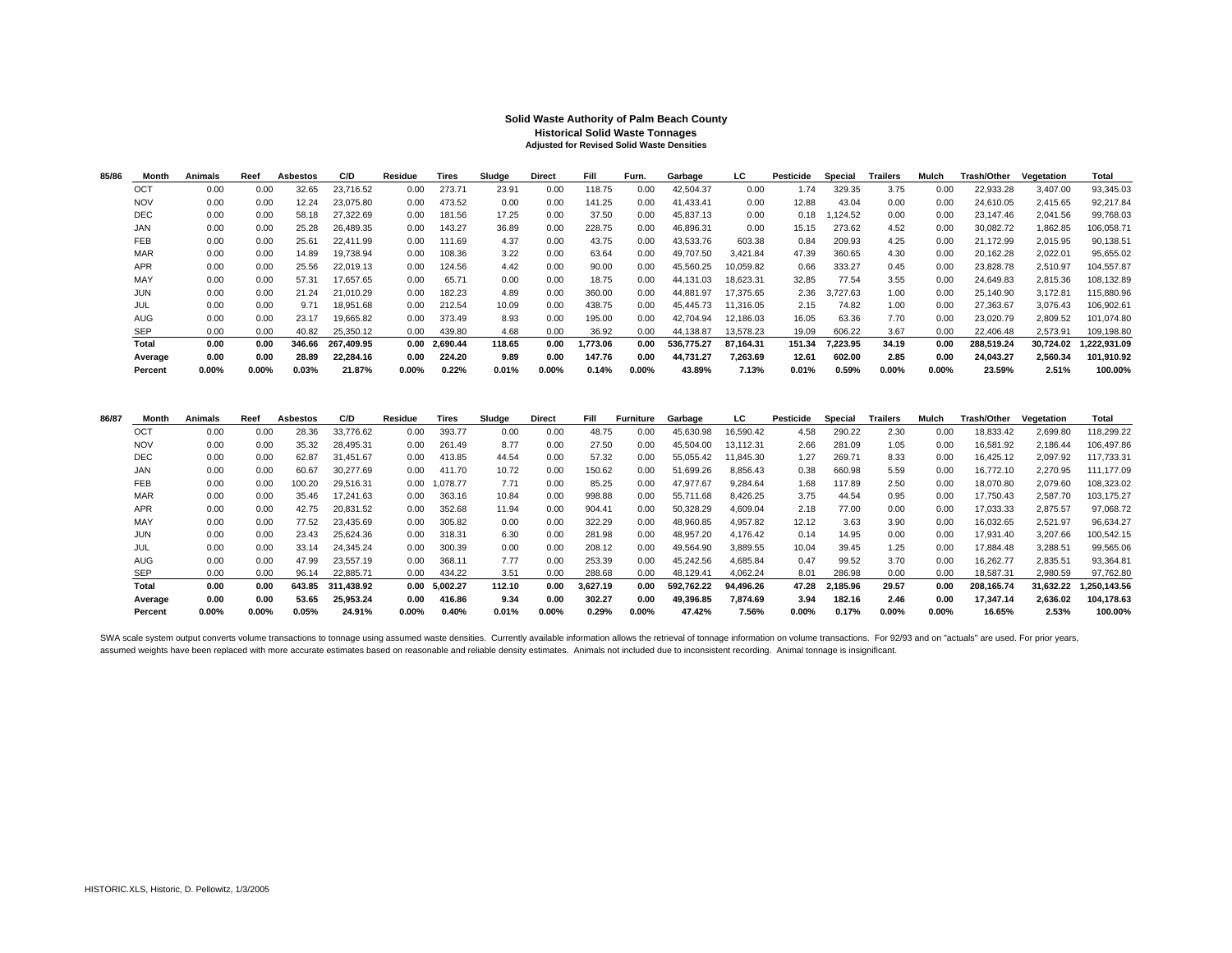| 87/88 | Month      | Animals | Reef     | Asbestos | C/D        | Residue  | Tires         | Sludge | <b>Direct</b> | Fill     | Furniture | Garbage    | LC.       | Pesticide | Special  | <b>Trailers</b> | Mulch    | Trash/Other | Vegetation | Total        |
|-------|------------|---------|----------|----------|------------|----------|---------------|--------|---------------|----------|-----------|------------|-----------|-----------|----------|-----------------|----------|-------------|------------|--------------|
|       | OCT        | 0.00    | 0.00     | 210.76   | 23.142.60  | 0.00     | 203.09        | 7.83   | 0.00          | 307.68   | 0.00      | 50,145.73  | 3.761.04  | 0.55      | 216.55   | 0.00            | 0.00     | 18,797.22   | 3,223.35   | 100,016.39   |
|       | <b>NOV</b> | 0.00    | 0.00     | 211.58   | 21.954.85  | 0.00     | 75.88         | 3.82   | 0.00          | 899.60   | 0.00      | 50.279.05  | 3.069.62  | 0.24      | 162.25   | 0.00            | 0.00     | 17.028.29   | 2,546.12   | 96,231.30    |
|       | <b>DEC</b> | 0.00    | 0.00     | 215.23   | 22.949.80  | 0.00     | 93.09         | 9.50   | 0.00          | 318.23   | 0.00      | 53,532.36  | 2.812.24  | 3.67      | 1,052.80 | 1.62            | 0.00     | 16.727.68   | 1,960.80   | 99,677.01    |
|       | <b>JAN</b> | 0.00    | 0.00     | 45.98    | 20.303.32  | 0.00     | 162.03        | 35.04  | 0.00          | 224.63   | 0.00      | 52,228.10  | 4,137.48  | 0.74      | 83.03    | 1.12            | 0.00     | 17,945.73   | 1,270.15   | 96,437.34    |
|       | <b>FEB</b> | 0.00    | 0.00     | 71.86    | 19,236.14  | 0.00     | 205.13        | 14.48  | 0.00          | 929.91   | 0.00      | 53,829.24  | 3,425.54  | 0.80      | 940.59   | 0.00            | 0.00     | 17,840.77   | 1,274.36   | 97,768.82    |
|       | <b>MAR</b> | 0.00    | 0.00     | 124.40   | 24.563.60  | 0.00     | 138.00        | 8.63   | 0.00          | 940.87   | 0.00      | 58,845.36  | 3.345.92  | 0.55      | 19.45    | 7.24            | 0.00     | 18,832.27   | 1,554.55   | 108,380.83   |
|       | <b>APR</b> | 0.00    | 0.00     | 116.41   | 21.334.22  | 0.00     | 84.34         | 5.74   | 0.00          | 1,460.20 | 0.00      | 52.492.48  | 3,685.82  | 0.00      | 22.53    | 0.00            | 0.00     | 18,192.37   | 1,501.67   | 98,895.78    |
|       | MAY        | 0.00    | 0.00     | 110.49   | 21.145.85  | 0.00     | 136.40        | 63.25  | 0.00          | 786.55   | 0.00      | 53,790.68  | 5,028.27  | 0.23      | 22.65    | 1.00            | 0.00     | 19,491.15   | 1,530.05   | 102,106.57   |
|       | <b>JUN</b> | 0.00    | 0.00     | 186.33   | 26.428.47  | 0.00     | 259.92        | 200.65 | 0.00          | 394.63   | 0.00      | 54.840.00  | 3.378.51  | 23.07     | 0.00     | 2.65            | 0.00     | 20.494.74   | 1,850.50   | 108,059.47   |
|       | <b>JUL</b> | 0.00    | 0.00     | 153.27   | 25.460.82  | 0.00     | 125.89        | 263.15 | 0.00          | 677.80   | 0.00      | 51.892.97  | 2.277.22  | 2.35      | 207.87   | 1.40            | 0.00     | 19,431.31   | 1,728.82   | 102,222.88   |
|       | <b>AUG</b> | 0.00    | 0.00     | 140.45   | 30.459.67  | 0.00     | 168.71        | 55.92  | 0.00          | 122.71   | 0.00      | 56.676.19  | 3.671.20  | 0.00      | 320.77   | 3.92            | 0.00     | 20,605.62   | 2,373.05   | 114,598.21   |
|       | <b>SEP</b> | 0.00    | 0.00     | 158.48   | 27.851.54  | 0.00     | 195.96        | 4.21   | 0.00          | 165.84   | 0.00      | 50.675.04  | 4.385.25  | 0.81      | 66.96    | 2.42            | 0.00     | 19.089.34   | 2.219.36   | 104,815.21   |
|       | Total      | 0.00    | 0.00     | 1.745.24 | 284.830.84 |          | 0.00 1,848.44 | 672.22 | 0.00          | 7,228.65 | 0.00      | 639.227.20 | 42.978.11 | 33.01     | 3,115.45 | 21.37           | 0.00     | 224.476.49  | 23.032.78  | 1,229,209.80 |
|       | Average    | 0.00    | 0.00     | 145.44   | 23.735.90  | 0.00     | 154.04        | 56.02  | 0.00          | 602.39   | 0.00      | 53.268.93  | 3.581.51  | 2.75      | 259.62   | 1.78            | 0.00     | 18.706.37   | 1.919.40   | 102,434.15   |
|       | Percent    | 0.00%   | $0.00\%$ | 0.14%    | 23.17%     | $0.00\%$ | 0.15%         | 0.05%  | $0.00\%$      | 0.59%    | $0.00\%$  | 52.00%     | 3.50%     | 0.00%     | 0.25%    | $0.00\%$        | $0.00\%$ | 18.26%      | 1.87%      | 100.00%      |

| 88/89 | Month      | Animals  | Reef     | Asbestos | C/D        | Residue  | Tires         | Sludae   | Direct   | Fill     | Furniture | Garbage    | LC.       | Pesticide | Special  | <b>Trailers</b> | Mulch    | Trash/Other | Vegetation | Total        |
|-------|------------|----------|----------|----------|------------|----------|---------------|----------|----------|----------|-----------|------------|-----------|-----------|----------|-----------------|----------|-------------|------------|--------------|
|       | OCT        | 0.00     | 0.00     | 87.69    | 26.181.30  | 0.00     | 148.86        | 3.98     | 0.00     | 160.12   | 0.00      | 52,270.66  | 3,934.36  | 3.99      | 81.09    | 7.27            | 0.00     | 19.745.70   | 2.979.17   | 105,604.20   |
|       | <b>NOV</b> | 0.00     | 0.00     | 115.50   | 20.594.23  | 0.00     | 65.51         | 3.21     | 0.00     | 134.98   | 0.00      | 55,707.52  | 4,168.16  | 2.84      | 6.56     | 3.65            | 0.00     | 20,423.35   | 2,816.71   | 104,042.22   |
|       | <b>DEC</b> | 0.00     | 0.00     | 22.82    | 19.791.84  | 0.00     | 59.12         | 36.39    | 0.00     | 78.28    | 0.00      | 57.471.58  | 4,655.35  | 1.51      | 54.53    | 2.25            | 0.00     | 20.760.60   | 3.043.60   | 105,977.87   |
|       | <b>JAN</b> | 0.00     | 0.00     | 36.53    | 18.400.88  | 0.00     | 221.87        | 4.54     | 0.00     | 196.23   | 0.00      | 60,790.77  | 4,118.88  | 2.24      | 73.82    | 2.75            | 0.00     | 21,503.73   | 2,531.37   | 107,883.60   |
|       | <b>FEB</b> | 0.00     | 0.00     | 10.38    | 16,629.32  | 0.00     | 155.11        | 0.00     | 0.00     | 401.14   | 0.00      | 54,998.22  | 6.719.66  | 2.12      | 1.90     | 0.00            | 0.00     | 21,886.88   | 2.437.62   | 103,242.34   |
|       | <b>MAR</b> | 0.00     | 0.00     | 18.99    | 18,682.59  | 0.00     | 150.81        | 0.00     | 0.00     | 389.27   | 0.00      | 63,944.25  | 7,583.63  | 20.20     | 28.09    | 2.80            | 0.00     | 26,236.49   | 2.993.14   | 120,050.26   |
|       | <b>APR</b> | 0.00     | 0.00     | 21.40    | 19.338.76  | 0.00     | 120.56        | 20.54    | 0.00     | 579.52   | 0.00      | 57.997.92  | 4.788.47  | 5.33      | 7.79     | 2.12            | 0.00     | 23.904.27   | 3.076.20   | 109,862.89   |
|       | MAY        | 0.00     | 0.00     | 27.21    | 17.633.23  | 0.00     | 57.52         | 4.79     | 0.00     | 959.36   | 0.00      | 62,303.88  | 5,934.25  | 6.65      | 0.16     | 0.00            | 0.00     | 27,354.77   | 3.292.16   | 117,573.97   |
|       | <b>JUN</b> | 0.00     | 0.00     | 7.74     | 18,338.71  | 0.00     | 59.44         | 232.87   | 0.00     | ,156.07  | 0.00      | 58,867.27  | 6,022.51  | 0.94      | 14.68    | 0.00            | 0.00     | 26,288.47   | 3.557.21   | 114,545.90   |
|       | JUL        | 0.00     | 0.00     | 0.00     | 19.422.48  | 0.00     | 104.99        | 421.12   | 0.00     | 870.20   | 0.00      | 56,349.08  | 3.449.17  | 0.94      | 3,600.13 | 0.00            | 0.00     | 24.201.07   | 3.230.77   | 111,649.95   |
|       | <b>AUG</b> | 0.00     | 0.00     | 44.01    | 22,220.62  | 0.00     | 128.50        | 391.36   | 0.00     | 802.56   | 0.00      | 58,738.55  | 3,791.56  | 1.18      | 8.85     | 3.65            | 0.00     | 27,373.20   | 3,348.82   | 116,852.85   |
|       | <b>SEP</b> | 0.00     | 0.00     | 54.96    | 17,290.95  | 0.00     | 123.76        | 123.09   | 0.00     | 816.26   | 0.00      | 53,969.32  | 2,401.99  | 0.28      | 21.99    | 1.20            | 0.00     | 27,657.25   | 3.247.14   | 105,708.20   |
|       | Total      | 0.00     | 0.00     | 447.23   | 234.524.89 |          | 0.00 1.396.05 | 1.241.89 | 0.00     | 6.543.99 | 0.00      | 693.409.02 | 57.567.99 | 48.22     | 3.899.59 | 25.69           | 0.00     | 287.335.77  | 36.553.91  | 1.322.994.25 |
|       | Average    | 0.00     | 0.00     | 37.27    | 19.543.74  | 0.00     | 116.34        | 103.49   | 0.00     | 545.33   | 0.00      | 57.784.09  | 4,797.33  | 4.02      | 324.97   | 2.14            | 0.00     | 23.944.65   | 3.046.16   | 110,249.52   |
|       | Percent    | $0.00\%$ | $0.00\%$ | 0.03%    | 17.73%     | $0.00\%$ | 0.11%         | 0.09%    | $0.00\%$ | 0.49%    | $0.00\%$  | 52.41%     | 4.35%     | $0.00\%$  | 0.29%    | $0.00\%$        | $0.00\%$ | 21.72%      | 2.76%      | 100.00%      |

| 89/90 | Month      | Animals  | Reef     | Asbestos | C/D        | Residue  | Tires         | Sludge | Direct   | Fill     | Furniture | Garbage    | LC.       | Pesticide | Special  | Trailers | Mulch    | Trash/Other | Vegetation | Total                  |
|-------|------------|----------|----------|----------|------------|----------|---------------|--------|----------|----------|-----------|------------|-----------|-----------|----------|----------|----------|-------------|------------|------------------------|
|       | OCT        | 0.00     | 0.00     | 34.55    | 15,313.72  | 0.00     | 66.78         | 9.28   | 0.00     | 478.88   | 0.00      | 56,519.68  | 2,248.03  | 0.71      | 2.55     | 2.00     | 0.00     | 24,348.26   | 2,919.45   | 101,943.88             |
|       | <b>NOV</b> | 0.00     | 0.00     | 6.85     | 14,758.80  | 0.00     | 188.91        | 9.31   | 0.00     | 498.72   | 0.00      | 57,318.34  | 1.997.30  | 0.01      | 0.00     | 0.00     | 0.00     | 22,957.82   | 2,555.62   | 100,291.68             |
|       | <b>DEC</b> | 0.00     | 0.00     | 13.63    | 13,037.13  | 0.00     | 190.40        | 2.62   | 0.00     | 455.70   | 0.00      | 56,619.71  | 1,835.76  | 0.80      | 23.66    | 0.00     | 0.00     | 20,140.62   | 807.94     | 93,127.97              |
|       | JAN        | 0.00     | 0.00     | 63.78    | 11,003.99  | 0.00     | 334.94        | 5.72   | 0.00     | 544.58   | 0.00      | 66,560.11  | 1,929.79  | 0.00      | 5.82     | 3.14     | 0.00     | 28,276.96   | 2,658.09   | 111,386.91             |
|       | <b>FEB</b> | 0.00     | 0.00     | 107.26   | 11,903.85  | 0.00     | 132.15        | 5.32   | 0.00     | 332.27   | 0.00      | 45,456.98  | 2,467.67  | 1.82      | 364.42   | 1.50     | 0.00     | 23,693.25   | 2,408.02   | 86,874.51              |
|       | <b>MAR</b> | 0.00     | 0.00     | 121.91   | 14,178.32  | 0.00     | 117.73        | 13.22  | 0.00     | 223.16   | 0.00      | 61,876.38  | 2,280.23  | 1.15      | 96.84    | 5.87     | 0.00     | 24,046.59   | 2,418.85   | 105,380.24             |
|       | <b>APR</b> | 0.00     | 0.00     | 70.06    | 8,975.38   | 0.00     | 143.65        | 92.00  | 0.00     | 283.16   | 0.00      | 59,283.07  | 1.999.96  | 1.57      | 28.23    | 1.25     | 0.00     | 21,566.82   | 2,035.72   | 94,480.87              |
|       | MAY        | 0.00     | 175.80   | 95.69    | 9,695.40   | 0.00     | 184.30        | 1.01   | 0.00     | 329.18   | 0.00      | 59,631.02  | 1.758.35  | 0.06      | 3.38     | 6.61     | 0.00     | 23,251.28   | 1,920.19   | 97,052.27              |
|       | <b>JUN</b> | 0.00     | 728.91   | 53.07    | 9,083.53   | 0.00     | 92.51         | 6.20   | 0.00     | 750.67   | 0.00      | 56.762.99  | 2.060.84  | 0.17      | 52.03    | 8.21     | 0.00     | 23.143.72   | 1,720.30   | 94,463.15              |
|       | JUL        | 0.00     | 219.05   | 37.98    | 9.191.74   | 0.00     | 237.13        | 3.03   | 0.00     | 406.45   | 0.00      | 56.961.91  | 2.328.84  | 0.00      | 9.94     | 0.00     | 0.00     | 24.150.09   | 1,915.79   | 95,461.94              |
|       | <b>AUG</b> | 0.00     | 0.00     | 77.17    | 8,960.82   | 0.00     | 339.17        | 8.47   | 0.00     | 356.32   | 0.00      | 57,663.01  | 1.715.79  | 0.13      | 14.82    | 7.28     | 0.00     | 26,692.09   | 1,814.19   | 97,649.26              |
|       | <b>SEP</b> | 0.00     | 14.29    | 61.25    | 7,838.11   | 0.00     | 151.48        | 51.45  | 0.00     | 348.85   | 0.00      | 51.194.57  | 1.042.39  | 0.00      | 118.67   | 5.12     | 0.00     | 20,909.52   | 1,605.17   | 83,340.87              |
|       | Total      | 0.00     | 1,138.05 | 743.20   | 133.940.77 |          | 0.00 2,179.15 | 207.63 | 0.00     | 5,007.94 | 0.00      | 685.847.77 | 23,664.95 | 6.42      | 720.36   | 40.98    | 0.00     | 283.177.01  |            | 24,779.33 1,161,453.56 |
|       | Average    | 0.00     | 94.84    | 61.93    | 11.161.73  | 0.00     | 181.60        | 17.30  | 0.00     | 417.33   | 0.00      | 57.153.98  | 1.972.08  | 0.54      | 60.03    | 3.42     | 0.00     | 23,598.08   | 2.064.94   | 96,787.80              |
|       | Percent    | $0.00\%$ | 0.10%    | $0.06\%$ | 11.53%     | $0.00\%$ | 0.19%         | 0.02%  | $0.00\%$ | 0.43%    | $0.00\%$  | 59.05%     | 2.04%     | $0.00\%$  | $0.06\%$ | $0.00\%$ | $0.00\%$ | 24.38%      | 2.13%      | 100.00%                |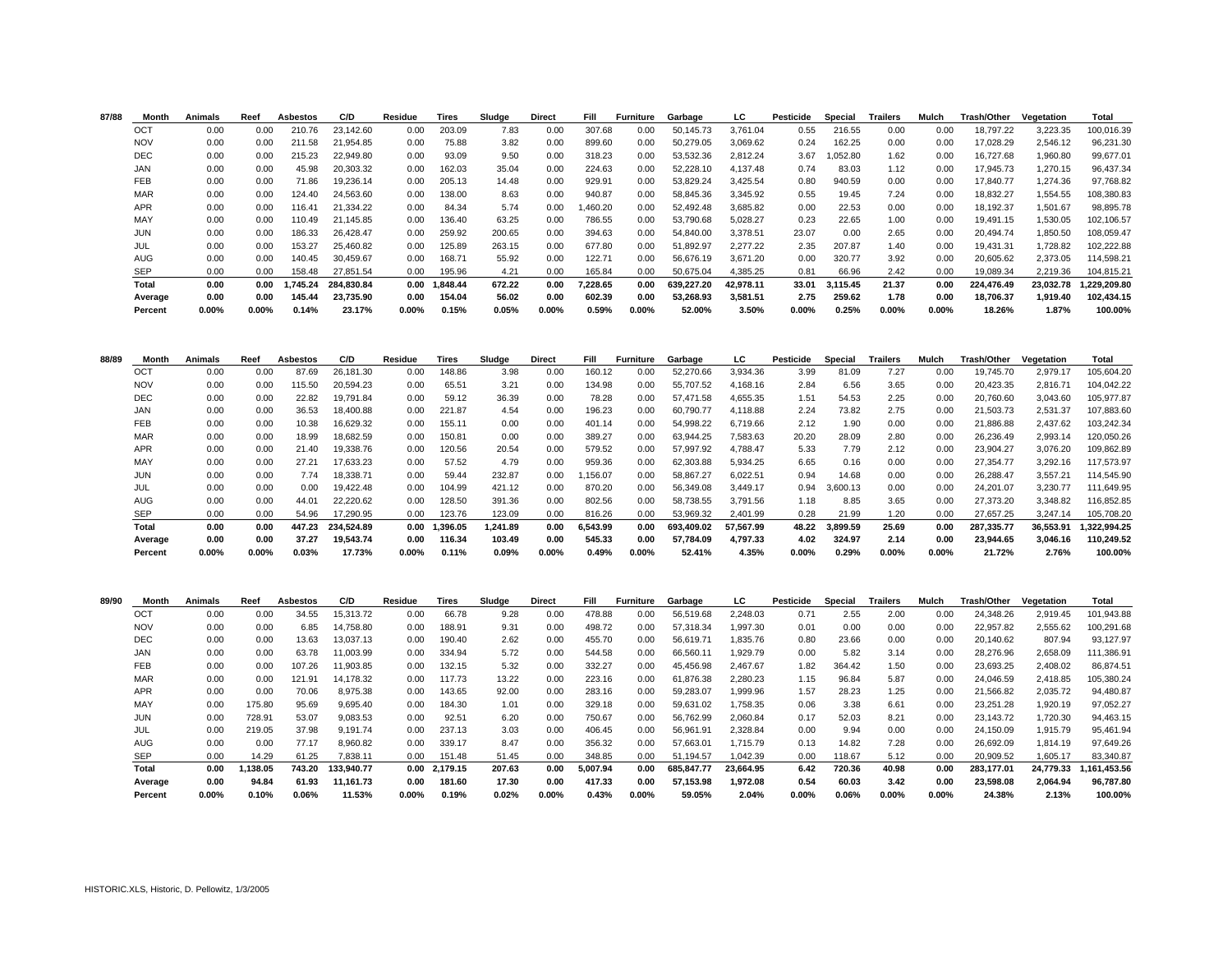| 90/91 | Month      | Animals | Reef     | Asbestos | C/D        | Residue  | Tires         | Sludge    | <b>Direct</b> | Fill     | Furniture | Garbage    | LC        | Pesticide | Special | Trailers | Mulch    | <b>Trash/Other</b> | Vegetation | Total                  |
|-------|------------|---------|----------|----------|------------|----------|---------------|-----------|---------------|----------|-----------|------------|-----------|-----------|---------|----------|----------|--------------------|------------|------------------------|
|       | OCT        | 0.00    | 81.97    | 47.00    | 15,023.85  | 0.00     | 155.57        | 2,944.28  | 2.79          | 2,282.29 | 23.19     | 60,219.29  | 2,638.54  | 0.62      | 97.73   | 0.00     | 0.00     | 16,930.47          | 2,367.97   | 102,815.55             |
|       | <b>NOV</b> | 0.00    | 152.42   | 112.59   | 12,342.72  | 0.00     | 123.36        | 2,921.79  | 333.82        | 914.45   | 20.37     | 56,903.50  | ,195.99   | 0.54      | 0.96    | 1.30     | 0.00     | 13,911.55          | 1,876.25   | 90,811.61              |
|       | DEC        | 0.00    | 551.38   | 88.92    | 8,354.20   | 0.00     | 106.59        | 3.487.84  | 18.00         | 615.22   | 34.28     | 58,938.83  | 1,833.42  | 1.44      | 22.60   | 4.11     | 0.00     | 12,264.98          | 1,548.83   | 87,870.64              |
|       | <b>JAN</b> | 0.00    | 162.13   | 31.28    | 9,378.26   | 0.00     | 197.17        | 3.676.14  | 405.14        | 619.44   | 28.88     | 65,854.11  | 1.284.45  | 2.29      | 27.50   | 7.10     | 0.00     | 14.351.88          | 1,743.10   | 97,768.87              |
|       | <b>FEB</b> | 0.00    | 110.51   | 50.75    | 10,874.66  | 0.00     | 173.16        | 3,591.33  | 501.01        | 650.82   | 19.63     | 57,626.91  | 1,519.55  | 0.89      | 43.23   | 0.00     | 0.00     | 12.742.73          | 1,741.77   | 89,646.95              |
|       | <b>MAR</b> | 0.00    | 99.10    | 120.83   | 11.729.20  | 0.00     | 170.90        | 19.29     | 523.50        | 730.80   | 18.10     | 61,303.55  | 2.064.64  | 0.51      | 15.54   | 2.40     | 0.00     | 14.078.65          | 2,060.76   | 92,937.77              |
|       | <b>APR</b> | 0.00    | 38.37    | 24.84    | 10,741.84  | 0.00     | 173.18        | 6,368.85  | 264.17        | 480.14   | 24.89     | 63,033.24  | 2,393.04  | 0.22      | 6.48    | 0.00     | 0.00     | 14,569.79          | 2,130.92   | 100,249.97             |
|       | MAY        | 0.00    | 18.62    | 10.70    | 10,753.04  | 0.00     | 513.74        | 4.164.88  | 217.91        | 760.23   | 25.62     | 59,583.95  | 2.370.90  | 0.25      | 7.68    | 0.00     | 0.00     | 14,371.58          | 2,330.96   | 95,130.05              |
|       | <b>JUN</b> | 0.00    | 49.02    | 55.42    | 10,355.46  | 0.00     | 975.99        | 3.713.10  | 85.43         | 760.24   | 24.41     | 52,543.94  | 748.90    | 0.07      | 19.30   | 0.00     | 0.00     | 13,240.29          | 2,428.46   | 85,000.03              |
|       | JUL        | 0.00    | 17.41    | 75.77    | 10,986.06  | 0.00     | 275.30        | 2.332.08  | 858.40        | 344.48   | 17.92     | 57.463.19  | 1.312.80  | 107.00    | 6.70    | 0.00     | 0.00     | 15,384.84          | 2,501.05   | 91,683.00              |
|       | <b>AUG</b> | 0.00    | 6.31     | 160.56   | 9,797.51   | 0.00     | 1.365.18      | 2.732.13  | 894.21        | 483.60   | 8.14      | 53,990.34  | 2.419.23  | 0.13      | 7.33    | 0.00     | 1.612.39 | 13,291.99          | 2,652.12   | 89,421.16              |
|       | <b>SEP</b> | 0.00    | 12.34    | 69.50    | 9.912.47   | 0.00     | 236.89        | 3.607.27  | 269.53        | 551.36   | 14.34     | 52,055.03  | 8,429.70  | 0.70      | 20.06   | 0.00     | 2.294.24 | 12.662.70          | 2,907.03   | 93,043.16              |
|       | Total      | 0.00    | 1.299.58 | 848.16   | 130.249.25 |          | 0.00 4.467.03 | 39.558.98 | 4.373.91      | 9.193.07 | 259.77    | 699.515.88 | 28.211.16 | 114.66    | 275.11  | 14.91    | 3.906.63 | 167.801.44         |            | 26,289.22 1,116,378.76 |
|       | Average    | 0.00    | 108.30   | 70.68    | 10,854.10  | 0.00     | 372.25        | 3,296.58  | 364.49        | 766.09   | 21.65     | 58,292.99  | 2,350.93  | 9.56      | 22.93   | 1.24     | 325.55   | 13,983.45          | 2,190.77   | 93,031.56              |
|       | Percent    | 0.00%   | 0.12%    | $0.08\%$ | 11.67%     | $0.00\%$ | 0.40%         | 3.54%     | 0.39%         | 0.82%    | 0.02%     | 62.66%     | 2.53%     | 0.01%     | 0.02%   | $0.00\%$ | 0.35%    | 15.03%             | 2.35%      | 100.00%                |

| 91/92 | Month      | Animals  | Reef    | Asbestos | C/D        | Residue  | Tires         | Sludge    | <b>Direct</b> | Fill     | Furniture | Garbage    | LC        | Pesticide | Special | <b>Trailers</b> | Mulch    | Trash/Other | Vegetation | Total        |
|-------|------------|----------|---------|----------|------------|----------|---------------|-----------|---------------|----------|-----------|------------|-----------|-----------|---------|-----------------|----------|-------------|------------|--------------|
|       | OCT        | 0.00     | 97.97   | 60.44    | 14.291.72  | 0.00     | 368.07        | 5.653.25  | 126.68        | 633.89   | 11.74     | 59.194.73  | 5.611.94  | 0.33      | 13.20   | 8.08            | 3.360.38 | 17.724.19   | 3,038.68   | 110,195.28   |
|       | <b>NOV</b> | 0.00     | 50.14   | 31.27    | 11.422.61  | 0.00     | 203.73        | 5.882.20  | 348.30        | 402.53   | 5.14      | 55.735.10  | 3.220.66  | 0.46      | 4.19    | 0.00            | 585.82   | 15,615.25   | 2,392.27   | 95,899.67    |
|       | <b>DEC</b> | 0.00     | 125.20  | 207.95   | 10,238.59  | 0.00     | 305.73        | 4.621.20  | 93.86         | 302.03   | 4.28      | 61,957.35  | 1.891.35  | 0.49      | 777.78  | 0.00            | 39.12    | 14,068.06   | 2,606.02   | 97,239.00    |
|       | JAN        | 0.00     | 74.80   | 247.83   | 10,700.41  | 0.00     | 203.96        | 6.149.55  | 700.52        | 556.79   | 9.76      | 61,899.91  | 3,126.39  | 1.33      | 42.50   | 0.00            | 49.29    | 15,507.89   | 2,327.81   | 101,598.74   |
|       | <b>FEB</b> | 0.00     | 47.65   | 50.30    | 9,091.28   | 0.00     | 261.68        | 5,901.09  | 907.57        | 819.70   | 8.08      | 57.714.58  | 4.371.96  | 0.57      | 16.10   | 6.92            | 116.04   | 14,135.61   | 1.964.27   | 95,413.40    |
|       | <b>MAR</b> | 0.00     | 99.03   | 88.50    | 8,953.63   | 0.00     | 329.54        | 5,885.62  | 787.74        | 517.66   | 5.45      | 62.950.66  | 1.691.59  | 1.07      | 15.87   | 0.00            | 140.69   | 14,994.37   | 2,391.42   | 98,852.84    |
|       | <b>APR</b> | 0.00     | 172.15  | 61.54    | 9,295.16   | 0.00     | 342.67        | 5.403.70  | 663.97        | 481.84   | 3.65      | 59.248.00  | 1.754.76  | 2.12      | 12.23   | 0.00            | 843.81   | 14,924.16   | 2,368.89   | 95,578.65    |
|       | MAY        | 0.00     | 800.29  | 77.87    | 8,078.46   | 0.00     | 333.76        | 6.094.16  | 565.52        | 598.91   | 4.21      | 53,686.53  | 1,533.65  | 0.48      | 8.81    | 0.00            | 827.11   | 14,408.37   | 2,337.96   | 89,356.09    |
|       | <b>JUN</b> | 0.00     | 25.81   | 86.78    | 8,445.59   | 0.00     | 534.43        | 3.918.78  | 877.36        | 154.30   | 5.59      | 58,559.67  | 1.040.53  | 5.71      | 21.28   | 0.00            | 1.177.30 | 16,482.16   | 2,717.63   | 95,052.91    |
|       | JUL        | 0.00     | 127.42  | 105.47   | 10,180.89  | 0.00     | 426.52        | 3,572.38  | 638.21        | 616.49   | 4.36      | 53,841.19  | 1,533.45  | 0.00      | 29.84   | 4.94            | 1.120.77 | 17,079.69   | 2,597.87   | 91,879.49    |
|       | <b>AUG</b> | 0.00     | 25.72   | 30.74    | 9,716.42   | 0.00     | 438.89        | 3.357.42  | 631.90        | 682.15   | 15.04     | 53.688.20  | 1.336.98  | 0.17      | 17.20   | 0.00            | 983.06   | 14.844.67   | 3,157.92   | 88,926.48    |
|       | SEP        | 0.00     | 148.34  | 43.33    | 9,364.14   | 0.00     | 506.17        | 4.205.66  | 562.92        | 783.66   | 4.54      | 54.287.71  | 1,312.58  | 1.45      | 40.36   | 5.49            | 613.00   | 16,212.91   | 3,962.62   | 92,054.87    |
|       | Total      | 0.00     | .794.52 | 1.092.02 | 119.778.89 |          | 0.00 4.255.15 | 60.645.01 | 6.904.55      | 7.549.95 | 81.84     | 692.763.63 | 28.425.82 | 14.18     | 999.36  | 25.43           | 9.856.39 | 185.997.33  | 31.863.36  | 1,152,047.42 |
|       | Average    | 0.00     | 149.54  | 91.00    | 9,981.57   | 0.00     | 354.60        | 5.053.75  | 575.38        | 629.16   | 6.82      | 57,730.30  | 2,368.82  | 1.18      | 83.28   | 2.12            | 821.37   | 15,499.78   | 2,655.28   | 96,003.95    |
|       | Percent    | $0.00\%$ | 0.16%   | $0.09\%$ | 10.40%     | $0.00\%$ | 0.37%         | 5.26%     | 0.60%         | 0.66%    | $0.01\%$  | 60.13%     | 2.47%     | 0.00%     | 0.09%   | $0.00\%$        | 0.86%    | 16.14%      | 2.77%      | 100.00%      |

| 92/93 | Month      | Animals  | Reef     | Asbestos | C/D        | Residue | Tires         | Sludae    | <b>Direct</b> | Fill     | Furniture | Garbage    | LC.       | Pesticide | Special | Trailers | Mulch     | Trash/Other | Vegetation | Total                  |
|-------|------------|----------|----------|----------|------------|---------|---------------|-----------|---------------|----------|-----------|------------|-----------|-----------|---------|----------|-----------|-------------|------------|------------------------|
|       | OCT        | 0.00     | 77.35    | 14.38    | 10,903.42  | 0.00    | 355.68        | 3,533.10  | 321.79        | 376.56   | 3.01      | 52,221.19  | 901.66    | 0.12      | 4.19    | 8.19     | 220.34    | 13,869.03   | 5,002.03   | 87,812.04              |
|       | <b>NOV</b> | 0.00     | 360.79   | 27.92    | 8,825.62   | 0.00    | 394.90        | 2.549.39  | 428.23        | 302.53   | 1.50      | 55,468.68  | 561.06    | 0.45      | 21.22   | 0.00     | 2.157.91  | 11.487.47   | 3,756.22   | 86,343.89              |
|       | <b>DEC</b> | 0.00     | 331.07   | 27.28    | 9,499.07   | 0.00    | 552.32        | 5,181.17  | 310.89        | 444.92   | 14.05     | 58,058.88  | 2,300.00  | 1.21      | 19.42   | 0.00     | 5,062.81  | 13,145.16   | 3,909.95   | 98,858.20              |
|       | JAN        | 0.00     | 173.61   | 40.13    | 9,114.27   | 0.00    | 434.67        | 6.400.60  | 186.23        | 341.62   | 8.81      | 60,202.58  | 1,050.70  | 0.71      | 41.92   | 3.63     | 4,579.96  | 12,551.50   | 4,215.28   | 99,346.22              |
|       | <b>FEB</b> | 0.00     | 14.40    | 23.15    | 9,584.71   | 0.00    | 478.89        | 5.723.80  | 152.05        | 617.92   | 2.32      | 54,269.58  | 735.62    | 0.70      | 0.54    | 53.51    | 3,976.35  | 12,382.16   | 4,007.23   | 92,022.93              |
|       | <b>MAR</b> | 0.00     | 75.68    | 110.47   | 8,841.61   | 0.00    | 530.04        | 6.273.66  | 121.46        | 491.57   | 7.54      | 66,710.54  | 2,392.36  | 0.98      | 336.72  | 0.00     | 7,070.72  | 16,866.14   | 8,198.21   | 118,027.70             |
|       | <b>APR</b> | 0.00     | 34.12    | 76.43    | 9,944.01   | 0.00    | 383.12        | 5.193.91  | 79.52         | 56.98    | 9.32      | 60,680.25  | 2,131.30  | 1.27      | 63.35   | 11.05    | 5,985.82  | 16.724.81   | 6,605.81   | 107,981.07             |
|       | MAY        | 0.00     | 227.65   | 42.26    | 9,593.94   | 0.00    | 486.49        | 4,664.85  | 78.87         | 0.00     | 3.83      | 54,408.59  | 1.060.04  | 0.35      | 34.43   | 0.00     | 4,944.42  | 14,048.62   | 5,107.11   | 94,701.45              |
|       | <b>JUN</b> | 0.00     | 564.37   | 5.13     | 9,488.19   | 0.00    | 709.25        | 2.861.08  | 123.27        | 0.00     | 5.47      | 56,938.35  | 478.75    | 0.00      | 0.86    | 2.47     | 4.029.72  | 17.305.44   | 5,757.86   | 98,270.21              |
|       | JUL        | 0.00     | 0.00     | 22.51    | 8.472.31   | 0.00    | 495.69        | 2.499.41  | 83.05         | 0.00     | 11.07     | 53.867.84  | 546.89    | 0.00      | 6.05    | 0.00     | 3.854.97  | 15.397.63   | 4,623.59   | 89,881.01              |
|       | <b>AUG</b> | 0.00     | 0.00     | 14.73    | 9,564.47   | 0.00    | 480.30        | 2.210.00  | 73.47         | 0.00     | 6.02      | 55,685.09  | 1.060.26  | 0.00      | 10.20   | 2.14     | 3,433.70  | 16,182.33   | 6,013.31   | 94,736.02              |
|       | <b>SEP</b> | 0.00     | 0.00     | 19.50    | 9,200.25   | 0.00    | 1.969.37      | 1.642.74  | 125.07        | 0.00     | 8.33      | 54.527.79  | 1.013.15  | 0.00      | 100.88  | 14.12    | 4.910.03  | 15.750.49   | 6,438.13   | 95,719.85              |
|       | Total      | 0.00     | 1.859.04 | 423.89   | 113.031.87 |         | 0.00 7.270.72 | 48.733.71 | 2.083.90      | 2.632.10 | 81.27     | 683.039.36 | 14,231.79 | 5.79      | 639.78  | 95.11    | 50,226.75 | 175.710.78  |            | 63,634.73 1,163,700.59 |
|       | Average    | 0.00     | 154.92   | 35.32    | 9.419.32   | 0.00    | 605.89        | 4.061.14  | 173.66        | 219.34   | 6.77      | 56.919.95  | 1.185.98  | 0.48      | 53.32   | 7.93     | 4.185.56  | 14.642.57   | 5.302.89   | 96,975.05              |
|       | Percent    | $0.00\%$ | 0.16%    | 0.04%    | 9.71%      | 0.00%   | 0.62%         | 4.19%     | 0.18%         | 0.23%    | 0.01%     | 58.70%     | 1.22%     | $0.00\%$  | 0.05%   | 0.01%    | 4.32%     | 15.10%      | 5.47%      | 100.00%                |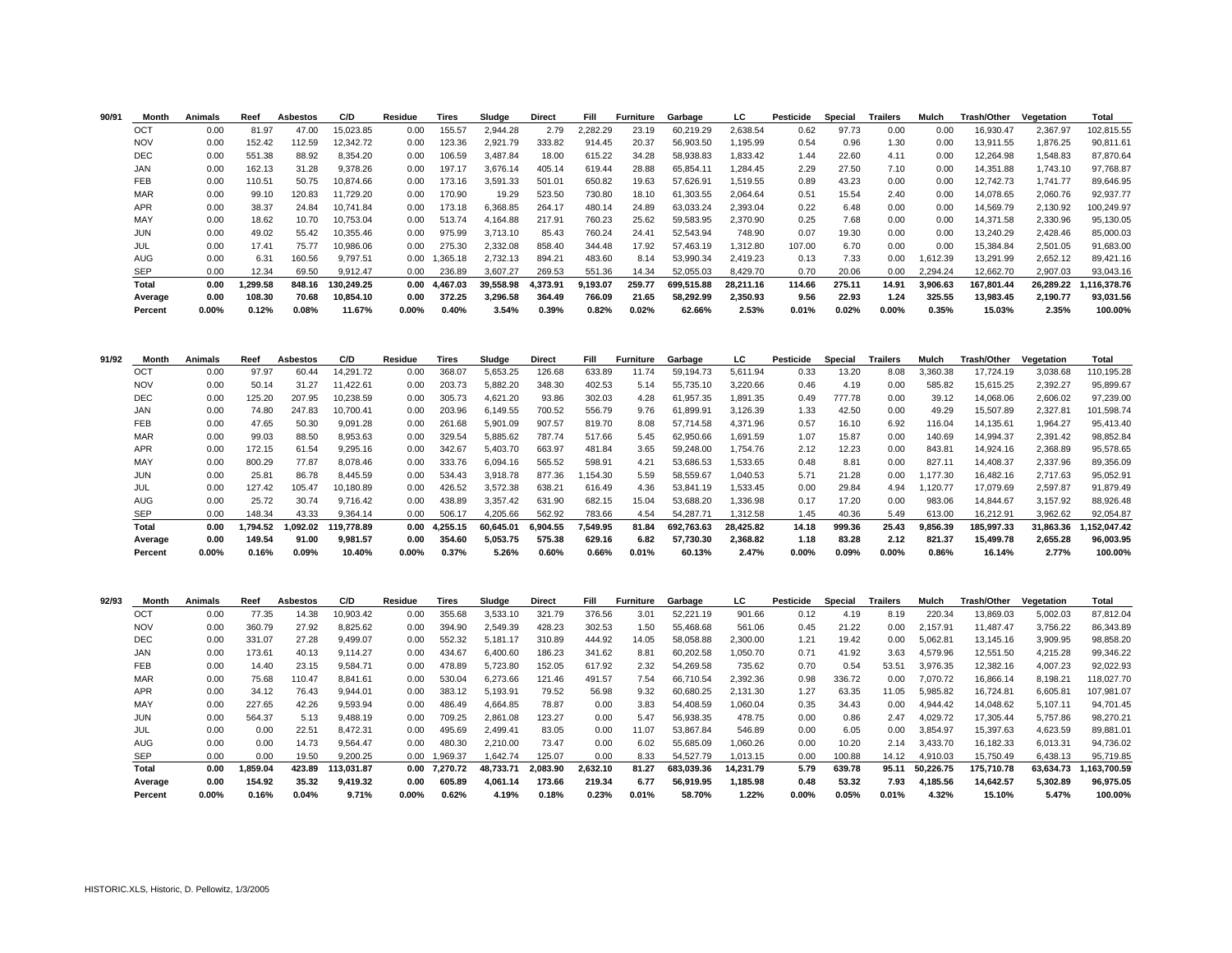| 93/94 | Month      | Animals | Reef     | <b>Asbestos</b> | C/D       | Residue  | Tires         | Sludae    | <b>Direct</b> | Fill      | Furniture | Garbage    | LC.       | Pesticide | Special | <b>Trailers</b> | Mulch  | <b>Trash/Other</b> | Vegetation | Total      |
|-------|------------|---------|----------|-----------------|-----------|----------|---------------|-----------|---------------|-----------|-----------|------------|-----------|-----------|---------|-----------------|--------|--------------------|------------|------------|
|       | OCT        | 0.00    | 0.00     | 15.93           | 10.898.23 | 0.00     | 346.29        | 2,527.73  | 326.60        | 0.00      | 7.53      | 57,951.42  | 921.08    | 0.00      | 0.00    | 0.00            | 36.45  | 13,920.78          | 5,952.24   | 92,904.28  |
|       | <b>NOV</b> | 0.00    | 0.00     | 9.15            | 9,295.81  | 0.00     | 236.24        | 2.049.64  | 259.28        | 0.00      | 4.24      | 62.388.65  | 947.14    | 1.04      | 26.25   | 4.38            | 126.35 | 13,600.95          | 5,691.84   | 94,640.96  |
|       | <b>DEC</b> | 0.00    | 0.00     | 7.92            | 8,534.30  | 0.00     | 316.63        | 3,862.78  | 214.95        | 0.00      | 12.35     | 63,047.82  | 535.88    | 0.00      | 5.46    | 2.63            | 36.00  | 13,519.71          | 5,135.75   | 95,232.18  |
|       | <b>JAN</b> | 0.00    | 0.00     | 0.35            | 6,276.81  | 0.00     | 236.84        | 3,665.13  | 96.45         | 2.50      | 7.75      | 65,347.52  | 1.754.17  | 0.00      | 1.90    | 0.00            | 105.57 | 14,138.58          | 5,471.68   | 97,105.25  |
|       | FEB        | 0.00    | 0.00     | 2.00            | 6,307.13  | 0.00     | 253.80        | 3,296.75  | 141.71        | 4.59      | 5.88      | 62,027.92  | 1,343.54  | 0.00      | 5.35    | 0.00            | 48.83  | 12,715.75          | 5,618.47   | 91,771.72  |
|       | <b>MAR</b> | 0.00    | 0.00     | 2.80            | 9.042.00  | 0.00     | 284.63        | 4.961.57  | 270.71        | 0.00      | 7.69      | 67.724.24  | 1.384.55  | 0.00      | 18.64   | 12.20           | 104.71 | 17.727.87          | 7,680.00   | 109,221.61 |
|       | <b>APR</b> | 0.00    | 0.00     | 0.00            | 6,296.71  | 0.00     | 423.56        | 3.881.46  | 288.96        | 461.68    | 7.76      | 62,891.49  | 1,738.27  | 0.00      | 0.11    | 0.00            | 51.21  | 16,596.09          | 7,319.86   | 99,957.16  |
|       | MAY        | 0.00    | 0.00     | 0.00            | 6,896.98  | 0.00     | 377.93        | 4.172.70  | 190.47        | 3,080.32  | 3.12      | 60,920.42  | 742.46    | 0.00      | 2.22    | 0.00            | 67.42  | 17,328.07          | 8,672.39   | 102,454.50 |
|       | <b>JUN</b> | 0.00    | 0.00     | 2.02            | 5,636.53  | 0.00     | 221.16        | 3.419.74  | 138.00        | 3,685.28  | 6.58      | 61.485.20  | 1,400.25  | 0.00      | 2.69    | 5.77            | 48.30  | 16,592.79          | 11,183.68  | 103,827.99 |
|       | JUL        | 0.00    | 0.00     | 0.21            | 5,197.67  | 0.00     | 208.80        | 3,820.97  | 132.24        | 6,616.33  | 1.12      | 53.447.76  | 1,223.95  | 0.00      | 5.37    | 0.00            | 64.41  | 14,684.40          | 9,794.67   | 95,197.90  |
|       | <b>AUG</b> | 0.00    | 0.00     | 10.50           | 5,050.35  | 0.00     | 494.78        | 4,393.45  | 150.32        | 6,129.79  | 6.60      | 60,436.48  | 2,871.95  | 0.00      | 0.88    | 0.00            | 33.21  | 15,023.95          | 12,306.78  | 106,909.04 |
|       | <b>SEP</b> | 0.00    | 0.00     | 1.82            | 4.376.04  | 0.00     | 200.69        | 4.016.09  | 153.86        | 6.411.05  | 7.45      | 56,355.67  | 900.89    | 0.09      | 0.89    | 0.92            | 37.79  | 15,147.24          | 11.711.81  | 99,322.30  |
|       | Total      | 0.00    | 0.00     | 52.70           | 83,808.56 |          | 0.00 3.601.35 | 44.068.01 | 2.363.55      | 26.391.54 | 78.07     | 734.024.59 | 15.764.13 | 1.13      | 69.76   | 25.90           | 760.25 | 180,996.18         | 96,539.17  | 188,544.89 |
|       | Average    | 0.00    | 0.00     | 4.39            | 6,984.05  | 0.00     | 300.11        | 3.672.33  | 196.96        | 2.199.30  | 6.51      | 61.168.72  | 1,313.68  | 0.09      | 5.81    | 2.16            | 63.35  | 15,083.02          | 8,044.93   | 99,045.41  |
|       | Percent    | 0.00%   | $0.00\%$ | $0.00\%$        | 7.05%     | $0.00\%$ | 0.30%         | 3.71%     | 0.20%         | 2.22%     | 0.01%     | 61.76%     | 1.33%     | $0.00\%$  | 0.01%   | $0.00\%$        | 0.06%  | 15.23%             | 8.12%      | 100.00%    |

| 94/95 | Month              | Animals       | Reef             | <b>Asbestos</b>  | C/D               | Residue          | Tires           | Sludae            | <b>Direct</b>   | Fill              | Furniture        | Garbage             | LC.               | Pesticide        | Special       | Trailers         | Mulch          | Trash/Other         | Vegetation          | Total                 |
|-------|--------------------|---------------|------------------|------------------|-------------------|------------------|-----------------|-------------------|-----------------|-------------------|------------------|---------------------|-------------------|------------------|---------------|------------------|----------------|---------------------|---------------------|-----------------------|
|       | OCT                | 0.00          | 0.00             | 0.00             | 5.613.06          | 0.00             | 202.61          | 4.639.19          | 214.12          | 9.027.82          | 10.12            | 57.408.68           | 1.606.69          | 0.00             | 8.08          | 0.00             | 19.50          | 13.852.18           | 12.080.84           | 104.682.89            |
|       | <b>NOV</b>         | 0.00          | 0.00             | 1.97             | 4,484.08          | 0.00             | 164.84          | 4,102.55          | 204.08          | 6.342.22          | 5.18             | 63.172.61           | 1,175.89          | 0.00             | 12.21         | 13.24            | 29.66          | 14.143.77           | 13.141.75           | 106,994.05            |
|       | <b>DEC</b>         | 0.00          | 0.00             | 0.00             | 5,763.37          | 0.00             | 191.33          | 5.677.96          | 206.60          | 833.47            | 13.07            | 67.147.84           | 818.11            | 0.00             | 3.14          | 0.00             | 11.59          | 14.621.54           | 12.004.79           | 107,292.81            |
|       | JAN                | 0.00          | 0.00             | 0.00             | 7,631.11          | 0.00             | 225.85          | 6,158.41          | 238.23          | 1,607.99          | 2.74             | 64.057.30           | 1,579.91          | 0.00             | 0.00          | 0.00             | 10.81          | 13.118.35           | 11,430.76           | 106,061.46            |
|       | <b>FEB</b>         | 0.00          | 0.00             | 4.65             | 5,355.27          | 0.00             | 463.72          | 5.417.67          | 181.67          | 1.416.42          | 2.85             | 57,401.18           | 2,525.08          | 0.00             | 7.80          | 0.00             | 46.08          | 10,891.54           | 10,027.76           | 93,741.69             |
|       | <b>MAR</b>         | 0.00          | 0.00             | 4.10             | 7,823.84          | 0.00             | 800.66          | 6.077.03          | 235.31          | 2.509.41          | 1.49             | 64.831.59           | 7.332.05          | 0.00             | 0.00          | 13.25            | 23.37          | 13.259.57           | 12.993.26           | 115,904.93            |
|       | <b>APR</b>         | 0.00          | 0.00             | 10.51            | 6.420.77          | 0.00             | 323.54          | 4.883.70          | 220.77          | 2,379.72          | 4.27             | 57.667.76           | 2,796.72          | 0.00             | 0.00          | 0.00             | 23.90          | 12.583.10           | 11.631.56           | 98,946.32             |
|       | MAY                | 0.00          | 0.00             | 1.13             | 7,308.66          | 0.00             | 148.32          | 5.265.93          | 237.87          | 3.901.20          | 2.11             | 61.356.02           | 3.000.30          | 0.00             | 8.36          | 0.00             | 12.43          | 13.444.69           | 12.966.37           | 107,653.39            |
|       | <b>JUN</b>         | 0.00          | 0.00             | 1.93             | 5.473.81          | 0.00             | 191.70          | 4.361.86          | 179.77          | 3,357.07          | 3.09             | 59.899.47           | 1.774.45          | 0.00             | 1.69          | 0.00             | 18.11          | 13.712.41           | 13.554.72           | 102,530.08            |
|       | JUL                | 0.00          | 0.00             | 0.73             | 5,676.56          | 0.00             | 122.51          | 4.679.20          | 156.66          | 2,282.42          | 0.20             | 56.095.61           | 1,686.89          | 0.00             | 21.63         | 0.00             | 22.30          | 13.850.54           | 11.846.61           | 96,441.86             |
|       | <b>AUG</b>         | 0.00          | 0.00             | 0.43             | 6,887.81          | 0.00             | 166.29          | 4,063.45          | 334.92          | 2,270.35          | 2.15             | 60.087.61           | 2,989.14          | 0.19             | 38.80         | 1.66             | 23.92          | 12.726.66           | 11.365.38           | 100,958.76            |
|       | SEP                | 0.00          | 0.00             | 2.20             | 8,365.02          | 0.00             | 149.53          | 4.019.46          | 503.70          | 1.171.57          | 5.50             | 55.633.63           | 2.684.50          | 0.09             | 0.00          | 0.00             | 288.87         | 11.947.97           | 12,312.68           | 97,084.72             |
|       | Total              | 0.00          | 0.00             | 27.65            | 76,803.36         |                  | 0.00 3.150.90   | 59.346.41         | 2.913.70        | 37.099.66         | 52.77            | 724.759.30          | 29,969.73         | 0.28             | 101.71        | 28.15            | 530.54         | 158.152.32          | 145.356.48          | 1,238,292.96          |
|       | Average<br>Percent | 0.00<br>0.00% | 0.00<br>$0.00\%$ | 2.30<br>$0.00\%$ | 6,400.28<br>6.20% | 0.00<br>$0.00\%$ | 262.58<br>0.25% | 4,945.53<br>4.79% | 242.81<br>0.24% | 3,091.64<br>3.00% | 4.40<br>$0.00\%$ | 60,396.61<br>58.53% | 2,497.48<br>2.42% | 0.02<br>$0.00\%$ | 8.48<br>0.01% | 2.35<br>$0.00\%$ | 44.21<br>0.04% | 13.179.36<br>12.77% | 12.113.04<br>11.74% | 103,191.08<br>100.00% |

| 95/96 | Month      | Animals | Reef     | Asbestos | C/D        | Residue  | Tires    | Sludae    | <b>Direct</b> | Fill      | Furn.    | Garbage    | LC       | Pesticide | Special  | Trailers | Mulch  | Trash/Other | Vegetation | Total        |
|-------|------------|---------|----------|----------|------------|----------|----------|-----------|---------------|-----------|----------|------------|----------|-----------|----------|----------|--------|-------------|------------|--------------|
|       | OCT        | 0.00    | 0.00     | 5.49     | 8.306.43   | 0.00     | 150.58   | 3.529.75  | 639.43        | .103.24   | 0.30     | 62,568.40  | 713.09   | 0.00      | 2.48     | 0.00     | 109.85 | 14.031.60   | 10.258.85  | 101.419.49   |
|       | <b>NOV</b> | 0.00    | 0.00     | 0.47     | 7.577.50   | 0.00     | 165.44   | 3.848.98  | 151.54        | .170.79   | 5.80     | 59,920.30  | .236.95  | 0.00      | 0.51     | 0.00     | 30.75  | 11.877.69   | 9,065.06   | 95,051.78    |
|       | DEC        | 0.00    | 0.00     | 0.09     | 6.486.83   | 0.00     | 146.73   | 4.637.98  | 196.79        | .110.82   | 4.64     | 60.711.75  | 1,630.56 | 0.00      | 6.21     | 0.00     | 23.32  | 11.756.81   | 6,828.18   | 93.540.71    |
|       | JAN        | 0.00    | 0.00     | 0.00     | 8.199.45   | 0.00     | 164.29   | 5.781.94  | 355.70        | .086.16   | 4.97     | 67.707.15  | 30.16    | 0.00      | 0.00     | 0.00     | 49.41  | 14.589.86   | 6.771.91   | 104.741.00   |
|       | <b>FEB</b> | 0.00    | 0.00     | 0.19     | 8,921.47   | 0.00     | 315.23   | 6.827.95  | 216.42        | .240.79   | 2.55     | 60.711.78  | 0.00     | 0.00      | 1.75     | 0.00     | 6.85   | 12,744.83   | 6,960.11   | 97,949.92    |
|       | <b>MAR</b> | 0.00    | 0.00     | 0.00     | 9.752.63   | 0.00     | 145.62   | 6.749.53  | 212.68        | .724.66   | 5.14     | 64.177.95  | 0.00     | 0.00      | 1.92     | 0.00     | 7.23   | 12.201.36   | 7.431.40   | 102.410.12   |
|       | <b>APR</b> | 0.00    | 0.00     | 0.00     | 11.704.69  | 0.00     | 273.41   | 6.566.69  | 285.33        | .489.64   | 2.62     | 64,890.16  | 0.00     | 0.00      | 8.26     | 0.00     | 21.58  | 13.827.35   | 7.629.74   | 106,699.47   |
|       | MAY        | 0.00    | 0.00     | 0.37     | 9.956.33   | 0.00     | 196.96   | 5.977.02  | 253.66        | .165.88   | 2.70     | 64.875.94  | 0.00     | 0.00      | 0.00     | 3.41     | 15.31  | 14.642.38   | 11.365.54  | 108,455.50   |
|       | <b>JUN</b> | 0.00    | 0.00     | 0.22     | 9.174.17   | 0.00     | 65.15    | 4.261.28  | 142.95        | .704.25   | 4.08     | 58.741.40  | 0.00     | 0.00      | 1.77     | 0.00     | 62.75  | 12.867.57   | 11.064.11  | 98.089.70    |
|       | <b>JUL</b> | 0.00    | 0.00     | 0.00     | 9.420.41   | 0.00     | 63.50    | 3.693.83  | 166.17        | 4.162.89  | 4.62     | 61.493.70  | 0.00     | 0.00      | 1.11     | 4.59     | 9.05   | 14.742.65   | 10.223.82  | 103,986.34   |
|       | <b>AUG</b> | 0.00    | 0.00     | 0.03     | 9,586.82   | 0.00     | 152.44   | 4.174.49  | 162.07        | 3,233.39  | 6.98     | 59.474.35  | 0.00     | 0.00      | 0.00     | 0.00     | 1.16   | 13.345.50   | 10.894.01  | 101.031.24   |
|       | <b>SEP</b> | 0.00    | 0.00     | 2.35     | 9.021.73   | 0.00     | 83.17    | 3.486.62  | 324.63        | 2.771.44  | 2.51     | 57,535.10  | 0.00     | 0.00      | 0.00     | 0.00     | 5.58   | 13.330.75   | 11.579.33  | 98,143.21    |
|       | Total      | 0.00    | 0.00     | 9.21     | 108.108.46 | 0.00     | 1.922.52 | 59.536.06 | 3.107.37      | 21.963.95 | 46.91    | 742.807.98 | 3.610.76 | 0.00      | 24.01    | 8.00     | 342.84 | 159.958.35  | 110.072.06 | 1.211.518.48 |
|       | Average    | 0.00    | 0.00     | 0.77     | 9.009.04   | 0.00     | 160.21   | 4.961.34  | 258.95        | 1,830.33  | 3.91     | 61,900.67  | 300.90   | 0.00      | 2.00     | 0.67     | 28.57  | 13.329.86   | 9.172.67   | 100.959.87   |
|       | Percent    | 0.00%   | $0.00\%$ | $0.00\%$ | 8.92%      | $0.00\%$ | 0.16%    | 4.91%     | 0.26%         | 1.81%     | $0.00\%$ | 61.31%     | 0.30%    | 0.00%     | $0.00\%$ | $0.00\%$ | 0.03%  | 13.20%      | $9.09\%$   | 100.00%      |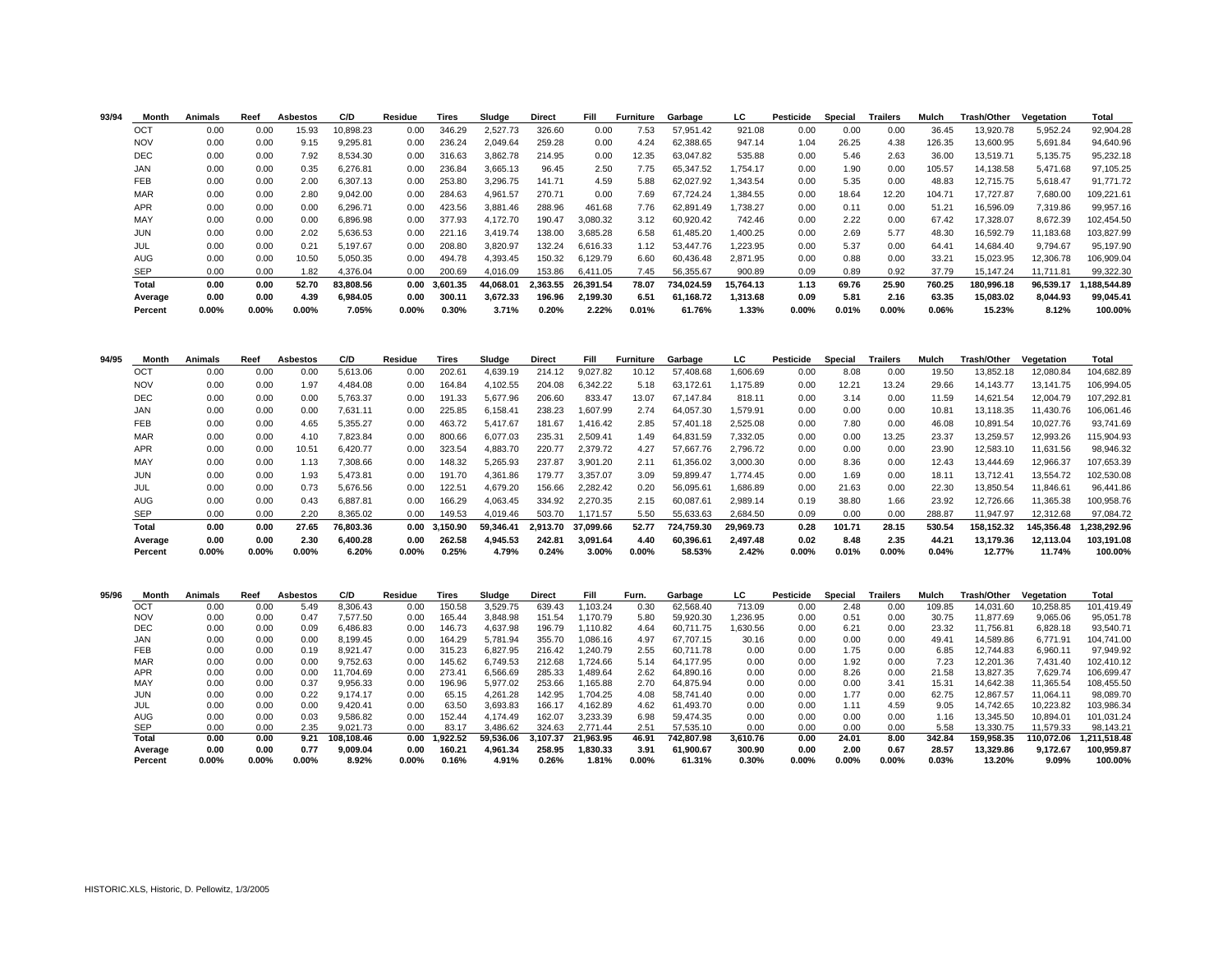| 96/97 | Month      | Animals | Reef     | Asbestos | C/D       | Residue   | Tires    | Sludge    | Direct   | Fill      | Furn.    | Garbage    | LC       | Pesticide | Special  | <b>Trailers</b> | Mulch   | Trash/Other | Vegetation | Total                   |
|-------|------------|---------|----------|----------|-----------|-----------|----------|-----------|----------|-----------|----------|------------|----------|-----------|----------|-----------------|---------|-------------|------------|-------------------------|
|       | OCT        | 24.08   | 0.00     | 0.00     | 4.899.37  | 2.604.72  | 74.95    | 5.092.65  | 299.32   | 3.420.44  | 9.87     | 63.684.82  | 0.00     | 0.00      | 0.30     | 0.00            | 25.27   | 12.500.11   | 12.159.05  | 104.794.95              |
|       | <b>NOV</b> | 25.16   | 0.00     | 0.00     | 3.735.92  | 3.700.11  | 64.80    | 4.816.39  | 251.30   | 2.871.07  | 9.65     | 60.493.45  | 0.00     | 0.00      | 0.00     | 1.23            | 74.90   | 9.107.87    | 10.911.88  | 96,063.73               |
|       | DEC        | 32.73   | 0.00     | 0.00     | 3,539.05  | 3.364.94  | 121.22   | 6.343.78  | 253.38   | 2.370.37  | 6.20     | 68.224.69  | 0.00     | 0.00      | 0.00     | 0.00            | 4.25    | 9,110.56    | 8,784.40   | 102,155.57              |
|       | JAN        | 30.40   | 0.00     | 0.00     | 4.926.70  | 2.674.21  | 105.04   | 7.023.80  | 359.02   | 1.726.88  | 5.61     | 69,890.70  | 0.00     | 0.00      | 0.00     | 0.00            | 0.00    | 11.397.53   | 9.101.15   | 107.241.04              |
|       | <b>FEB</b> | 38.48   | 0.00     | 0.18     | 5.586.94  | 2.458.25  | 137.71   | 5.184.91  | 143.22   | 1,943.51  | 4.82     | 64.004.73  | 0.00     | 0.00      | 0.91     | 0.00            | 18.64   | 10.277.50   | 8,723.38   | 98,523.18               |
|       | <b>MAR</b> | 25.11   | 0.00     | 0.05     | 3.689.92  | 2.483.20  | 66.34    | 5.759.53  | 187.09   | 853.66    | 5.71     | 69.172.09  | 0.00     | 0.00      | 0.00     | 0.00            | 15.21   | 10.792.54   | 10.725.87  | 103,776.32              |
|       | <b>APR</b> | 29.80   | 0.00     | 0.54     | 3.868.09  | 2.559.37  | 154.13   | 4.690.37  | 237.72   | 1.172.69  | 4.97     | 67.967.76  | 0.00     | 0.00      | 0.00     | 0.00            | 23.60   | 11.789.09   | 10.722.18  | 103,220.31              |
|       | MAY        | 24.29   | 0.00     | 1.29     | 3.551.83  | 3.433.44  | 62.48    | 4.838.42  | 154.68   | 1.295.94  | 4.71     | 66.075.02  | 0.00     | 0.00      | 0.00     | 1.95            | 32.44   | 11.359.21   | 11.390.90  | 102,226.60              |
|       | <b>JUN</b> | 24.27   | 0.00     | 0.00     | 4.166.48  | 3.215.69  | 109.49   | 3.227.39  | 185.34   | 1.808.05  | 5.57     | 65.657.00  | 0.00     | 0.00      | 0.00     | 11.11           | 45.31   | 12.539.44   | 14.122.95  | 105,118.09              |
|       | JUL        | 27.17   | 0.00     | 6.29     | 4.738.95  | 3.393.17  | 106.50   | 3.323.82  | 143.17   | 779.05    | 7.73     | 62.495.40  | 0.00     | 0.00      | 1.97     | 3.38            | 268.59  | 16.303.78   | 15.178.51  | 106.777.48              |
|       | <b>AUG</b> | 24.29   | 0.00     | 0.00     | 5.565.27  | 3.561.30  | 174.93   | 3.555.21  | 155.23   | 1,135.23  | 6.11     | 61,959.68  | 0.00     | 0.00      | 0.00     | 0.00            | 343.32  | 18.084.09   | 14.138.26  | 108,702.92              |
|       | <b>SEP</b> | 22.07   | 0.00     | 0.00     | 4.599.54  | 2.210.41  | 97.91    | 4.044.28  | 119.86   | 174.06    | 4.63     | 63.486.23  | 0.00     | 0.00      | 0.00     | 0.00            | 337.57  | 12.813.16   | 15.228.09  | 103,137.81              |
|       | Total      | 327.85  | 0.00     | 8.35     | 52.868.06 | 35.658.81 | 1.275.50 | 57.900.55 | 2.489.33 | 19.550.95 | 75.58    | 783.111.57 | 0.00     | 0.00      | 3.18     | 17.67           | .189.10 | 146.074.88  |            | 141.186.62 1.241.738.00 |
|       | Average    | 27.32   | 0.00     | 0.70     | 4.405.67  | 2.971.57  | 106.29   | 4.825.05  | 207.44   | 1.629.25  | 6.30     | 65.259.30  | 0.00     | 0.00      | 0.27     | 1.47            | 99.09   | 12.172.91   | 11.765.55  | 103.274.95              |
|       | Percent    | 0.03%   | $0.00\%$ | 0.00%    | 4.27%     | 2.88%     | 0.10%    | 4.67%     | 0.20%    | 1.58%     | $0.01\%$ | 63.19%     | $0.00\%$ | 0.00%     | $0.00\%$ | $0.00\%$        | 0.10%   | 11.79%      | 11.39%     | 100.00%                 |

| 97/98 | Month      | Animals | Reef     | Asbestos | C/D       | Residue   | Tires    | Sludge    | <b>Direct</b> | Fill      | Furn. | Garbage    | LC.      | <b>Pest/Paint</b> | Special  | Trailers | Mulch     | <b>Trash/Other</b> | Vegetation | Total        |
|-------|------------|---------|----------|----------|-----------|-----------|----------|-----------|---------------|-----------|-------|------------|----------|-------------------|----------|----------|-----------|--------------------|------------|--------------|
|       | OCT        | 30.03   | 0.00     | 3.58     | 5.117.25  | 886.16    | 118.56   | 4.658.74  | 125.88        | 1.16      | 6.11  | 63.954.20  | 0.00     | 0.00              | 0.00     | 4.26     | .371.62   | 14.388.30          | 16.310.09  | 106,975.94   |
|       | <b>NOV</b> | 29.31   | 0.00     | 0.13     | 3.383.36  | .101.40   | 106.00   | 4.756.44  | 153.59        | 1.512.54  | 6.97  | 61.556.38  | 0.00     | 0.00              | 0.00     | 5.99     | 2.867.70  | 15.056.04          | 14.171.71  | 104.707.56   |
|       | <b>DEC</b> | 29.28   | 0.00     | 0.01     | 3.556.46  | 3.205.38  | 210.00   | 5.623.69  | 166.24        | 2.436.99  | 4.43  | 76.370.40  | 0.00     | 0.00              | 0.00     | 0.00     | 933.89    | 26.734.87          | 12.500.23  | 131.771.87   |
|       | <b>JAN</b> | 30.08   | 0.00     | 0.00     | 3.846.19  | 1.777.57  | 162.35   | 5.356.55  | 238.28        | 1.080.95  | 9.48  | 73.860.62  | 0.00     | 0.00              | 1.33     | 2.91     | .782.50   | 18.028.13          | 13.811.48  | 119.988.42   |
|       | <b>FEB</b> | 36.99   | 0.00     | 0.00     | 4.012.11  | 1.358.45  | 188.23   | 4.859.63  | 473.34        | 549.54    | 4.75  | 68.785.89  | 0.00     | 0.00              | 0.00     | 0.00     | 404.81    | 13.510.78          | 15.576.43  | 109.760.95   |
|       | <b>MAR</b> | 36.57   | 0.00     | 0.54     | 4.359.51  | .040.02   | 148.89   | 5.910.31  | 290.97        | 758.58    | 8.37  | 74.819.39  | 0.00     | 20.75             | 0.00     | 0.00     | 430.69    | 13.989.24          | 15.516.77  | 117,330.60   |
|       | <b>APR</b> | 23.67   | 0.00     | 0.52     | 4.552.77  | .130.97   | 244.69   | 5.662.41  | 221.24        | 985.41    | 6.69  | 69.318.43  | 0.00     | 14.35             | 12.05    | 0.00     | 249.50    | 15.335.40          | 15.697.53  | 113,455.63   |
|       | MAY        | 28.53   | 0.00     | 0.00     | 5.992.04  | .139.68   | 131.46   | 4.937.82  | 123.83        | 1.681.89  | 7.87  | 65.843.07  | 0.00     | 14.34             | 8.73     | 0.00     | 646.33    | 15.492.87          | 15.707.62  | 111,756.08   |
|       | JUN        | 24.76   | 0.00     | 0.00     | 5.364.35  | 1.013.57  | 139.84   | 4.872.86  | 172.25        | 3.369.46  | 4.13  | 67.419.02  | 0.00     | 7.95              | 0.97     | 2.42     | 542.72    | 13.737.85          | 16.116.31  | 112.788.46   |
|       | JUL        | 23.03   | 0.00     | 0.18     | 5.437.23  | 785.44    | 133.26   | 4.153.95  | 132.06        | 2.666.90  | 8.44  | 67.195.38  | 0.00     | 14.52             | 0.00     | 0.00     | 323.20    | 14.867.14          | 16.981.46  | 112.722.19   |
|       | <b>AUG</b> | 30.00   | 0.00     | 0.13     | 4.747.50  | 671.25    | 198.66   | 3.731.75  | 245.17        | 1.373.54  | 8.10  | 64.250.48  | 0.00     | 12.65             | 0.00     | 0.00     | 434.41    | 14.174.91          | 16.781.69  | 106.660.24   |
|       | <b>SEP</b> | 26.91   | 0.00     | 0.00     | 4.666.82  | 935.08    | 132.80   | 3.807.38  | 156.46        | 1.984.73  | 8.18  | 67.366.88  | 0.00     | 14.19             | 0.00     | 0.00     | 408.72    | 14.759.49          | 17.146.63  | 111,414.27   |
|       | Total      | 349.16  | 0.00     | 5.09     | 55.035.59 | 15.044.97 | 1.914.74 | 58.331.53 | 2.499.31      | 18.401.69 | 83.52 | 820.740.14 | 0.00     | 98.75             | 23.08    | 15.58    | 10.396.09 | 190.075.02         | 186.317.95 | 1.359.332.21 |
|       | Average    | 29.10   | 0.00     | 0.42     | 4.586.30  | 1.253.75  | 159.56   | 4.860.96  | 208.28        | 1.533.47  | 6.96  | 68.395.01  | 0.00     | 8.23              | 1.92     | 1.30     | 866.34    | 15.839.59          | 15.526.50  | 113.277.68   |
|       | Percent    | 0.03%   | $0.00\%$ | 0.00%    | 4.05%     | 1.11%     | 0.14%    | 4.29%     | 0.18%         | 1.35%     | 0.01% | 60.38%     | $0.00\%$ | 0.01%             | $0.00\%$ | $0.00\%$ | 0.76%     | 13.98%             | 13.71%     | 100.00%      |

| 98/99 | Month      | Animals | Reef     | Asbestos | C/D       | Residue  | Tires    | Sludge    | <b>Direct</b> | Fill      | Furn.  | Garbage    | LC.      | <b>Pest/Paint</b> | Special | <b>Trailers</b> | Mulch    | Trash/Other | Vegetation | Total        |
|-------|------------|---------|----------|----------|-----------|----------|----------|-----------|---------------|-----------|--------|------------|----------|-------------------|---------|-----------------|----------|-------------|------------|--------------|
|       | OCT        | 28.82   | 0.00     | 0.00     | .130.23   | .501.06  | 343.84   | 4,015.31  | 170.98        | 2,080.61  | 8.46   | 67,524.06  | 0.00     | 13.70             | 0.00    | 2.12            | 558.47   | 15,608.93   | 17.343.25  | 116,329.84   |
|       | <b>NOV</b> | 25.19   | 0.00     | 0.00     | 455.80    | .149.37  | 469.40   | 4.048.61  | 290.72        | 3.932.44  | 11.00  | 70.550.44  | 0.00     | 12.15             | 0.00    | 0.00            | 390.38   | 13.409.91   | 15.480.43  | 117.225.84   |
|       | DEC        | 31.23   | 0.00     | 0.00     | 6,969.96  | 719.47   | 586.15   | 4.701.64  | 224.02        | 3.518.02  | 13.37  | 76.769.96  | 0.00     | 10.29             | 0.00    | 0.00            | 410.43   | 13.822.50   | 13.027.89  | 120,804.93   |
|       | <b>JAN</b> | 27.84   | 0.00     | 0.00     | 5.406.54  | 859.03   | 557.00   | 4.909.81  | 224.10        | 4.895.99  | 8.08   | 74.846.18  | 0.00     | 13.89             | 0.00    | 0.00            | 498.56   | 14.330.34   | 12.688.65  | 119.266.01   |
|       | <b>FEB</b> | 30.47   | 0.00     | 0.03     | 6,061.65  | 886.32   | 514.29   | 4.752.49  | 235.69        | 6,381.01  | 4.31   | 68,363.65  | 0.00     | 11.92             | 0.00    | 0.00            | 551.07   | 13,335.25   | 13,503.58  | 114,631.73   |
|       | <b>MAR</b> | 33.42   | 0.00     | 0.82     | 8,064.36  | 617.71   | 551.65   | 5.617.34  | 187.52        | 5,558.88  | 14.16  | 78,501.86  | 0.00     | 20.93             | 9.30    | 3.36            | 515.21   | 15,231.18   | 16.251.54  | 131,179.24   |
|       | <b>APR</b> | 26.91   | 0.00     | 0.00     | 7,552.92  | 394.53   | 609.04   | 5.487.50  | 220.16        | 4.714.67  | 4.97   | 73.092.18  | 0.00     | 15.50             | 0.97    | 0.00            | 594.48   | 16.048.17   | 16.508.31  | 125,270.31   |
|       | MAY        | 22.73   | 0.00     | 1.31     | 6.475.69  | 312.83   | 504.42   | 5,536.91  | 151.28        | 3.495.96  | 9.88   | 70.640.14  | 0.00     | 17.29             | 12.57   | 0.00            | 507.36   | 15.473.88   | 17.378.65  | 120,540.90   |
|       | <b>JUN</b> | 23.94   | 0.00     | 0.00     | 6.216.75  | 422.97   | 496.66   | 4.234.26  | 239.25        | 6.203.57  | 12.90  | 76.717.83  | 0.00     | 20.26             | 4.14    | 2.33            | 588.58   | 17.126.35   | 19.451.23  | 131.761.02   |
|       | <b>JUL</b> | 28.32   | 0.00     | 0.32     | 5.671.07  | 263.73   | 304.57   | 3.916.79  | 270.37        | 6.655.37  | 12.22  | 70.472.43  | 0.00     | 16.79             | 0.00    | 0.00            | 734.69   | 16.356.54   | 18.864.34  | 123,567.55   |
|       | <b>AUG</b> | 22.47   | 0.00     | 0.00     | 6.642.06  | 351.04   | 284.76   | 3.709.11  | 158.15        | 6.056.03  | 17.40  | 73.471.41  | 0.00     | 19.18             | 0.00    | 14.54           | 732.43   | 15,637.78   | 19.997.93  | 127,114.29   |
|       | <b>SEP</b> | 22.92   | 0.00     | 0.00     | 5.673.29  | 211.39   | 184.92   | 3.434.34  | 197.73        | 4,820.80  | 12.40  | 73,683.91  | 0.00     | 13.90             | 13.91   | 5.68            | 681.67   | 16.322.87   | 20,778.33  | 126,058.06   |
|       | Total      | 324.26  | 0.00     | 2.48     | 79.320.32 | 7.689.45 | 5.406.70 | 54.364.11 | 2.569.97      | 58.313.35 | 129.15 | 874.634.05 | 0.00     | 185.80            | 40.89   | 28.03           | 6.763.33 | 182.703.70  | 201.274.13 | 1.473.749.72 |
|       | Average    | 27.02   | 0.00     | 0.21     | 6.610.03  | 640.79   | 450.56   | 4.530.34  | 214.16        | 4.859.45  | 10.76  | 72.886.17  | 0.00     | 15.48             | 3.41    | 2.34            | 563.61   | 15.225.31   | 16.772.84  | 122.812.48   |
|       | Percent    | 0.02%   | $0.00\%$ | $0.00\%$ | 5.38%     | 0.52%    | 0.37%    | 3.69%     | 0.17%         | 3.96%     | 0.01%  | 59.35%     | $0.00\%$ | 0.01%             | 0.00%   | $0.00\%$        | 0.46%    | 12.40%      | 13.66%     | 100.00%      |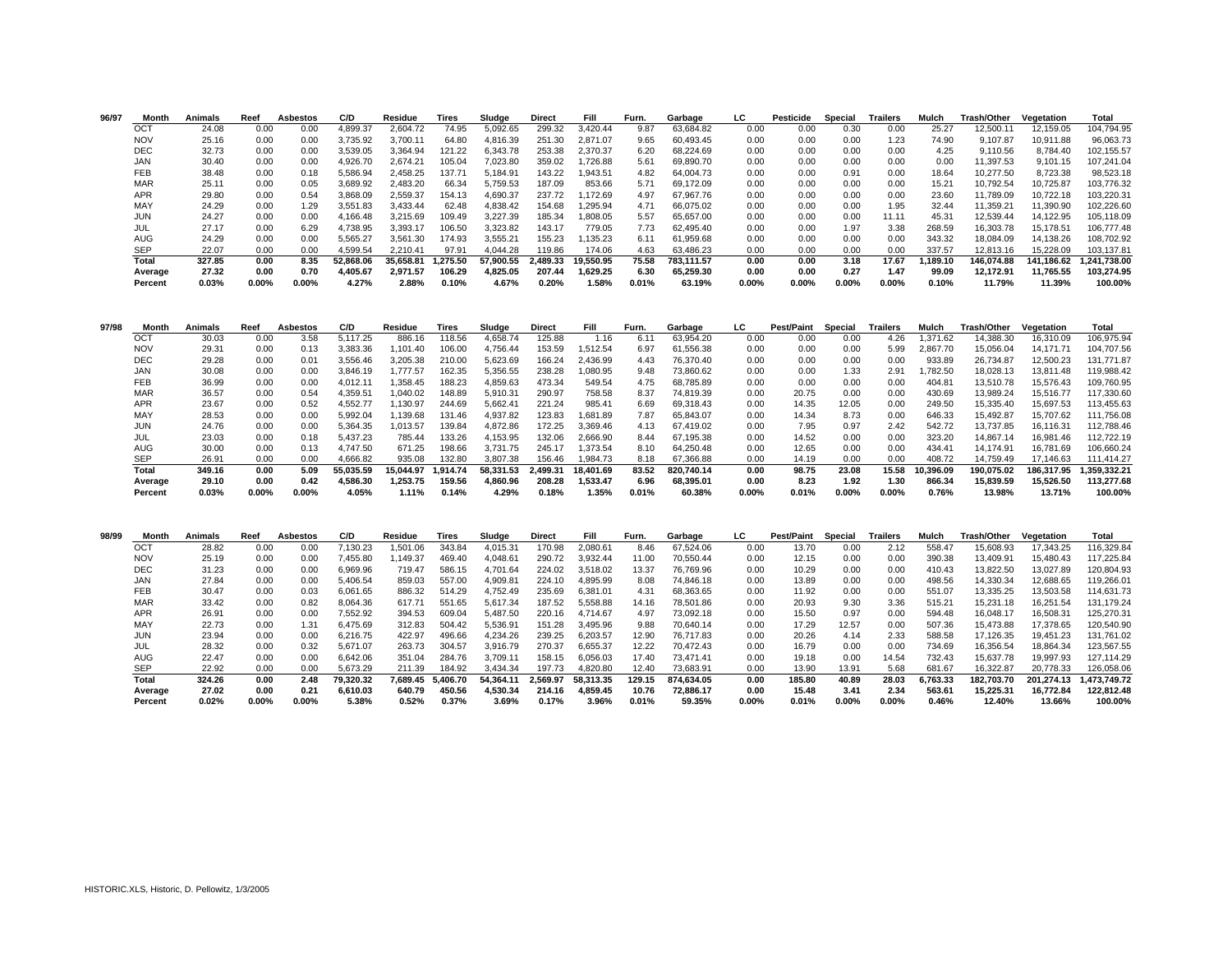| 99/00      | Month      | Animals | Reef     | Asbestos | C/D       | Residue | Tires             | Sludge    | Direct   | Fill      | Furn.    | Garbage    | LC.      | Pest/Paint | Special | Trailers | Mulch     | Trash/Other | Vegetation | Total                    |
|------------|------------|---------|----------|----------|-----------|---------|-------------------|-----------|----------|-----------|----------|------------|----------|------------|---------|----------|-----------|-------------|------------|--------------------------|
| OCT        |            | 29.93   | 0.00     | 0.00     | 5.904.09  | 186.71  | 147.62            | 3.316.23  | 380.88   | 3.800.94  | 12.32    | 75.429.94  | 0.00     | 11.39      | 23.38   | 0.00     | 1.030.96  | 14.666.95   | 21.885.64  | 126,826.98               |
| <b>NOV</b> |            | 22.22   | 0.00     | 1.08     | 5,918.34  | 143.10  | 176.30            | 4.686.77  | 342.37   | 4.676.42  | 13.17    | 74.895.94  | 0.00     | 16.42      | 0.00    | 0.00     | 934.72    | 14.372.82   | 21.188.47  | 127,388.14               |
| <b>DEC</b> |            | 36.39   | 0.00     | 0.00     | 5,698.34  | 142.50  | 265.52            | 4.775.46  | 328.46   | 4.328.21  | 14.47    | 76,583.23  | 0.00     | 20.89      | 18.51   | 3.99     | 642.11    | 14.117.24   | 14.518.76  | 121,494.08               |
| JAN        |            | 28.13   | 0.00     | 0.47     | 5.730.83  | 254.78  | 159.52            | 4.892.84  | 368.16   | 8.255.79  | 8.48     | 75.317.43  | 0.00     | 15.37      | 13.40   | 10.26    | 572.11    | 13.904.23   | 13.061.84  | 122.593.64               |
| <b>FEB</b> |            | 28.44   | 0.00     | 0.03     | 5.520.51  | 395.23  | 186.74            | 4.042.63  | 500.03   | 4.768.14  | 16.02    | 72.963.01  | 0.00     | 16.31      | 23.11   | 0.00     | 718.37    | 13.222.10   | 13.865.71  | 116,266.38               |
| <b>MAR</b> |            | 24.78   | 0.00     | 0.00     | 5.975.37  | 417.98  | 220.97            | 4.654.17  | 343.40   | 5.183.96  | 12.16    | 79.324.98  | 0.00     | 23.11      | 16.57   | 0.00     | 583.42    | 15.373.44   | 14.910.71  | 127,065.02               |
| <b>APR</b> |            | 24.21   | 0.00     | 1.49     | 6,369.07  | 680.56  | 174.98            | 3.856.13  | 320.53   | 4.551.38  | 13.29    | 72.516.07  | 0.00     | 18.09      | 0.00    | 3.16     | 477.10    | 14.384.94   | 14.100.39  | 117.491.39               |
| MAY        |            | 25.05   | 0.00     | 0.00     | 5.918.17  | 666.43  | 181.38            | 5.099.54  | 305.16   | 6.679.88  | 12.67    | 75.451.41  | 0.00     | 19.60      | 11.73   | 2.32     | 692.61    | 15.263.85   | 15.577.80  | 125.907.60               |
| JUN        |            | 18.82   | 0.00     | 0.50     | 5.521.64  | 633.82  | 145.03            | 4.314.36  | 253.55   | 5.659.13  | 17.62    | 71.775.00  | 0.00     | 18.25      | 0.00    | 1.35     | 681.82    | 15.272.03   | 15.696.86  | 120,009.78               |
| JUL        |            | 25.15   | 0.00     | 0.00     | 5,483.15  | 289.30  | 129.49            | 4.425.77  | 284.95   | 5.101.21  | 21.16    | 70.910.34  | 0.00     | 16.92      | 9.95    | 5.77     | 708.99    | 15.803.54   | 15.388.36  | 118,604.05               |
|            | <b>AUG</b> | 25.49   | 0.00     | 0.00     | 6.444.41  | 438.96  | 231.76            | 4.798.54  | 268.68   | 5.162.53  | 17.48    | 74.834.09  | 0.00     | 19.58      | 12.56   | 16.23    | 2.543.40  | 17.746.71   | 18.723.82  | 131,284.24               |
| <b>SEP</b> |            | 26.23   | 0.00     | 0.00     | 5.386.38  | 503.06  | 96.84             | 4.314.51  | 306.84   | 5.514.93  | 24.03    | 70.273.57  | 0.00     | 22.43      | 0.00    | 3.49     | 897.56    | 14.532.30   | 16.263.53  | 118,165.70               |
|            | Total      | 314.84  | 0.00     | 3.57     | 69.870.30 |         | 4.752.43 2.116.15 | 53.176.95 | 4.003.01 | 63.682.52 | 182.87   | 890.275.01 | 0.00     | 218.36     | 129.21  | 46.57    | 10.483.17 | 178.660.15  |            | 195.181.89  1.473.097.00 |
|            | Average    | 26.24   | 0.00     | 0.30     | 5.822.53  | 396.04  | 176.35            | 4.431.41  | 333.58   | 5.306.88  | 15.24    | 74.189.58  | 0.00     | 18.20      | 10.77   | 3.88     | 873.60    | 14.888.35   | 16.265.16  | 122.758.08               |
|            | Percent    | 0.02%   | $0.00\%$ | 0.00%    | 4.74%     | 0.32%   | 0.14%             | 3.61%     | 0.27%    | 4.32%     | $0.01\%$ | 60.44%     | $0.00\%$ | 0.01%      | 0.01%   | $0.00\%$ | 0.71%     | 12.13%      | 13.25%     | 100.00%                  |

| 00/01<br>Month | Animals | Reef     | Asbestos | C/D       | Residue  | Tires    | Sludae    | Direct   | Fill      | Furn.    | Garbage    | LC.   | <b>Pest/Paint</b> | Special  | Trailers | Mulch    | Trash/Other | Vegetation   | Total        |
|----------------|---------|----------|----------|-----------|----------|----------|-----------|----------|-----------|----------|------------|-------|-------------------|----------|----------|----------|-------------|--------------|--------------|
| OCT            | 35.41   | 0.00     | 0.78     | 5.361.70  | 536.81   | 135.38   | 4.099.36  | 274.50   | 3.886.63  | 23.44    | 76.361.31  | 0.00  | 40.87             | 22.68    | 3.15     | 728.93   | 16.527.90   | 16.388.72    | 124.427.57   |
| <b>NOV</b>     | 25.40   | 0.00     | 0.00     | 5.278.28  | 88.00    | 112.47   | 3.360.84  | 276.81   | 5.676.68  | 25.91    | 76.844.28  | 0.00  | 27.74             | 0.08     | 4.37     | 676.46   | 14.214.76   | 13.881.03    | 120.493.11   |
| <b>DEC</b>     | 26.57   | 0.00     | 0.00     | 4.786.04  | 47.19    | 251.83   | 5.379.57  | 193.25   | 8.076.91  | 37.81    | 77.103.01  | 0.00  | 10.96             | 0.00     | 0.00     | 350.24   | 13.929.38   | 10.861.61    | 121.054.37   |
| <b>JAN</b>     | 30.55   | 0.00     | 0.00     | 4.333.81  | 71.21    | 152.08   | 6.014.81  | 466.71   | 4.614.96  | 36.32    | 79.731.75  | 0.00  | 16.93             | 10.90    | 5.69     | 502.07   | 14.741.07   | 12.215.72    | 122.944.58   |
| <b>FEB</b>     | 30.21   | 0.00     | 0.00     | 4.443.20  | 44.91    | 178.36   | 5.512.18  | 327.95   | 4.888.15  | 41.73    | 70.793.69  | 0.00  | 24.90             | 0.00     | 2.81     | 574.84   | 13.447.32   | 12.815.95    | 113.126.20   |
| <b>MAR</b>     | 27.72   | 0.00     | 0.00     | 5.002.41  | 46.07    | 210.24   | 5.513.66  | 383.54   | 4.741.50  | 36.21    | 81.001.95  | 0.00  | 11.99             | 0.00     | 0.00     | 602.72   | 15.841.51   | 15.540.83    | 128,960.35   |
| <b>APR</b>     | 31.32   | 0.00     | 1.13     | 4.690.49  | 55.56    | 89.37    | 5.323.18  | 326.04   | 3.856.28  | 33.72    | 74.681.73  | 0.00  | 12.73             | 0.00     | 11.44    | 574.03   | 15.830.68   | 14.469.89    | 119,987.59   |
| MAY            | 36.32   | 0.00     | 0.21     | 5.970.43  | 78.12    | 112.66   | 5.301.67  | 372.14   | 4.474.77  | 12.37    | 77.468.21  | 0.00  | 250.78            | 0.26     | 6.38     | 676.77   | 16.927.00   | 17.072.76    | 128.760.85   |
| JUN            | 24.03   | 0.00     | 0.87     | 6.018.64  | 77.29    | 127.91   | 3.727.38  | 499.64   | 4.339.29  | 9.59     | 74.775.70  | 0.00  | 18.58             | 0.00     | 2.67     | 770.59   | 17.175.61   | 17.514.89    | 125,082.68   |
| JUL            | 27.16   | 0.00     | 9.64     | 6.080.58  | 119.31   | 150.68   | 3.884.75  | 425.79   | 5.204.60  | 14.70    | 78.090.39  | 0.00  | 22.49             | 0.00     | 6.15     | .635.36  | 16.887.58   | 17.414.84    | 129.974.02   |
| <b>AUG</b>     | 26.85   | 0.00     | 0.00     | 7.141.26  | 96.20    | 193.19   | 4.195.53  | 346.38   | 4.318.29  | 12.91    | 77.542.10  | 0.00  | 19.52             | 0.00     | 4.40     | .458.59  | 16.938.83   | 18.410.64    | 130.704.69   |
| <b>SEP</b>     | 33.22   | 0.00     | 0.00     | 5.607.28  | 109.10   | 69.29    | 4.075.55  | 277.57   | 4.726.00  | 12.99    | 70.346.37  | 0.00  | 12.75             | 0.00     | 0.00     | 934.04   | 15.018.43   | 17.160.18    | 118.382.77   |
| Total          | 354.76  | 0.00     | 12.63    | 64.714.12 | 1.369.77 | 1.783.46 | 56.388.48 | 4.170.32 | 58.804.06 | 297.70   | 914.740.49 | 0.00  | 470.24            | 33.92    | 47.06    | 9.484.64 | 187.480.07  | 183.747.06 1 | 1.483.898.78 |
| Average        | 29.56   | 0.00     | 1.05     | 5.392.84  | 114.15   | 148.62   | 4.699.04  | 347.53   | 4.900.34  | 24.81    | 76.228.37  | 0.00  | 39.19             | 2.83     | 3.92     | 790.39   | 15.623.34   | 15.312.26    | 123.658.23   |
| Percent        | 0.02%   | $0.00\%$ | $0.00\%$ | 4.36%     | $0.09\%$ | 0.12%    | 3.80%     | 0.28%    | 3.96%     | $0.02\%$ | 61.64%     | 0.00% | 0.03%             | $0.00\%$ | $0.00\%$ | 0.64%    | 12.63%      | 12.38%       | 100.00%      |

| 01/02 | Month      | Animals | Reef     | Asbestos | C/D       | Residue | Tires    | Sludge    | <b>Direct</b> | Fill      | Furn.  | Garbage    | LC.      | <b>Pest/Paint</b> | Special | <b>Trailers</b> | Mulch     | Trash/Other | Vegetation | Total        |
|-------|------------|---------|----------|----------|-----------|---------|----------|-----------|---------------|-----------|--------|------------|----------|-------------------|---------|-----------------|-----------|-------------|------------|--------------|
|       | OCT        | 39.36   | 0.00     | 3.16     | 7.538.43  | 121.88  | 119.80   | 4,366.43  | 149.62        | 4,887.16  | 14.52  | 80,051.97  | 0.00     | 17.84             | 0.00    | 0.00            | .266.16   | 17,830.55   | 19,391.01  | 135,797.89   |
|       | <b>NOV</b> | 27.16   | 0.00     | 0.00     | 6.712.73  | 28.03   | 79.09    | 4.899.44  | 89.69         | 5.619.19  | 14.98  | 77.287.88  | 0.00     | 21.13             | 0.00    | 6.98            | 860.12    | 14.954.28   | 15.161.21  | 125.761.91   |
|       | DEC        | 33.94   | 0.00     | 0.00     | 5,969.71  | 71.04   | 120.14   | 5,534.03  | 193.51        | 5.253.46  | 17.90  | 79,533.80  | 0.00     | 25.30             | 0.00    | 0.70            | 604.62    | 14.342.68   | 12,332.41  | 124,033.24   |
|       | <b>JAN</b> | 29.99   | 0.00     | 0.00     | 5,925.52  | 3.61    | 158.99   | 5.247.15  | 265.38        | 6.294.81  | 14.19  | 82.873.32  | 0.00     | 29.77             | 11.09   | 4.60            | 730.06    | 15.336.88   | 14.734.75  | 131.660.11   |
|       | <b>FEB</b> | 28.44   | 0.00     | 0.00     | 5.972.42  | 29.51   | 100.84   | 5.142.97  | 133.72        | 4.514.17  | 11.06  | 77.101.58  | 0.00     | 20.91             | 0.00    | 3.10            | 462.26    | 14.481.86   | 15.070.55  | 123,073.39   |
|       | <b>MAR</b> | 43.84   | 0.00     | 0.00     | 5.586.53  | 31.82   | 140.53   | 6.362.86  | 99.38         | 5.054.31  | 17.59  | 76.330.01  | 0.00     | 19.56             | 11.29   | 0.00            | 606.31    | 14.536.74   | 13.562.98  | 122.403.75   |
|       | <b>APR</b> | 28.25   | 0.00     | 0.00     | 6,365.51  | 106.41  | 204.93   | 6.289.43  | 92.74         | 3.197.34  | 13.41  | 82.324.53  | 0.00     | 24.95             | 0.00    | 0.00            | 528.30    | 16.461.67   | 15.629.01  | 131,266.48   |
|       | MAY        | 36.52   | 0.00     | 0.00     | 7.525.60  | 71.01   | 94.16    | 5.567.86  | 3.232.51      | 12.496.83 | 15.33  | 81.580.75  | 0.00     | 22.95             | 0.00    | 5.05            | 1,060.18  | 16,891.76   | 18.804.57  | 147,405.08   |
|       | JUN        | 31.68   | 0.00     | 0.00     | 6.227.50  | 66.93   | 66.42    | 5.741.94  | 3.593.71      | 3.404.02  | 11.86  | 77.740.57  | 0.00     | 23.68             | 0.00    | 3.21            | 1.717.47  | 15.493.66   | 17.933.31  | 132,055.96   |
|       | <b>JUL</b> | 38.92   | 0.00     | 4.62     | 5.876.28  | 133.85  | 56.93    | 5.078.12  | 4.179.39      | 3.979.46  | 9.27   | 82.982.94  | 0.00     | 24.66             | 0.00    | 12.21           | 1.630.43  | 17.231.18   | 19.140.43  | 140,378.69   |
|       | AUG        | 35.03   | 0.00     | 0.00     | 6,298.73  | 111.59  | 94.24    | 3.479.61  | 1,368.28      | 4.735.51  | 15.31  | 78.707.20  | 0.00     | 27.38             | 0.00    | 0.00            | 2,258.45  | 16.478.85   | 20.280.77  | 133,890.95   |
|       | <b>SEP</b> | 36.53   | 0.00     | 0.77     | 4,869.94  | 191.27  | 154.96   | 4.102.27  | 3.098.28      | 11.402.90 | 13.36  | 74.171.20  | 0.00     | 24.02             | 0.00    | 0.86            | 1.874.88  | 14,613.66   | 17.285.02  | 131,839.92   |
|       | Total      | 409.66  | 0.00     | 8.55     | 74.868.90 | 966.95  | 1.391.03 | 61.812.11 | 16.496.21     | 70.839.16 | 168.78 | 950.685.75 | 0.00     | 282.15            | 22.38   | 36.71           | 13.599.24 | 188.653.77  | 199.326.02 | 1.579.567.37 |
|       | Average    | 34.14   | 0.00     | 0.71     | 6,239.08  | 80.58   | 115.92   | 5.151.01  | 1.374.68      | 5.903.26  | 14.07  | 79.223.81  | 0.00     | 23.51             | 1.87    | 3.06            | 1,133.27  | 15.721.15   | 16.610.50  | 131.630.61   |
|       | Percent    | 0.03%   | $0.00\%$ | $0.00\%$ | 4.74%     | 0.06%   | $0.09\%$ | 3.91%     | 1.04%         | 4.48%     | 0.01%  | 60.19%     | $0.00\%$ | 0.02%             | 0.00%   | $0.00\%$        | 0.86%     | 11.94%      | 12.62%     | 100.00%      |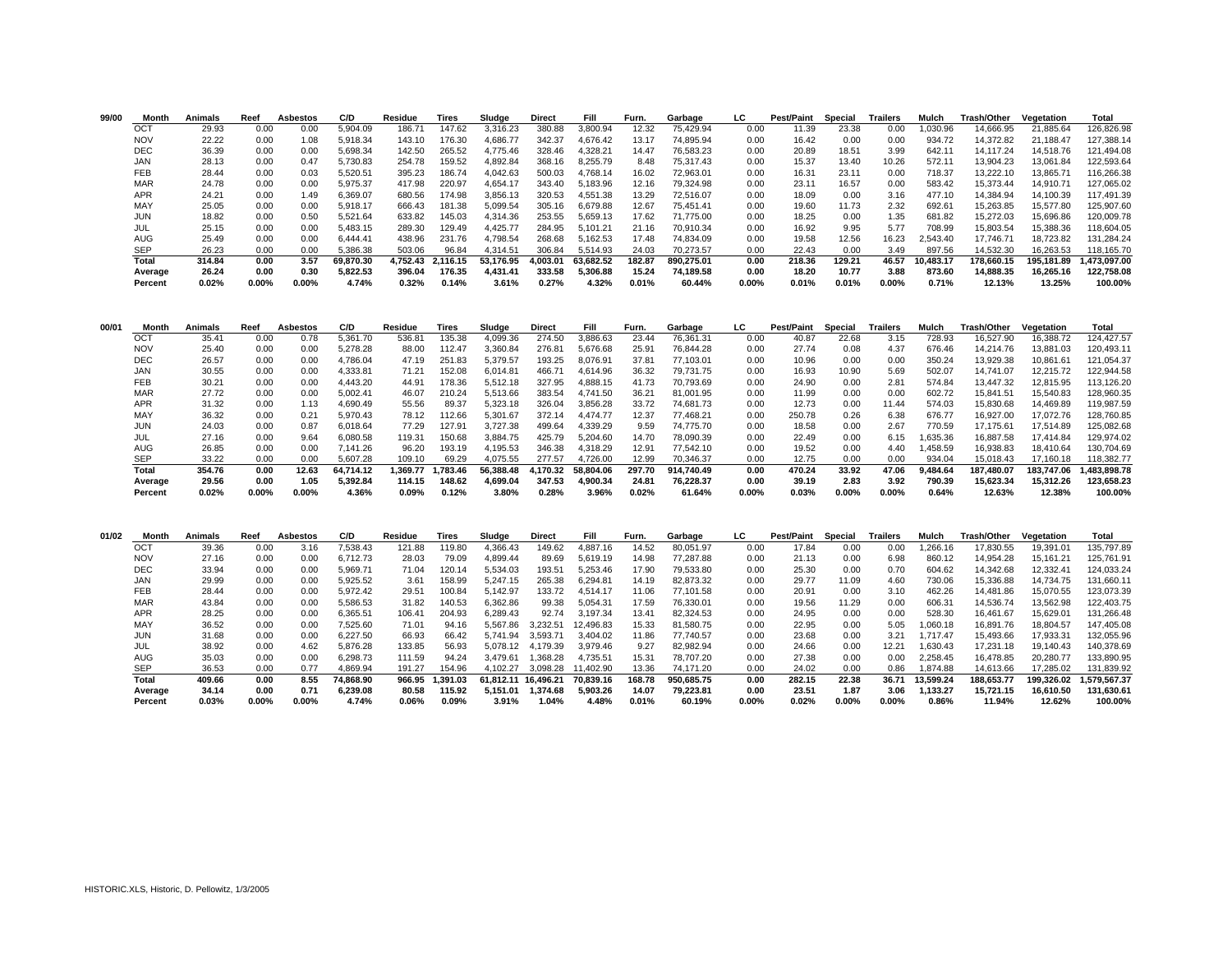| 02/03 | Month      | Animals | Reef     | <b>Asbestos</b> | C/D       | Residue | Tires             | Sludge                         | Direct   | Fill                        |          | Furn./App Garbage | LC       | Pest/Paint | Special  | Trailers | Mulch     | Trash/Other | Vegetation | <b>Total</b>            |
|-------|------------|---------|----------|-----------------|-----------|---------|-------------------|--------------------------------|----------|-----------------------------|----------|-------------------|----------|------------|----------|----------|-----------|-------------|------------|-------------------------|
|       | OCT        | 41.83   | 0.00     | 0.00            | 6.004.05  | 261.27  | 341.44            | 5.005.58                       | 752.25   | 22.889.02                   | 17.84    | 79.959.99         | 0.00     | 20.03      | 6.76     | 2.84     | .463.43   | 15.219.54   | 16.544.26  | 148.530.13              |
|       | <b>NOV</b> | 33.83   | 0.00     | 0.00            | 5.456.46  | 185.24  | 392.66            | 4.846.04                       | 149.83   | 4.005.34                    | 25.69    | 78.743.07         | 0.00     | 22.30      | 0.00     | 8.50     | 791.07    | 14.211.79   | 16.290.02  | 125.161.84              |
|       | <b>DEC</b> | 39.06   | 0.00     | 0.00            | 4,202.38  | 280.94  | 286.43            | 5.555.02                       | 164.16   | 8.220.82                    | 34.64    | 87.215.24         | 0.00     | 23.22      | 8.79     | 11.65    | 1,602.60  | 14.311.08   | 13.782.12  | 135,738.15              |
|       | JAN        | 34.73   | 0.00     | 1.58            | 5.785.14  | 222.08  | 419.77            | 5.702.42                       | 206.75   | 8.831.75                    | 15.89    | 84.947.05         | 0.00     | 35.60      | 0.14     | 7.71     | 1.431.45  | 14.778.96   | 14.614.32  | 137,035.34              |
|       | <b>FEB</b> | 31.06   | 0.00     | 0.00            | 5.483.43  | 142.04  | 403.10            | 4.786.56                       | 186.51   | 7.014.66                    | 19.52    | 78.843.50         | 0.00     | 18.43      | 0.00     | 0.00     | 1.020.31  | 13.676.44   | 15.300.88  | 126,926.44              |
|       | <b>MAR</b> | 33.67   | 0.00     | 0.00            | 6.136.99  | 330.64  | 282.84            | 6.603.84                       | 136.54   | 8.093.68                    | 23.85    | 88.486.37         | 0.00     | 23.02      | 0.00     | 7.11     | 1.322.04  | 16.440.24   | 20.269.31  | 148.190.14              |
|       | <b>APR</b> | 34.12   | 0.00     | 0.00            | 5.888.21  | 191.16  | 193.43            | 6.378.57                       | 335.35   | 18.668.77                   | 21.97    | 86.406.08         | 0.00     | 24.42      | 0.00     | 13.76    | 1.687.69  | 17.363.24   | 19.631.90  | 156,838.67              |
|       | MAY        | 32.50   | 0.00     | 0.00            | 6.147.44  | 169.04  | 195.49            | 5.550.30                       | 542.42   | 30.150.47                   | 26.23    | 86.192.02         | 0.00     | 30.10      | 0.00     | 11.90    | 938.95    | 17.926.73   | 20.061.39  | 167,974.98              |
|       | <b>JUN</b> | 31.72   | 0.00     | 2.03            | 6.483.08  | 227.18  | 186.48            | 4.307.54                       | 699.67   | 9.332.07                    | 20.54    | 82.088.83         | 0.00     | 21.49      | 0.00     | 3.44     | 2.123.37  | 17.453.86   | 21.424.08  | 144,405.38              |
|       | <b>JUL</b> | 31.73   | 0.00     | 4.66            | 6.097.76  | 175.09  | 193.26            | 4.731.34                       | 1.391.74 | 15.885.55                   | 18.75    | 81.808.35         | 0.00     | 31.85      | 10.33    | 5.80     | 2.724.60  | 17.130.77   | 22.131.72  | 152,373.30              |
|       | <b>AUG</b> | 38.15   | 0.00     | 1.06            | 6.292.26  | 208.57  | 131.13            | 4.938.11                       | 2.460.00 | 10.986.20                   | 22.37    | 80.948.25         | 0.00     | 44.10      | 0.00     | 2.54     | 3.035.19  | 15.934.22   | 22.646.19  | 147,688.34              |
|       | <b>SEP</b> | 38.91   | 0.00     | 0.00            | 5.965.53  | 130.40  | 105.91            |                                |          | 4.546.56 3.428.72 22.975.56 | 19.90    | 81,934.74         | 0.00     | 30.35      | 0.05     | 4.88     | 1.292.56  | 16.593.83   | 22.680.32  | 159,748.22              |
|       | Total      | 421.31  | 0.00     | 9.33            | 69.942.73 |         | 2.523.65 3.131.94 | 62.951.88 10.453.94 167.053.89 |          |                             | 267.19   | 997.573.49        | 0.00     | 324.91     | 26.07    | 80.13    | 19.433.26 | 191.040.70  |            | 225.376.51 1.750.610.93 |
|       | Average    | 35.11   | 0.00     | 0.78            | 5.828.56  | 210.30  | 261.00            | 5.245.99                       |          | 871.16 13.921.16            | 22.27    | 83.131.12         | 0.00     | 27.08      | 2.17     | 6.68     | 1.619.44  | 15.920.06   | 18.781.38  | 145.884.24              |
|       | Percent    | 0.02%   | $0.00\%$ | $0.00\%$        | 4.00%     | 0.14%   | 0.18%             | 3.60%                          | 0.60%    | 9.54%                       | $0.02\%$ | 56.98%            | $0.00\%$ | 0.02%      | $0.00\%$ | $0.00\%$ | 1.11%     | 10.91%      | 12.87%     | 100.00%                 |

| 03/04 | Month      | Animals | Reef     | <b>Asbestos</b> | C/D       | Residue | Tires    | Sludge                         | Direct   | Fill      | Furn./App | Garbage             | LC       | <b>Pest/Paint</b> | Special | <b>Trailers</b> | Mulch    | <b>Trash/Other</b> | Vegetation | Total        |
|-------|------------|---------|----------|-----------------|-----------|---------|----------|--------------------------------|----------|-----------|-----------|---------------------|----------|-------------------|---------|-----------------|----------|--------------------|------------|--------------|
|       | OCT        | 39.01   | 0.00     | 0.00            | 6.622.89  | 60.46   | 172.64   | 4.966.58                       | 1.054.16 | 27.266.08 | 25.10     | 83.280.46           | 0.00     | 21.70             | 0.00    | 0.00            | 950.97   | 15.244.31          | 21.501.01  | 161,205.37   |
|       | <b>NOV</b> | 29.85   | 0.00     | 0.00            | 5.830.30  | 1.40    | 152.24   | 4.595.21                       | 1.116.85 | 11.078.83 | 22.52     | 80.342.64           | 0.00     | 23.25             | 0.00    | 14.63           | 828.81   | 13.558.66          | 18.161.62  | 135.756.81   |
|       | <b>DEC</b> | 35.16   | 0.00     | 0.39            | 5.627.50  | 2.06    | .548.45  | 5.786.22                       | .800.70  | 8.250.81  | 23.42     | 93.006.37           | 0.00     | 30.95             | 0.00    | 7.41            | 639.99   | 14.114.57          | 17.018.84  | 147.892.84   |
|       | <b>JAN</b> | 41.85   | 0.00     | 1.14            | 6,208.64  | 0.00    | 112.21   | 5.665.62                       | 628.45   | 8.364.68  | 22.30     | 87.947.47           | 0.00     | 34.02             | 0.85    | 2.87            | 752.55   | 13,969.12          | 16.825.97  | 140.577.74   |
|       | <b>FEB</b> | 37.76   | 0.00     | 0.00            | 6.242.82  | 19.90   | 584.40   | 5.067.48                       | 1.400.81 | 6.720.63  | 20.05     | 82.824.86           | 0.00     | 20.70             | 0.00    | 5.68            | 508.22   | 13.692.18          | 15.756.28  | 132.901.77   |
|       | <b>MAR</b> | 39.71   | 0.00     | 2.75            | 5.500.25  | 0.00    | 259.21   | 6.740.49                       | 1.537.29 | 9,978.99  | 50.36     | 93,969.16           | 0.00     | 46.11             | 0.00    | 0.74            | 767.87   | 16.045.76          | 20.630.48  | 155,569.17   |
|       | <b>APR</b> | 36.50   | 0.00     | 0.16            | 5.702.52  | 0.00    | 161.18   | 7.365.53                       | 1.353.43 | 7.253.87  | 15.49     | 88.504.46           | 0.00     | 28.15             | 0.00    | 2.34            | .025.76  | 17.615.31          | 21.409.11  | 150,473.81   |
|       | MAY        | 29.90   | 0.00     | 2.15            | 5.761.06  | 0.00    | 101.33   | 5.275.58                       | 135.13   | 8.684.55  | 16.91     | 85.063.42           | 0.00     | 21.45             | 0.00    | 14.94           | 694.96   | 17.421.34          | 22.872.15  | 146.094.87   |
|       | <b>JUN</b> | 44.54   | 0.00     | 0.00            | 17.687.61 | 0.00    | 126.94   | 5.137.44                       | 679.63   | 16.514.17 | 21.34     | 86.558.12           | 0.00     | 30.55             | 0.00    | 1.07            | 788.17   | 18.322.96          | 24.473.37  | 170.385.91   |
|       | JUL        | 33.21   | 0.00     | 0.00            | 6.489.77  | 0.00    | 212.42   | 4.783.93                       | 1.130.05 | 20.717.07 | 25.32     | 85.310.33           | 0.00     | 32.60             | 0.00    | 11.92           | 820.77   | 18.926.38          | 23.347.59  | 161,841.36   |
|       | <b>AUG</b> | 39.11   | 0.00     | 0.00            | 6.570.04  | 0.00    | 142.02   | 4.557.97                       | 2.061.44 | 13.836.83 | 22.14     | 88.738.61           | 0.00     | 37.05             | 0.00    | 16.44           | 149.60   | 18,636.74          | 26.008.31  | 160.816.30   |
|       | <b>SEP</b> | 30.93   | 0.00     | 0.00            | 6.972.31  | 18.94   | 118.64   | 4.623.93                       | 759.84   | 7.488.84  | 20.34     | 111.183.74          | 0.00     | 22.37             | 0.00    | 2.99            | 1.639.68 | 13.492.61          | 22,470.24  | 168,845.40   |
|       | Total      | 437.53  | 0.00     | 6.59            | 85.215.71 | 102.76  | 3.691.68 | 64.565.98 13.657.78 146.155.35 |          |           |           | 285.29 1.066.729.64 | 0.00     | 348.90            | 0.85    | 81.03           | 9.567.35 | 191.039.94         | 250.474.97 | 1.832.361.35 |
|       | Average    | 36.46   | 0.00     | 0.55            | 7.101.31  | 8.56    | 307.64   | 5.380.50                       | 1.138.15 | 12.179.61 | 23.77     | 88.894.14           | 0.00     | 29.08             | 0.07    | 6.75            | 797.28   | 15.920.00          | 20.872.91  | 152.696.78   |
|       | Percent    | 0.02%   | $0.00\%$ | $0.00\%$        | 4.65%     | 0.01%   | 0.20%    | 3.52%                          | 0.75%    | 7.98%     | 0.02%     | 58.22%              | $0.00\%$ | 0.02%             | 0.00%   | $0.00\%$        | 0.52%    | 10.43%             | 13.67%     | 100.00%      |

**Significant impact from Hurricanes Frances and Jeanne** 

| 04/05 | Month      | Animals | Reef     | Asbestos | C/D        | Residue  | <b>Tires</b>  | Sludge   | Direct   | Fill                           | Furn./App | Garbage             | LC       | <b>Pest/Paint</b> | Special | Trailers | Mulch    | <b>Trash/Other</b> | Vegetation | Total        |
|-------|------------|---------|----------|----------|------------|----------|---------------|----------|----------|--------------------------------|-----------|---------------------|----------|-------------------|---------|----------|----------|--------------------|------------|--------------|
|       | <b>OCT</b> | 45.11   | 0.00     | 0.00     | 12,590.13  | 0.00     | 118.83        | 5,024.78 | 219.48   | 19,906.74                      | 20.29     | 96,423.44           | 0.00     | 23.18             | 0.00    | 7.49     | 528.27   | 14.551.56          | 22.079.64  | 171,538.94   |
|       | <b>NOV</b> | 41.82   | 0.00     | 0.00     | 12.304.79  | 0.00     | 111.32        | 6.442.78 | 128.46   | 21.194.71                      | 23.02     | 94.856.70           | 0.00     | 27.83             | 0.00    | 20.44    | .615.77  | 15.188.93          | 21.827.72  | 173.784.29   |
|       | <b>DEC</b> | 31.44   | 0.00     | 0.00     | 12,500.47  | 0.00     | 343.09        | 6.707.04 | 681.82   | 25.375.23                      | 27.02     | 97,800.29           | 0.00     | 39.46             | 0.00    | 0.00     | 259.27   | 22.197.92          | 21.320.00  | 187,283.05   |
|       | <b>JAN</b> | 39.57   | 0.00     | 1.87     | 12.275.42  | 3.58     | 238.04        | 6.425.29 | 1.695.23 | 17.205.22                      | 32.22     | 96.296.96           | 0.00     | 27.52             | 0.00    | 8.07     | 671.27   | 18.517.96          | 19.580.85  | 173.019.07   |
|       | <b>FEB</b> | 32.89   | 0.00     | 0.00     | 13,802.74  | 0.73     | 311.27        | 6.839.97 | 1.534.59 | 18.552.60                      | 31.46     | 88.239.89           | 0.00     | 19.67             | 0.00    | 0.00     | 651.60   | 16.202.42          | 16.720.86  | 162,940.69   |
|       | <b>MAR</b> | 38.87   | 0.00     | 0.00     | 14.014.56  | 0.00     | 385.43        | 8.729.67 | 739.67   | 23.859.19                      | 23.94     | 104.044.42          | 0.00     | 43.49             | 0.00    | 5.35     | 478.83   | 17,880.00          | 18.783.71  | 189.027.13   |
|       | <b>APR</b> | 34.04   | 0.00     | 1.79     | 12.454.07  | 3.85     | 160.04        | 7.942.95 | 122.83   | 23.533.06                      | 16.73     | 94.732.89           | 0.00     | 43.95             | 0.00    | 0.00     | 779.48   | 17.850.71          | 19.436.76  | 177.113.15   |
|       | MAY        | 31.78   | 0.00     | 0.11     | 13.041.44  | 0.00     | 133.48        | 6.940.42 | 2.517.17 | 27.104.22                      | 22.61     | 95.318.14           | 0.00     | 34.20             | 0.00    | 0.00     | 937.81   | 17.359.92          | 20.311.25  | 183,752.55   |
|       | <b>JUN</b> | 25.99   | 0.00     | 0.00     | 11.335.57  | 0.00     | 138.97        | 6.533.94 | 2.265.49 | 16.773.65                      | 25.26     | 97.939.56           | 0.00     | 52.55             | 2.90    | 3.01     | 306.89   | 19.055.56          | 23.721.09  | 178.180.43   |
|       | JUL        | 24.91   | 0.00     | 0.00     | 10.423.19  | 0.00     | 143.56        | 5.615.06 | 625.61   | 8.864.30                       | 15.57     | 86.879.16           | 0.00     | 32.60             | 0.00    | 0.79     | 848.87   | 17.389.49          | 21.978.09  | 152.841.20   |
|       | <b>AUG</b> | 27.90   | 0.00     | 0.37     | 11.751.47  | 0.00     | 170.78        | 5,946.68 | 959.13   | 9.274.26                       | 15.28     | 91.187.85           | 0.00     | 32.53             | 0.00    | 0.70     | 597.53   | 16.762.63          | 24,898.99  | 161,626.10   |
|       | <b>SEP</b> | 28.26   | 0.00     | 0.00     | 10.513.70  | 0.00     | 182.81        | 5.697.16 | 1,788.86 | 8.577.27                       | 23.84     | 85,721.65           | 0.00     | 29.78             | 0.00    | 14.23    | 657.53   | 16.496.55          | 26.511.29  | 156,242.93   |
|       | Total      | 402.58  | 0.00     | 4.14     | 147.007.55 |          | 8.16 2.437.62 |          |          | 78.845.74 13.278.34 220.220.45 |           | 277.24 1.129.440.95 | 0.00     | 406.76            | 2.90    | 60.08    | 8.333.12 | 209.453.65         | 257.170.25 | 2.067.349.53 |
|       | Average    | 33.55   | 0.00     | 0.35     | 12.250.63  | 0.68     | 203.14        | 6.570.48 | 1.106.53 | 18.351.70                      | 23.10     | 94.120.08           | 0.00     | 33.90             | 0.24    | 5.01     | 694.43   | 17.454.47          | 21.430.85  | 172.279.13   |
|       | Percent    | 0.02%   | $0.00\%$ | $0.00\%$ | 7.11%      | $0.00\%$ | 0.12%         | 3.81%    | 0.64%    | 10.65%                         | 0.01%     | 54.63%              | $0.00\%$ | 0.02%             | 0.00%   | $0.00\%$ | 0.40%    | 10.13%             | 12.44%     | 100.00%      |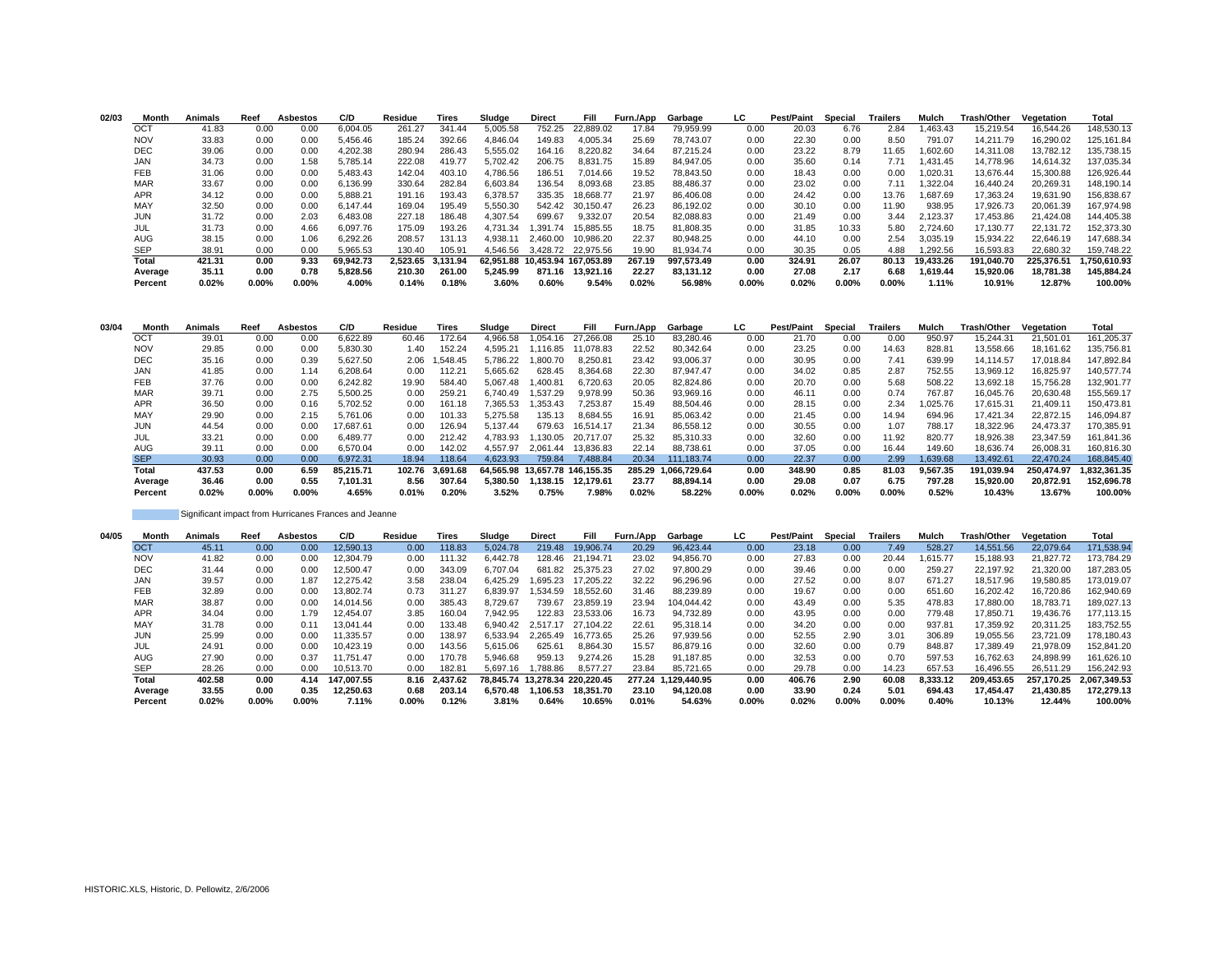| 05/06 | Month      | Animals | Reef     | Asbestos | C/D        | Residue  | Tires   | Sludae    | <b>Direct LF</b> | Fill      | Furn./App | Garbage      | LC       | <b>Pest/Paint</b> | Special  | Trailers | Mulch    | <b>Trash/Other</b> | Vegetation | Total        |
|-------|------------|---------|----------|----------|------------|----------|---------|-----------|------------------|-----------|-----------|--------------|----------|-------------------|----------|----------|----------|--------------------|------------|--------------|
|       | OCT        | 29.38   | 0.00     | 0.00     | 8.564.65   | 0.00     | 141.87  | 5,506.80  | .587.61          | 6,936.04  | 16.28     | 94,920.99    | 0.00     | 28.20             | 0.00     | 3.43     | 334.98   | 13,032.22          | 20,714.80  | 151.817.25   |
|       | <b>NOV</b> | 28.88   | 0.00     | 0.00     | 10.779.11  | 0.00     | 100.75  | 6,683.19  | 564.40           | 9,525.82  | 21.32     | 104,308.85   | 0.00     | 38.28             | 0.00     | 22.92    | 231.30   | 9.746.30           | 14.242.81  | 156,293.93   |
|       | DEC        | 24.73   | 0.00     | 0.68     | 17.634.21  | 0.00     | 177.21  | 8.019.86  | 779.89           | 7,953.01  | 17.12     | 99,328.87    | 0.00     | 21.56             | 0.00     | 20.79    | 297.82   | 16,907.98          | 18,230.50  | 169,414.23   |
|       | <b>JAN</b> | 39.20   | 0.00     | 0.00     | 19.901.82  | 0.00     | 101.78  | 7.306.13  | 809.31           | 7.056.46  | 17.16     | 97.985.66    | 0.00     | 29.70             | 0.00     | 6.72     | 527.03   | 18.829.53          | 20.700.44  | 173,310.94   |
|       | FEB        | 25.14   | 0.00     | 0.00     | 17,265.02  | 4.27     | 232.65  | 7,084.26  | 781.90           | 6,078.26  | 14.17     | 89,136.99    | 0.00     | 29.64             | 2.85     | 2.00     | 559.12   | 16,553.46          | 18,907.76  | 156,677.49   |
|       | <b>MAR</b> | 28.90   | 0.00     | 1.04     | 24.392.95  | 0.00     | 194.14  | 7.525.37  | 2.755.45         | 6.045.93  | 24.79     | 100.787.74   | 0.00     | 39.61             | 0.00     | 20.07    | 120.08   | 18.192.43          | 20,581.00  | 181.709.50   |
|       | <b>APR</b> | 30.56   | 0.00     | 1.78     | 21.252.74  | 0.00     | 117.36  | 6,625.37  | .227.12          | 5,930.15  | 11.01     | 91,605.35    | 0.00     | 22.25             | 0.00     | 4.78     | 923.86   | 15.943.98          | 20.028.0   | 163,724.32   |
|       | MAY        | 21.89   | 0.00     | 9.23     | 21.170.62  | 0.00     | 126.04  | 7,825.41  | 3.792.54         | 5.447.98  | 15.31     | 99,285.87    | 0.00     | 27.72             | 0.00     | 4.77     | 0.00     | 17,969.15          | 24,653.92  | 180,350.45   |
|       | <b>JUN</b> | 39.99   | 0.00     | 0.81     | 22.113.32  | 10.26    | 135.09  | 5.829.10  | 3.253.57         | 11.313.89 | 14.59     | 91.979.75    | 0.00     | 31.49             | 0.00     | 31.84    | 69.38    | 17.563.81          | 25.599.41  | 177.986.30   |
|       | JUL        | 26.97   | 0.00     | 0.00     | 16.901.31  | 0.00     | 209.72  | 6,928.42  | 2,338.04         | 9.023.40  | 13.54     | 88.171.24    | 0.00     | 22.16             | 0.00     | 6.74     | .651.34  | 16.072.37          | 25.254.75  | 166,620.00   |
|       | <b>AUG</b> | 30.79   | 0.00     | 0.18     | 15.975.04  | 0.00     | 263.30  | 5.145.11  | 9.412.87         | 8.571.77  | 14.63     | 89.208.74    | 0.00     | 22.02             | 0.00     | 0.00     | 106.44   | 14.906.15          | 26.886.03  | 170,543.07   |
|       | <b>SEP</b> | 29.64   | 0.00     | 0.00     | 14.513.36  | 0.00     | 130.38  | 4.306.02  | 8.727.41         | 12.985.39 | 21.82     | 88.334.18    | 0.00     | 17.73             | 0.41     | 4.40     | 1.548.54 | 14.692.59          | 24.265.74  | 169,577.61   |
|       | Total      | 356.07  | 0.00     | 13.72    | 210.464.15 | 14.53    | .930.29 | 78.785.04 | 36.030.11        | 96.868.10 | 201.74    | 1.135.054.23 | 0.00     | 330.36            | 3.26     | 128.46   | 7.369.89 | 190.409.97         | 260.065.17 | 2.018.025.09 |
|       | Average    | 29.67   | 0.00     | 1.14     | 17.538.68  | 1.21     | 160.86  | 6.565.42  | 3.002.51         | 8.072.34  | 16.81     | 94.587.85    | 0.00     | 27.53             | 0.27     | 10.71    | 614.16   | 15.867.50          | 21.672.10  | 168.168.76   |
|       | Percent    | 0.02%   | $0.00\%$ | $0.00\%$ | 10.18%     | $0.00\%$ | 0.09%   | 3.81%     | 1.74%            | 4.69%     | 0.01%     | 54.90%       | $0.00\%$ | 0.02%             | $0.00\%$ | 0.01%    | 0.36%    | 9.21%              | 12.58%     | 97.61%       |

| Significant impact from Hurricane Wilma |  |
|-----------------------------------------|--|
|-----------------------------------------|--|

| 06/07 | Month      | Animals | Reef     | Asbestos | C/D        | Residue  | Tires    | Sludge    | <b>Direct LF</b> | Fill      | Furn./App | Garbage     | LC.      | <b>Pest/Paint</b> | Special  | Trailers | Mulch    | <b>Trash/Other</b> | Vegetation | Total        |
|-------|------------|---------|----------|----------|------------|----------|----------|-----------|------------------|-----------|-----------|-------------|----------|-------------------|----------|----------|----------|--------------------|------------|--------------|
|       | OCT        | 32.02   | 0.00     | 0.00     | 13.716.95  | 0.00     | 165.41   | 4.470.08  | 4,329.25         | 16.313.67 | 14.28     | 85,256.05   | 0.00     | 25.37             | 0.00     | 3.51     | .754.63  | 13.994.84          | 22.452.47  | 162,528.53   |
|       | <b>NOV</b> | 23.62   | 0.00     | 6.83     | 12.571.49  | 0.00     | 153.06   | 5.315.03  | .903.18          | 9.949.04  | 11.58     | 87.776.62   | 0.00     | 29.13             | 0.00     | 24.15    | 5.93     | 13.473.26          | 18.647.75  | 149,890.67   |
|       | DEC        | 28.90   | 0.00     | 0.58     | 11.312.72  | 2.13     | 136.82   | 6.757.72  | 2.270.10         | 6,833.49  | 16.19     | 90,459.72   | 0.00     | 22.71             | 0.00     | 5.89     | 2.588.87 | 13.160.32          | 14.238.13  | 147,834.29   |
|       | <b>JAN</b> | 37.34   | 0.00     | 0.00     | 12,883.50  | 0.00     | 159.26   | 8,567.71  | 2,683.74         | 6,504.60  | 9.69      | 96,194.13   | 0.00     | 35.71             | 11.12    | 5.67     | 434.28   | 14,992.02          | 17,295.19  | 159,813.96   |
|       | <b>FEB</b> | 33.42   | 0.00     | 0.00     | 9,653.58   | 22.50    | 176.65   | 7.065.32  | 2.424.25         | 3.591.89  | 15.98     | 83.792.63   | 0.00     | 34.01             | 0.00     | 5.14     | 644.05   | 12.375.32          | 15.097.99  | 134,932.73   |
|       | <b>MAR</b> | 40.62   | 0.00     | 0.32     | 10,401.32  | 0.00     | 157.18   | 7.514.7'  | 2.594.25         | 5.734.94  | 25.55     | 92,311.83   | 0.00     | 30.78             | 3.08     | 10.02    | .235.60  | 13.439.14          | 17.156.65  | 150,655.99   |
|       | <b>APR</b> | 29.83   | 0.00     | 0.00     | 11.122.67  | 0.00     | 172.63   | 7.434.71  | 189.94           | 3.556.23  | 14.42     | 87.373.33   | 0.00     | 21.33             | 0.50     | 0.00     | 671.21   | 13.607.79          | 18.796.28  | 142,990.87   |
|       | MAY        | 32.85   | 0.00     | 0.65     | 11.017.16  | 0.00     | 147.27   | 6.209.49  | .031.56          | 7,756.01  | 11.18     | 91,203.96   | 0.00     | 32.61             | 1.53     | 0.00     | 885.24   | 14.277.53          | 23.514.49  | 156,121.53   |
|       | <b>JUN</b> | 32.55   | 0.00     | 0.00     | 9,906.71   | 0.00     | 131.51   | 5,524.89  | 2,408.65         | 4.676.77  | 13.49     | 88.774.59   | 0.00     | 34.26             | 2.36     | 0.33     | 659.70   | 14.245.44          | 23.078.52  | 149,489.77   |
|       | JUL        | 26.67   | 0.00     | 0.82     | 8,080.89   | 0.00     | 117.07   | 5.217.15  | 2.999.16         | 7.763.44  | 12.02     | 89.772.71   | 0.00     | 30.21             | 0.00     | 3.94     | 916.41   | 14.483.58          | 22.824.26  | 152.248.33   |
|       | <b>AUG</b> | 39.72   | 0.00     | 0.20     | 8,929.02   | 0.00     | 313.74   | 5.630.01  | 265.71           | 5.919.84  | 10.11     | 87,899.70   | 0.00     | 44.22             | 0.00     | 15.34    | .470.76  | 15.013.33          | 21.901.23  | 147,452.93   |
|       | <b>SEP</b> | 24.64   | 0.00     | 0.00     | 6.527.67   | 0.00     | 181.93   | 5.518.26  | 429.55           | 6.574.88  | 9.35      | 79.747.39   | 0.00     | 17.81             | 0.79     | 3.64     | 0.00     | 12.802.96          | 16.763.78  | 128,602.65   |
|       | Total      | 382.18  | 0.00     | 9.40     | 126.123.68 | 24.63    | 2.012.53 | 75.225.08 | 23.529.34        | 85.174.80 | 163.84    | .060.562.66 | 0.00     | 358.15            | 19.38    | 77.63    | 1.266.68 | 165.865.53         | 231.766.74 | 1.782.562.25 |
|       | Average    | 31.85   | 0.00     | 0.78     | 10.510.31  | 2.05     | 167.71   | 6.268.76  | .960.78          | 7.097.90  | 13.65     | 88,380.22   | 0.00     | 29.85             | 1.62     | 6.47     | 938.89   | 13.822.13          | 19.313.90  | 148,546.85   |
|       | Percent    | 0.02%   | $0.00\%$ | 0.00%    | 6.10%      | $0.00\%$ | 0.10%    | 3.64%     | 1.14%            | 4.12%     | 0.01%     | 51.30%      | $0.00\%$ | 0.02%             | $0.00\%$ | $0.00\%$ | 0.54%    | 8.02%              | 11.21%     | 86.22%       |

| 07/08 | Month      | Animals | Reef     | <b>Asbestos</b> | C/D       | Residue  | Tires    | Sludae    | <b>Direct LF</b> | Fill       | Furn./App | Garbage      | LC.      | <b>Pest/Paint</b> | Special | Trailers | Mulch    | Trash/Other | Vegetation | <b>Total</b> |
|-------|------------|---------|----------|-----------------|-----------|----------|----------|-----------|------------------|------------|-----------|--------------|----------|-------------------|---------|----------|----------|-------------|------------|--------------|
|       | OCT        | 27.37   | 0.00     | 0.00            | 6.717.09  | 0.00     | 160.97   | 5.342.07  | 648.07           | 10.524.34  | 26.77     | 93.741.53    | 0.00     | 34.44             | 1.50    | 0.00     | 738.95   | 15.795.42   | 17.673.19  | 151,431.71   |
|       | <b>NOV</b> | 34.49   | 0.00     | 0.00            | 5.780.74  | 0.42     | 121.79   | 4,098.44  | 435.26           | 11,205.55  | 4.44      | 87,802.94    | 0.00     | 35.28             | 0.00    | 0.25     | 374.99   | 13,241.97   | 15,037.94  | 138,174.50   |
|       | <b>DEC</b> | 31.87   | 0.00     | 0.00            | 5.442.68  | 6.25     | 142.75   | 5.524.63  | .418.21          | 9.905.89   | 11.59     | 88.459.28    | 0.00     | 31.83             | 0.00    | 2.82     | .187.18  | 12.167.55   | 11.332.08  | 135,664.61   |
|       | JAN        | 31.88   | 0.00     | 0.00            | 6,518.81  | 24.39    | 219.12   | 6.072.90  | ,301.82          | 9,470.28   | 17.41     | 93,120.41    | 0.00     | 38.15             | 0.00    | 0.00     | 414.60   | 13,394.70   | 13,723.17  | 144,347.64   |
|       | FEB        | 31.81   | 0.00     | 0.00            | 5.551.99  | 4.48     | 234.71   | 4.630.24  | 2.342.30         | 6.971.53   | 7.53      | 87.517.75    | 0.00     | 37.61             | 0.11    | 0.44     | 700.61   | 12.259.01   | 12.668.89  | 132,959.01   |
|       | <b>MAR</b> | 35.38   | 0.00     | 0.00            | 5,951.02  | 19.60    | 149.14   | 7.066.68  | 2,065.65         | 8,572.13   | 13.07     | 91,211.82    | 0.00     | 32.28             | 0.00    | 0.64     | 0.050.03 | 13.164.90   | 14,317.98  | 143,650.32   |
|       | <b>APR</b> | 34.61   | 0.00     | 0.58            | 7.092.57  | 0.00     | 161.25   | 6.872.05  | .866.67          | 9.674.29   | 10.94     | 88.978.15    | 0.00     | 50.96             | 0.00    | 2.43     | 808.84   | 14.593.37   | 16.525.73  | 146.672.44   |
|       | MAY        | 28.31   | 0.00     | 0.54            | 5,402.15  | 20.28    | 114.13   | 5.521.51  | 2.516.49         | 9.349.89   | 10.56     | 84,267.69    | 0.00     | 36.41             | 0.00    | 0.00     | 0.00     | 13.142.06   | 19.112.27  | 139,522.29   |
|       | <b>JUN</b> | 25.92   | 0.00     | 0.00            | 6.293.40  | 0.00     | 113.36   | 6.089.02  | 3.672.54         | 8,936.23   | 7.34      | 80.835.58    | 0.00     | 38.14             | 0.00    | 0.00     | 901.52   | 12.613.35   | 19.573.06  | 139,099.46   |
|       | JUL        | 36.01   | 0.00     | 0.00            | 6.418.03  | 0.00     | 148.90   | 5.553.47  | 015.98           | 8.458.57   | 7.77      | 82.731.93    | 0.00     | 53.94             | 0.04    | 3.42     | .405.80  | 14.152.42   | 20.861.30  | 146,847.58   |
|       | <b>AUG</b> | 26.76   | 0.00     | 0.00            | 5.021.19  | 0.00     | 173.52   | 5.016.09  | 2.900.39         | 8.760.30   | 6.30      | 78,336.60    | 0.00     | 31.34             | 0.00    | 7.09     | 0.00     | 13.481.42   | 20.007.28  | 133,768.28   |
|       | <b>SEP</b> | 32.15   | 0.00     | 0.34            | 4.649.58  | 0.00     | 147.32   | 6.715.91  | .122.41          | 7.837.23   | 3.86      | 79.237.26    | 0.00     | 36.19             | 0.00    | 0.00     | 542.54   | 13.464.72   | 20.083.25  | 133.872.76   |
|       | Total      | 376.56  | 0.00     | 1.46            | 70.839.25 | 75.42    | 1.886.96 | 68.503.01 | 27.305.79        | 109.666.23 | 127.58    | 1.036.240.94 | 0.00     | 456.57            | 1.65    | 17.09    | 8.125.06 | 161.470.89  | 200.916.14 | .686.010.60  |
|       | Average    | 31.38   | 0.00     | 0.12            | 5.903.27  | 6.29     | 157.25   | 5.708.58  | 2.275.48         | 9.138.85   | 10.63     | 86.353.41    | 0.00     | 38.05             | 0.14    | 1.42     | 677.09   | 13.455.91   | 16.743.01  | 140,500.88   |
|       | Percent    | 0.02%   | $0.00\%$ | $0.00\%$        | 3.43%     | $0.00\%$ | 0.09%    | 3.31%     | 1.32%            | 5.30%      | 0.01%     | 50.12%       | $0.00\%$ | 0.02%             | 0.00%   | 0.00%    | 0.39%    | 7.81%       | 9.72%      | 81.55%       |